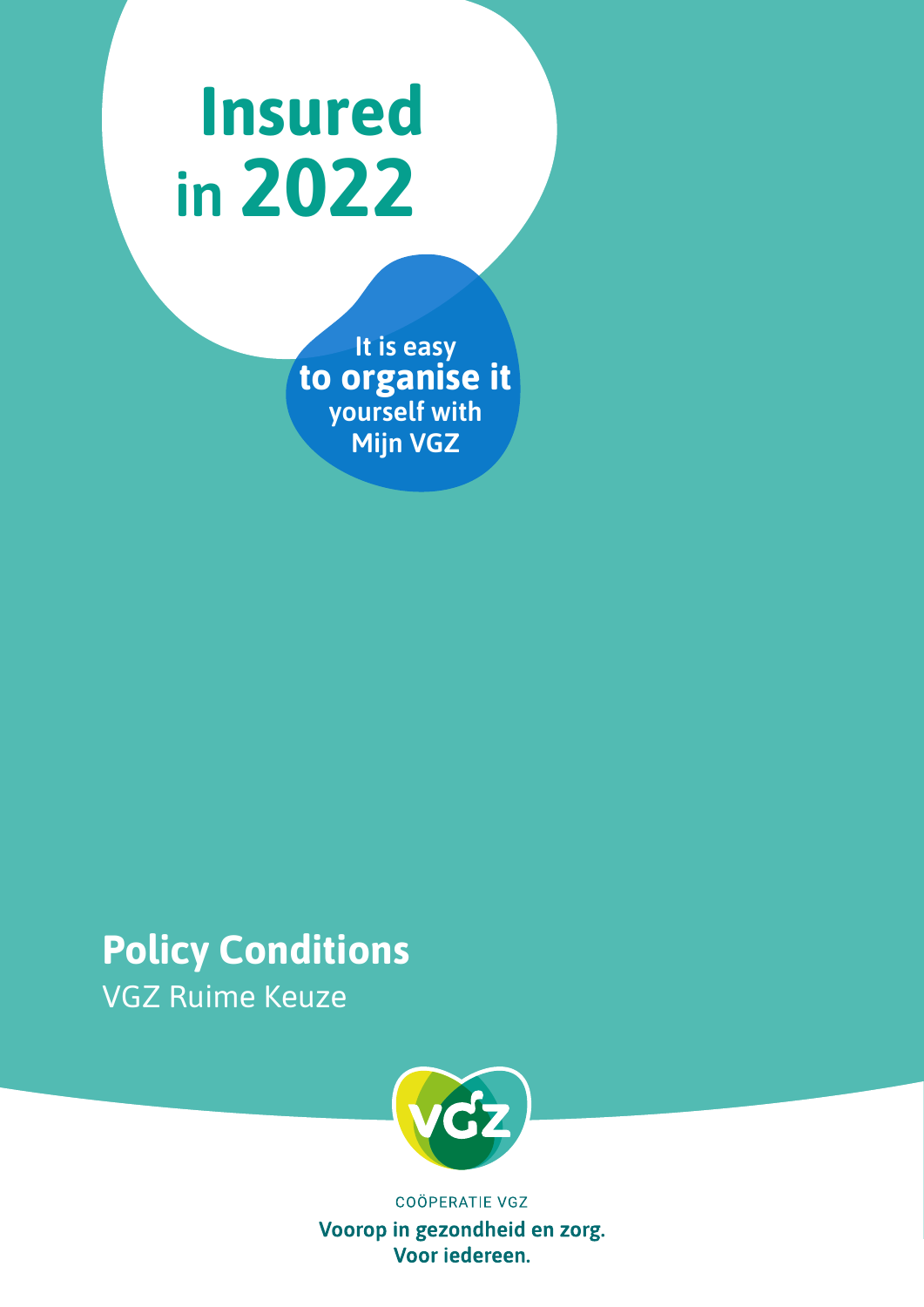## **Welcome to VGZ**

These are the policy conditions that apply to your VGZ healthcare insurance. Please refer to [www.vgz.nl](https://www.vgz.nl) for more information, for example about claims and our healthcare insurance range.

#### **Mijn VGZ**

Via Mijn VGZ, you can change your policy, check your claim forms and pay your premium. You can directly log in securely on [mijn](https://www.vgz.nl/inloggen)[vgz.nl](https://www.vgz.nl/inloggen) with your DigiD.

### **VGZ Zorg app**

Did you hear about the VGZ Zorg app (VGZ Healthcare app)? With this app, claim forms are submitted superfast, you can see all your budgets [and reimbursements, and it is easy to pay bills with](https://www.nza.nl)  iDeal. You always have your healthcare card and key phone numbers at hand. The app has secure DigiD logon.

#### **Contact**

We are ready to assist you. For our contact details, please see [vgz.nl/contact](https://www.vgz.nl/contact).

#### **Contracted care providers**

You can find healthcare providers that have a contract with VGZ on [vgz.nl/zorgzoeker](https://www.vgz.nl/zorgzoeker).

#### **Requesting approval**

Would you like to know which healthcare services and treatments are subject to our prior approval (authorisation)? Then please check these policy conditions. Go to [vgz.nl/machtiging](http://vgz.nl/machtiging) for full information.

#### **Simply submit claim forms online**

It is easy to submit claim forms online through [mijnvgz.nl.](https://www.vgz.nl/inloggen) Or do it even faster in the VGZ Zorg app. The app has secure DigiD logon. You will receive your reimbursement within 10 working days. If you prefer submitting expense forms by post, then please send the original invoice and the expense form to: VGZ PO Box 25030 5600 RS Eindhoven, the Netherlands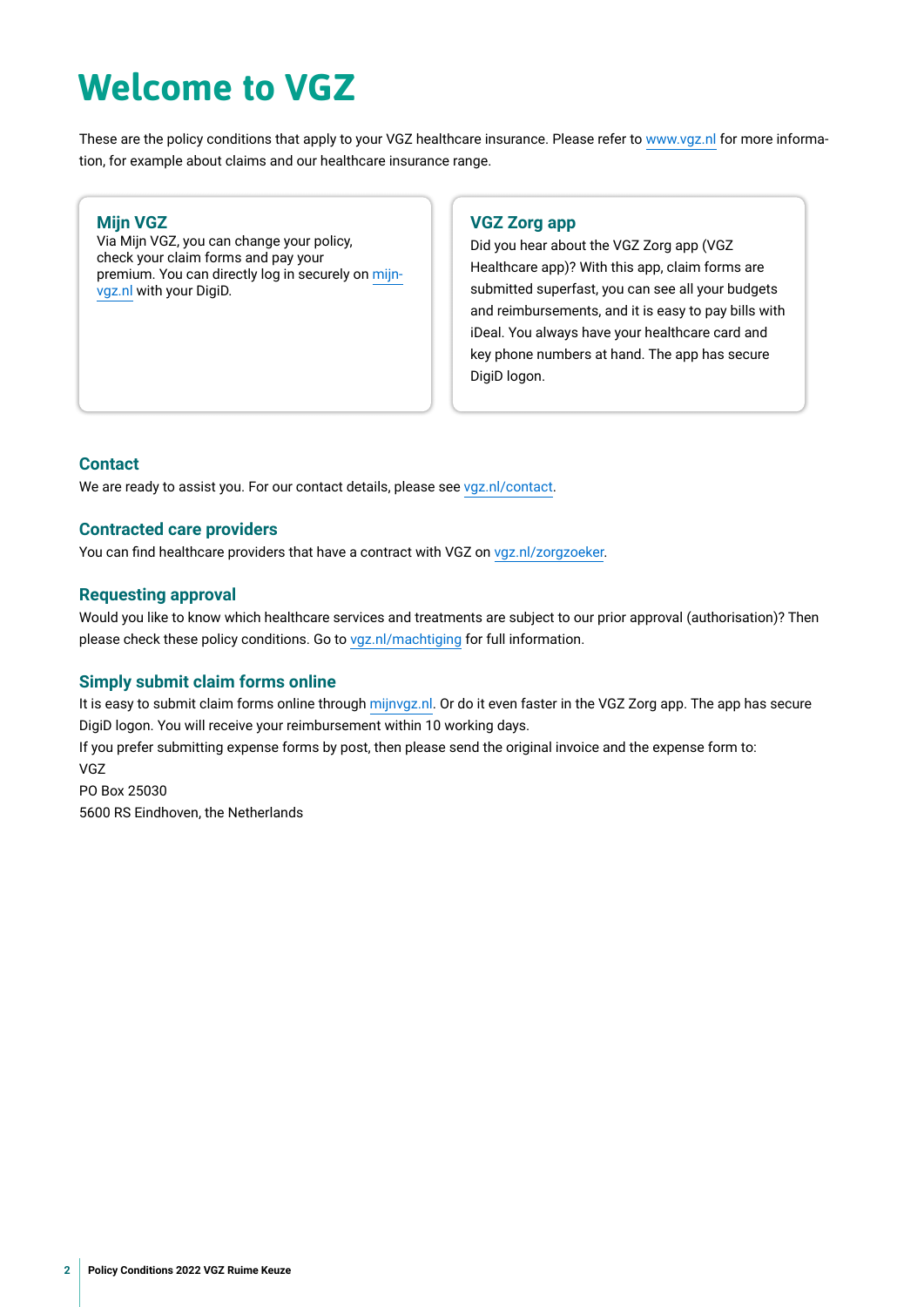## **Contents**

## **I. [General Section](#page-4-0) 5**

### **Artikel 1. [Insured care](#page-4-0) 5**

|            |      |                                                    | v  |
|------------|------|----------------------------------------------------|----|
|            |      | 1.1. Content and scope of the insured care         | 5  |
|            | 1.2. | Authorised healthcare providers                    | 5  |
|            | 1.3. | Care provided by a contracted healthcare           |    |
|            |      | provider                                           | 5  |
|            | 1.4. | Care provided by a non-contracted care             |    |
|            |      | provider                                           | 6  |
|            | 1.5. | Submission of invoices                             | 6  |
|            | 1.6. | <b>Punctual healthcare</b>                         | 7  |
|            | 1.7. | Direct payment                                     | 7  |
|            | 1.8. | Settlement of costs                                | 7  |
|            | 1.9. | Referral, prescription or approval                 | 7  |
|            |      | 1.10. When are you entitled to reimbursement       |    |
|            |      | of the cost of covered healthcare?                 | 8  |
|            |      | 1.11. Exclusions                                   | 8  |
|            |      | 1.12. Right to care and other services as a result |    |
|            |      | of terrorist acts                                  | 8  |
| Artikel 2. |      | <b>General provisions</b>                          | 9  |
|            | 2.1. | Basis and contents of the healthcare               |    |
|            |      | insurance                                          | 9  |
|            |      | 2.2. Place of work                                 | 9  |
|            | 2.3. | Relevant documents                                 | 9  |
|            | 2.4. | Fraud                                              | 9  |
|            |      | 2.5. Private data protection                       | 10 |
|            | 2.6. | Notifications                                      | 10 |
|            | 2.7. | Membership of the Cooperative VGZ                  | 10 |
|            | 2.8. | Cooling-off period                                 | 10 |
|            | 2.9. | Prioritisation                                     | 10 |
|            |      | 2.10. Dutch law                                    | 10 |
| Artikel 3. |      | Premium                                            | 10 |
|            |      | 3.1. Premium base and premium discounts            | 10 |
|            | 3.2. | Who pays the premium?                              | 11 |
|            | 3.3. | Payment of premium, statutory contributions,       |    |
|            |      | excess and fees                                    | 11 |
|            | 3.4. | Settlement                                         | 11 |
|            | 3.5. | Payment overdue                                    | 12 |
| Artikel 4. |      | <b>Other obligations</b>                           | 12 |
|            |      |                                                    |    |

| Artikel 5. Change to premium/premium base and |    |  |
|-----------------------------------------------|----|--|
| conditions                                    | 13 |  |
| 5.1. Change to conditions                     | 13 |  |
| 5.2. Cancellation right                       | 13 |  |

| Artikel 6.  |      | Start date, term and termination of            |    |  |  |
|-------------|------|------------------------------------------------|----|--|--|
|             |      | healthcare insurance                           | 13 |  |  |
|             | 6.1. | Start date and term                            | 13 |  |  |
|             | 6.2. | Termination by operation of law                | 13 |  |  |
|             | 6.3. | When can you change or cancel your             |    |  |  |
|             |      | insurance policy?                              | 14 |  |  |
|             | 6.4. | When are we entitled to cancel, dissolve or    |    |  |  |
|             |      | suspend the insurance contract?                | 14 |  |  |
|             | 6.5. | Evidence of termination                        | 14 |  |  |
|             | 6.6. | Insuring non-insured persons                   | 15 |  |  |
| Artikel 7.  |      | <b>Statutory excess</b>                        | 15 |  |  |
|             | 7.1. | Amount of statutory excess                     | 15 |  |  |
|             | 7.2. | Which types of care are subject to the         |    |  |  |
|             |      | statutory excess?                              | 15 |  |  |
|             | 7.3. | The relevant healthcare providers and          |    |  |  |
|             |      | healthcare arrangements to which the           |    |  |  |
|             |      | statutory excess is not applicable             | 16 |  |  |
|             | 7.4. | Calculation method of amount of statutory      |    |  |  |
|             |      | excess                                         | 16 |  |  |
|             | 7.5. | Calculation of statutory excess                | 16 |  |  |
|             |      |                                                |    |  |  |
| Artikel 8.  |      | <b>Voluntary excess</b>                        | 16 |  |  |
|             | 8.1. | Variations of voluntary excess                 | 16 |  |  |
|             | 8.2. | Which types of care are subject to the         |    |  |  |
|             |      | voluntary excess?                              | 16 |  |  |
|             | 8.3. | Calculation of voluntary excess amount         | 16 |  |  |
|             | 8.4. | Amendments to voluntary excess                 | 17 |  |  |
|             | 8.5. | Calculation of statutory and voluntary         |    |  |  |
|             |      | excess                                         | 17 |  |  |
| Artikel 9.  |      | Abroad                                         | 17 |  |  |
|             | 9.1. | You live or reside in an EU/EEA or treaty      |    |  |  |
|             |      | country outside the Netherlands                | 17 |  |  |
|             | 9.2. | You live or reside in a non-EU/EEA country     |    |  |  |
|             |      | or non-treaty country                          | 17 |  |  |
|             | 9.3. | Approval and/or referral                       | 18 |  |  |
| Artikel 10. |      | <b>Complaints and disputes</b>                 | 18 |  |  |
|             |      | 10.1. Do you have a complaint? Submit your     |    |  |  |
|             |      | complaint to the Complaints Management         |    |  |  |
|             |      | department<br>10.2. Complaints about our forms | 18 |  |  |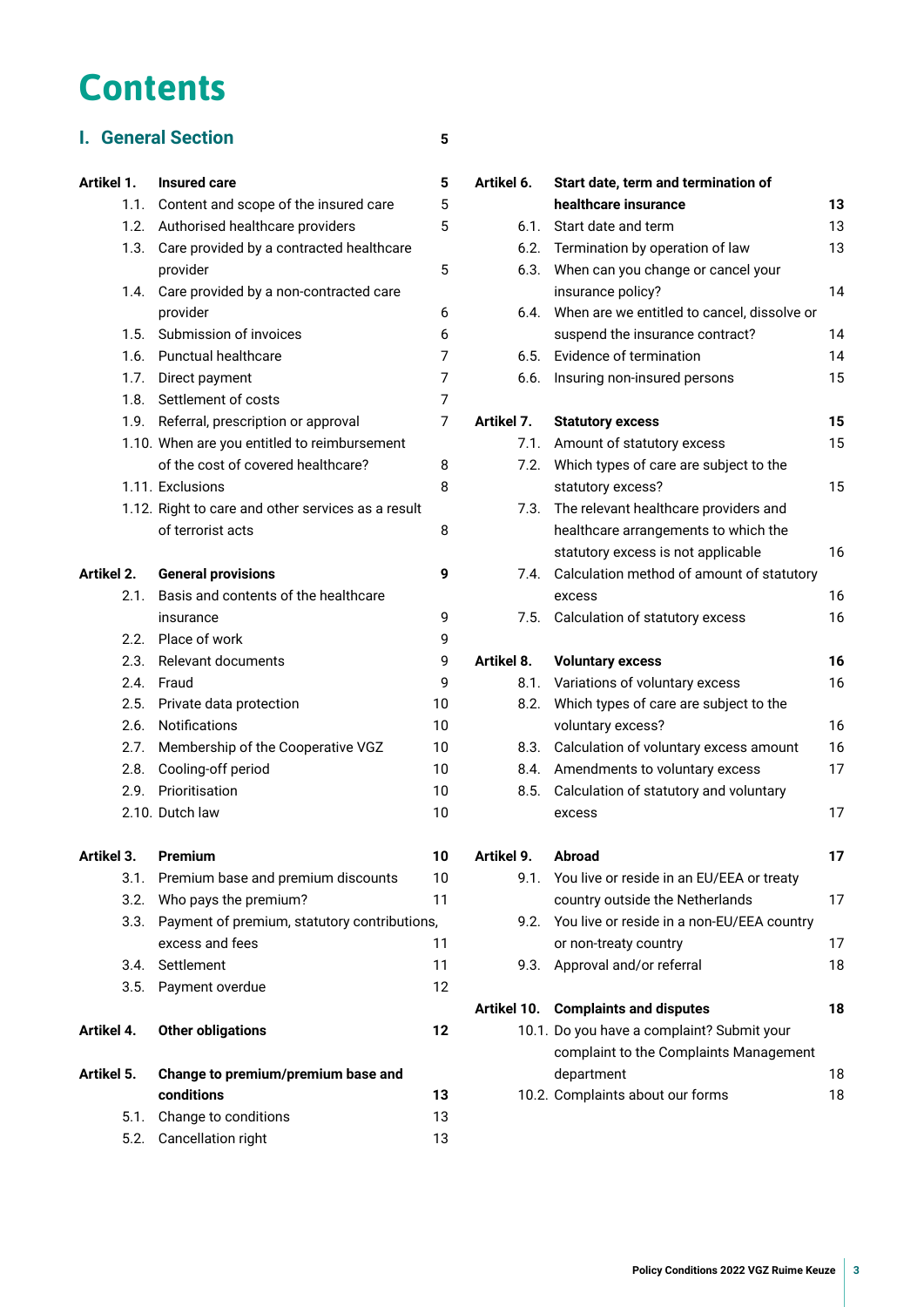### **II. [Healthcare Provisions](#page-18-0) 19**

### **[MEDICAL CARE](#page-18-0)**

|             | Artikel 11. General practitioner care             | 19 |
|-------------|---------------------------------------------------|----|
| Artikel 12. | Medical care for specific patient groups          | 21 |
| Artikel 13. | <b>Combined lifestyle intervention</b>            | 22 |
| Artikel 14. | Nursing and care (district nurses)                | 23 |
| Artikel 15. | Obstetric care and maternity care                 | 24 |
| Artikel 16. | <b>Specialist medical care</b>                    | 27 |
| Artikel 17. | <b>Rehabilitation</b>                             | 29 |
|             | Artikel 18. Genetic testing                       | 31 |
| Artikel 19. | In vitro fertilisation (IVF) and other            |    |
|             | fertility-related care                            | 31 |
|             | Artikel 20. Audiological care                     | 33 |
|             | Artikel 21. Plastic and/or reconstructive surgery | 33 |
| Artikel 22. | <b>Tissue and organ transplants</b>               | 34 |
| Artikel 23. | <b>Sensory disability care</b>                    | 35 |
| Artikel 24. | <b>Quit Smoking programme</b>                     | 36 |

## **[MENTAL HEALTHCARE \(GGZ\)](#page-35-0)**

| Artikel 25. General Practice GGZ (GB GGZ, Municipal |    |  |
|-----------------------------------------------------|----|--|
| <b>Mental Health Service) for insured age 18</b>    |    |  |
| and older                                           | 36 |  |
| Artikel 26. Specialist mental healthcare (SGGZ) for |    |  |
| insured age 18 and older                            | 38 |  |
|                                                     |    |  |

### **[PARAMEDICAL CARE](#page-39-0)**

|                              | Artikel 27. Physiotherapy and Remedial therapy | 40 |
|------------------------------|------------------------------------------------|----|
|                              | Artikel 28. Speech therapy                     | 42 |
|                              | Artikel 29. Occupational therapy               | 43 |
| <b>Artikel 30. Dietetics</b> |                                                | 44 |

#### **[ORAL CARE](#page-44-0)**

|                     | Artikel 31. Dental care for insured under age 18 | 45 |
|---------------------|--------------------------------------------------|----|
| Artikel 32.         | Specific dental care                             | 46 |
| Artikel 33.         | Oral surgery for insured age 18 and older        | 48 |
| Artikel 34.         | Prosthetic devices for insured age 18            |    |
|                     | and older                                        | 49 |
|                     |                                                  |    |
|                     | <b>PHARMACEUTICAL CARE</b>                       |    |
|                     | <b>Artikel 35. Medications</b>                   | 50 |
|                     | Artikel 36. Dietary preparations                 | 53 |
| <b>MEDICAL AIDS</b> |                                                  |    |
|                     | Artikel 37. Medical aids and dressings           | 54 |
|                     |                                                  |    |
|                     | <b>STAY IN AN INSTITUTION</b>                    |    |
| Artikel 38. Stay    |                                                  | 56 |
|                     | <b>TRANSPORT OF THE PATIENT</b>                  |    |
|                     |                                                  | 57 |
|                     | Artikel 39. Ambulance and patient transport      |    |
|                     | <b>HEALTHCARE MEDIATION</b>                      |    |
|                     | Artikel 40. Healthcare advice and mediation      | 59 |
|                     |                                                  |    |

**[III. Defnitions](#page-59-0) 60**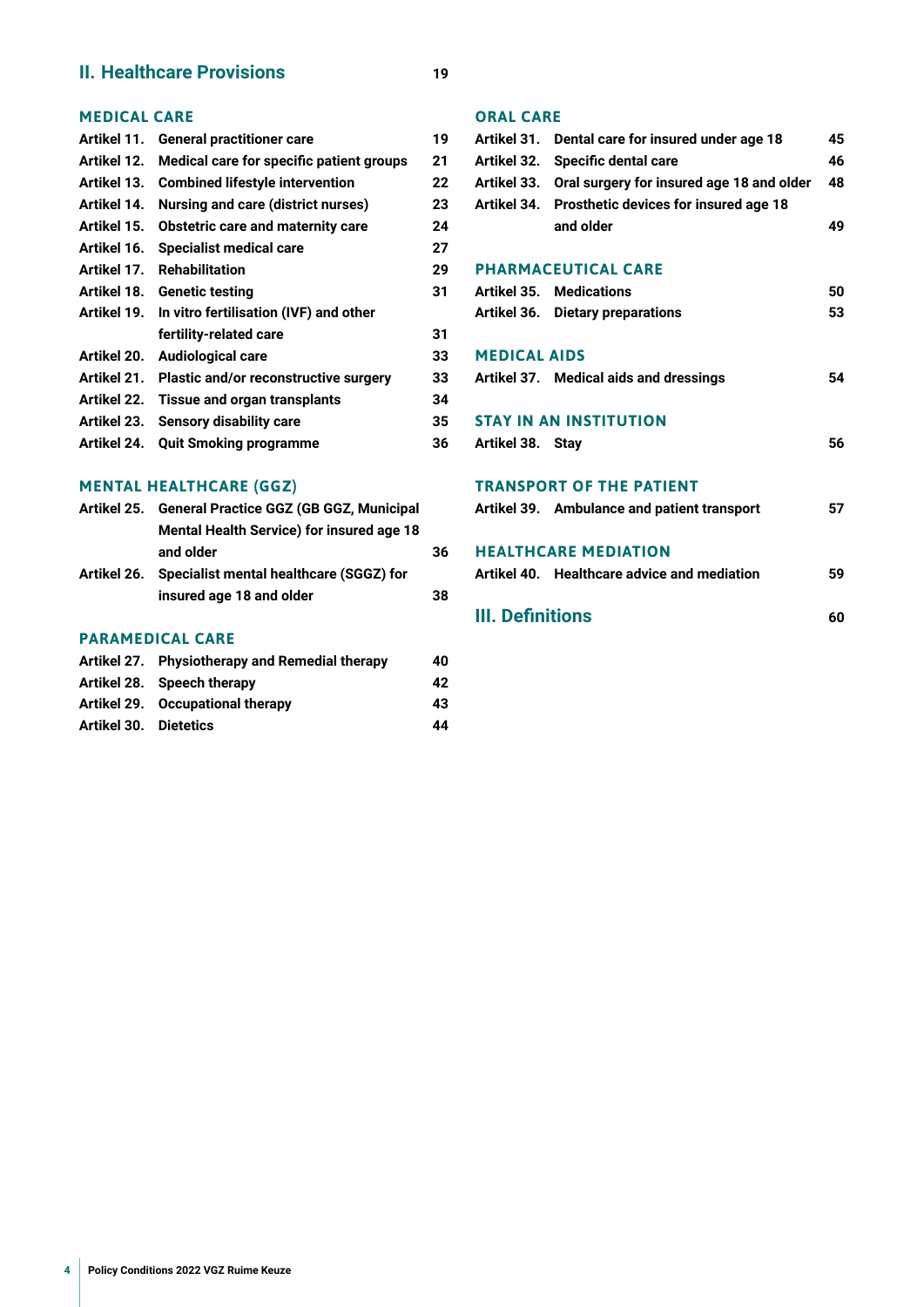## <span id="page-4-0"></span>**I. General Section**

## **Artikel 1. Insured care**

#### **1.1. Content and scope of the insured care**

VGZ Ruime Keuze is an in-kind policy of the healthcare insurer, further referred to as 'the healthcare policy'. Pursuant to this healthcare policy, you are entitled to healthcare in kind as set out in these policy conditions. You are also entitled to healthcare advice and healthcare mediation.

#### **Healthcare advice and mediation**

Our Healthcare Advice and Mediation department advises you about the healthcare provider you can consider for your healthcare issue. Please also contact our Healthcare Advice and Mediation department if you are confronted with a non-acceptable long waiting list for visiting a policlinic or for hospitalisation, for example. You can reach this department through our website.

#### **Medical necessity**

You are entitled to (reimbursement of the cost of) healthcare as set out in these policy conditions if you are in reasonableness relying on the relevant form and content of healthcare, provided that the form of healthcare is effective and efficient. A key factor in the content and scope of the healthcare form is 'what the relevant healthcare providers generally offer'. Other factors in the content and scope of the healthcare are the status of science and medical practice. This is determined using the Evidence-Based Medicine (EBM) method. If a standard of care (the status of science and medical practice) is not available, the content and form of care are determined by what is considered responsible and adequate care within the discipline concerned.

#### **1.2. Authorised healthcare providers**

Your healthcare provider must meet certain conditions. The relevant healthcare provision sets out which healthcare providers may provide the healthcare services and the supplementary conditions the healthcare provider must fulfl. If the care provider does not meet the applicable conditions, you are not entitled to reimbursement.

#### **1.3. Care provided by a contracted healthcare provider**

Care in kind is provided by a care provider with whom we have concluded a contract for the relevant healthcare: a contracted care provider. An overview of our contracted care providers and the care they may or may not provide on the basis of the contract is available from our website.

The healthcare provider receives the fee for the healthcare provided from us directly. This is done on the basis of the rate agreed with the healthcare provider concerned.

We make agreements with healthcare providers on the quality, price and service of the healthcare to be delivered. Your interests are our number one priority. And if you select a contracted healthcare provider, this will make a difference in costs for you and us. If you selected a healthcare provider that we have not contracted for the relevant care, please take into account that you will have to pay some of the invoice yourself.

Sometimes we make agreements with healthcare providers about the volume of healthcare that any provider may fulfil for a patient: a volume limit or a financial ceiling. This applies only to certain forms of healthcare. More information is available from our website. The Zorgzoeker reference shows the healthcare providers that we have made agreements with regarding the volume of healthcare. Does a volume contract or a fnancial ceiling prevent you from using a healthcare provider? Please contact our Healthcare Advice and Mediation department. We will make sure that you can fnd another care provider.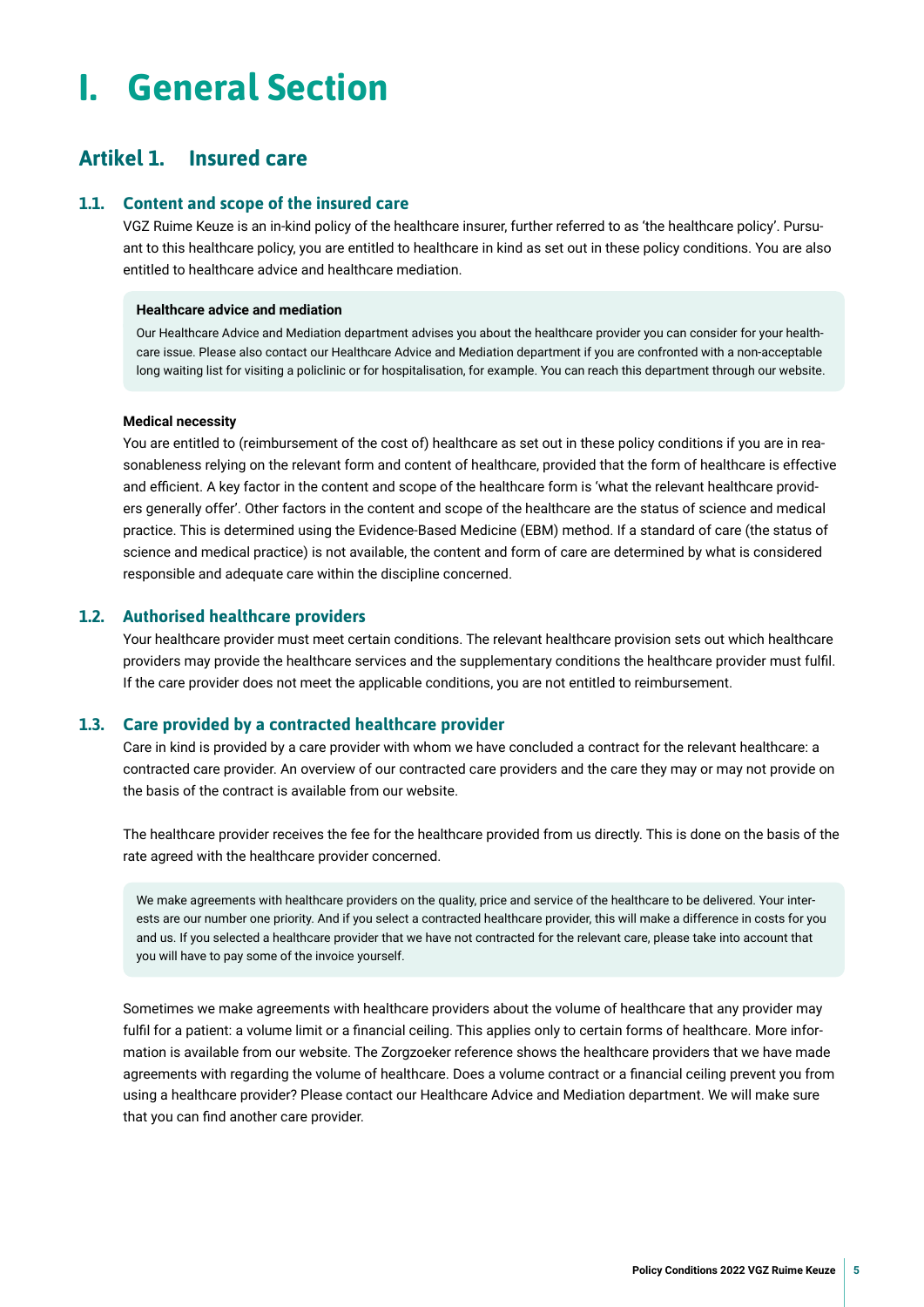<span id="page-5-0"></span>Exceptions:

- If you need urgent treatment
- If you have started treatment already
- If you need care for your newborn
- If you are pregnant.

#### **1.4. Care provided by a non-contracted care provider**

Are you going to a care provider that does not have a contract with us for the care that concerns you? Then part of the invoiced amount may be charged to you. The cost of the (covered) healthcare will be reimbursed up to 80% of the average rates as agreed with the relevant healthcare providers for the relevant forms of healthcare ('average contracted rates'). If no rates were agreed with healthcare providers for the relevant healthcare and Wmg (Healthcare Market Organisation Act) rates apply, the costs are reimbursed up to 80% of the Wmg rates.

Please fnd the maximum reimbursements in the 'List of maximum reimbursements non-contracted healthcare providers'. This list is available from our website. The maximum reimbursements were determined without factoring in your excess or personal contribution. These amounts will be set off against the maximum reimbursement.

#### **Acute healthcare**

If there is a case of acute care that is provided by a non-contracted healthcare provider, you are entitled to reimbursement of the costs up to the Wmg rates applicable in the Netherlands. If no Wmg rates apply, we will reimburse the costs up to the market price perceived as reasonable in the Netherlands. Please inform us about such healthcare as soon as possible.

#### **General practitioner care**

Would you prefer to visit a GP or healthcare group with whom we have not concluded a contract for general practitioner care as set out in Article 11, GP Care (1, 2 and 3.1)? Then you are entitled to reimbursement of the cost of healthcare up to a maximum of the applicable Wmg rates. For testing requested by the general practitioner for you and carried out by a different, non-contracted care provider (for example an X-ray or a blood test) we reimburse the costs up to a maximum of 80% of the average contracted rate.

#### **Prohibition on assignment**

You cannot transfer your claim on us for Nursing and Care (article 14), Mental Healthcare (articles 25, 26 and 38) and Pharmaceutical care (article 35 Medications) to care providers or others with whom we have not concluded a contract for this care (prohibition of assignment). This is a clause as referred to in Article 3:83 paragraph 2 of the Dutch Civil Code.

#### **1.5. Submission of invoices**

Most healthcare providers send us the invoices directly. If you have received an invoice yourself, you can submit your claims online via the Mijn-omgeving or via the Zorg app. You must retain the original invoice for at least one year after submitting the relevant claim form. We may request the invoices for inspection. If you are unable to submit the invoices, we may recover the amounts paid out to you, or settle the relevant amounts with amounts due to you. Submitting claim forms by post is also possible. You can complete a claim form and submit it to us. Please attach the original invoice. Please don't send a copy or a reminder. We can only process original invoices. You can submit invoices up to a maximum of 3 years after the start of treatment.

The invoice should at least list the following details:

- The date of the invoice being issued by the care provider and the invoice number (sequential numbers, and each invoice number may only occur once)
- Your name, address and date of birth
- Type of treatment, amount per treatment and date of treatment
- Name and address of the care provider.

The invoices and any relevant documents must be itemised allowing for directly and unambiguously deducing which amount of reimbursement we are required to pay. We deduct any excess and statutory personal contribution from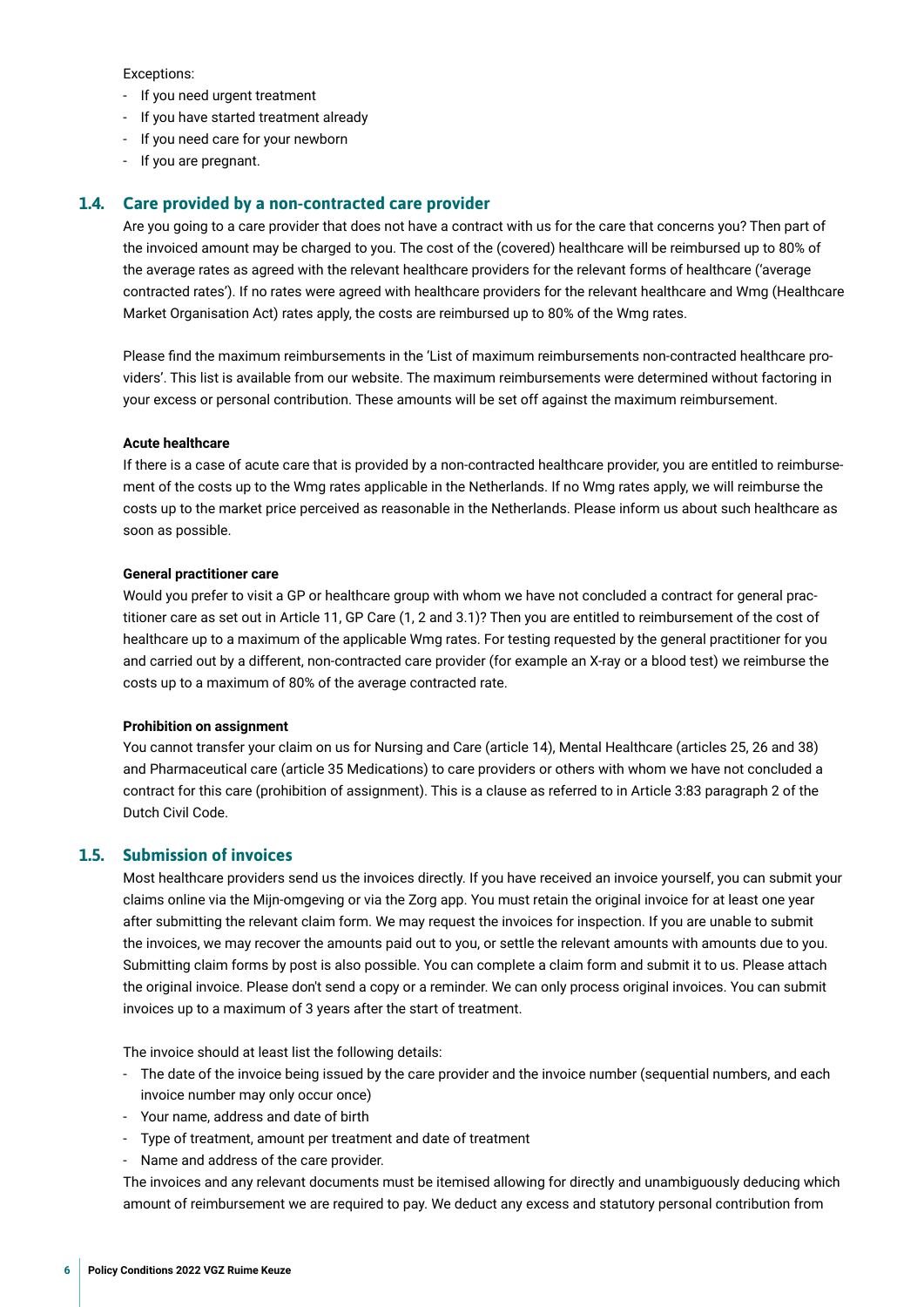<span id="page-6-0"></span>the reimbursement. For conversion of foreign invoices in currencies other than euros, we use the historical rates available from [www.XE.com](https://www.XE.com) This is based on the rate on the day you were treated. Invoices and other relevant documents must be written in Dutch, German, English, French or Spanish. If we deem it necessary, we may ask you to have an invoice translated by a sworn translator. We will not refund the translation expenses.

#### **1.6. Punctual healthcare**

If a contracted healthcare provider is not expected to be able to provide the care or to provide it on time, you are entitled to care mediation. We may grant approval to see a non-contracted healthcare provider for the relevant healthcare. In such cases we reimburse the costs up to the statutory Wmg rates. If no Wmg rates have been determined, we will reimburse the costs up to the market price perceived as reasonable in the Netherlands. To determine if healthcare was provided in due time, we take into consideration:

- Specifc medical factors
- General, socially acceptable waiting lists based on psychological, social and ethical factors.

#### **1.7. Direct payment**

We reserve the right to directly pay the healthcare costs to the healthcare provider. This payment voids your right to reimbursement.

#### **1.8. Settlement of costs**

If we pay directly to the healthcare provider and reimburse more than we are required to pay based on your healthcare insurance policy, or the costs are otherwise at your expense, the costs are payable to you, the policyholder. We will charge these amounts to you at a later stage. You have a legal obligation to pay such amounts. We reserve the right to settle such amounts with amounts due to you.

#### **1.9. Referral, prescription or approval**

For some forms of healthcare, you require a referral, prescription and/or prior approval in writing demonstrating that you are dependent on this healthcare. Details are set out in the relevant healthcare article. A prior referral, prescription and/or approval is not required for emergency healthcare, i.e. healthcare that cannot reasonably be postponed.

#### **Referral or prescription**

Does the healthcare article set out that you require a referral or a prescription? Then you can request one from the relevant healthcare provider referred to in the Article. This is generally the general practitioner.

#### **Permission (authorisation)**

In some cases you also require our permission prior to receiving the healthcare. This permission is referred to as prior approval. If you have not obtained prior approval where required, then you are not entitled to healthcare or to reimbursement of the cost of the relevant healthcare.

Do you visit a care provider with whom we have concluded a contract for the relevant care? Then you do not require prior approval. Your healthcare provider will in such cases assess if you fulfl the conditions and/or requests approval from us on your behalf. An overview of contracted healthcare providers is available from our website. You can also submit your request directly to us. Please fnd our address on our website.

Are you going to a care provider that does not have a contract with us for the care that concerns you? In that case, you need to request our permission in advance.

If you have approval for insured healthcare, this also applies if you transfer to a different healthcare insurer or if you received approval from your previous insurer.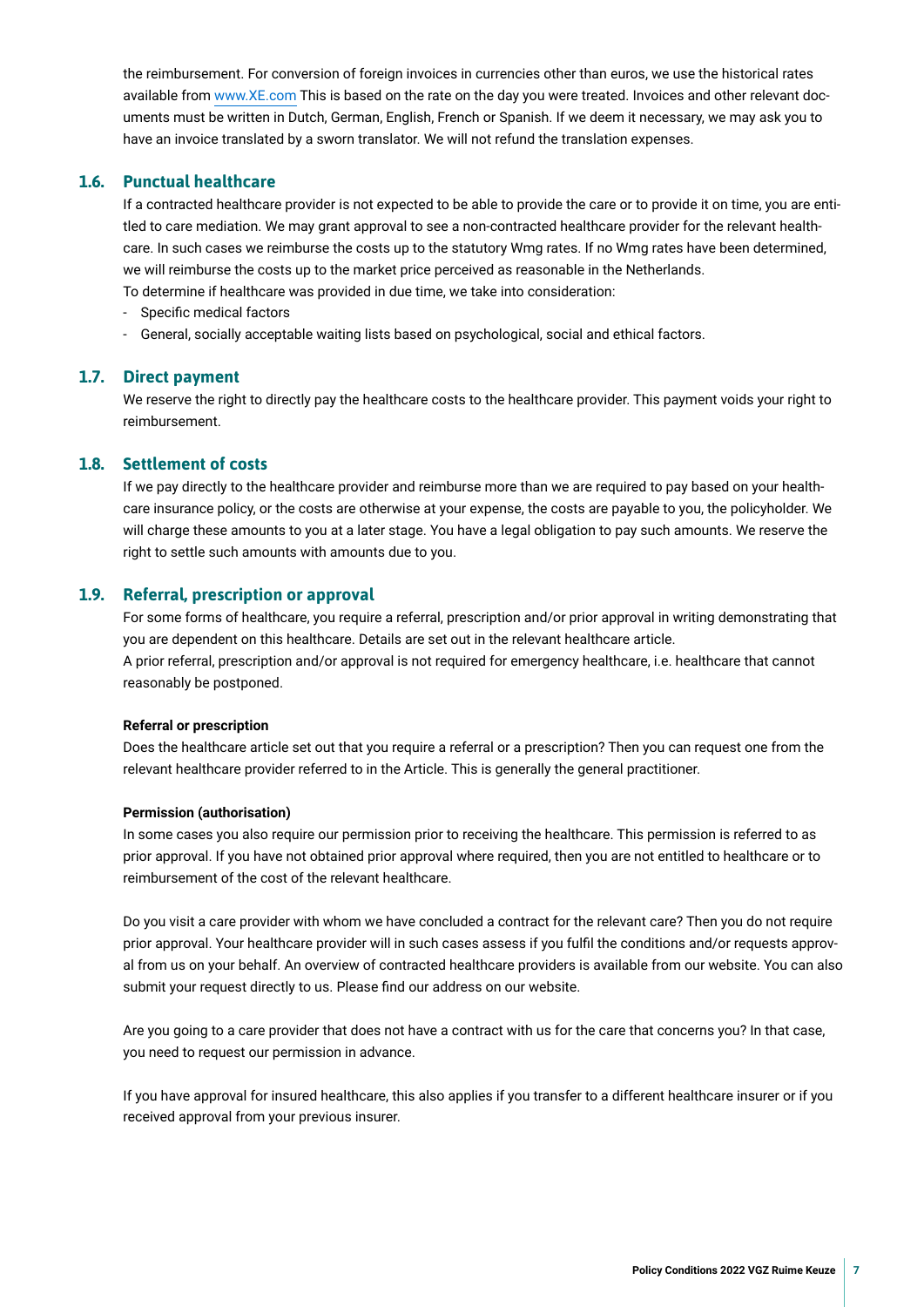#### <span id="page-7-0"></span>**1.10. When are you entitled to reimbursement of the cost of covered healthcare?**

You are entitled to (reimbursement of the cost of) care if the care has been provided during the term of your healthcare insurance. Should these Policy Conditions refer to a year or calendar year, the actual date of treatment or date on which services/goods were provided as stated by the healthcare provider will determine the year or calendar year to which the relevant costs should be allocated. If a treatment falls in two calendar years and the healthcare provider may charge the cost as a single amount (for example a Diagnosis Treatment Combination), we will reimburse these costs if the treatment was started within the term of the insurance policy and the cost will be allocated to the calendar year of the frst treatment.

#### **1.11. Exclusions**

You are not entitled to:

- Types of healthcare or healthcare services that are funded pursuant to legal regulations, including the Wlz (Long-Term Healthcare Act), the Youth Act or the 2015 Wmo (Social Support Act);
- Reimbursement of personal contributions or excess payable under the terms of the healthcare insurance, except if and where these policy conditions determine otherwise;
- Reimbursement of fees for not appearing at your appointment with a healthcare provider (the 'no-show fee');
- Reimbursement of fees for written statements, mediation fees charged by third parties without our prior approval in writing, administrative fees or charges incurred by past-due payment of invoices from healthcare providers;
- Compensation for injuries/losses that are an indirect consequence of our acts or omissions;
- (Reimbursement of the costs of) care caused by or arising from armed conflict, civil war, insurrection, domestic disorder, rioting and mutiny occurring in the Netherlands, as set out in Article 3.38 of the Wft Act (Financial Supervision Act).

#### **1.12. Right to care and other services as a result of terrorist acts**

If you need healthcare as a result of one or more terrorist events, then the following rule applies. If the total amount of claims submitted within a year or calendar year for non-life, life or in-kind funeral insurers (including healthcare insurers) according to the Nederlandse Herverzekeringsmaatschappij voor Terrorismeschaden N.V. (NHT or Dutch Reinsurance Company for Terrorism-Related Claims) exceeds the maximum amount that this company reinsures annually, you are entitled to only a certain percentage of the cost or value of the healthcare. The NHT determines the exact percentage. This applies for non-life, life and funeral insurers (including healthcare insurers) that are subject to the Financial Supervision Act. The exact defnitions and provisions for the above-mentioned entitlement are included in NHT's Clauses Sheet Terrorism Cover.

If after a terrorist act an additional amount is provided under Section 33 of the Zvw (Healthcare Insurance Act) or Section 2.3 of the Besluit Zorgverzekering (Healthcare Insurance Decree), you are entitled to an additional scheme as set out in Section 33 of the Healthcare Insurance Act or Section 2.3 of the Healthcare Insurance Decree.

#### **Guarantee pay-out on terrorism-related claims**

In order to be able to guarantee that you will receive payment on terrorism-related claims, (almost all) insurers in the Netherlands are party to NHT (the Dutch Reinsurance Company for Terrorism-Related Claims). We are also a member. The NHT issued regulations that ensure pay-out of at least part of any terrorism-related claim.

The NHT has set a maximum to the total amount to be paid out relating to terrorist actions. The maximum amounts to 1 billion euros per year for all insured together.

If the total claim amount is higher, each insured that submitted a claim will receive pay-out at an equal percentage of the maximum amount. NHT set out the rules for due processing of loss claims in the Protocol for Processing Claims.

In reality, this may mean you are not paid out the full amount claimed. But it also means that you are assured that you will at least be compensated some or all of the losses or cost.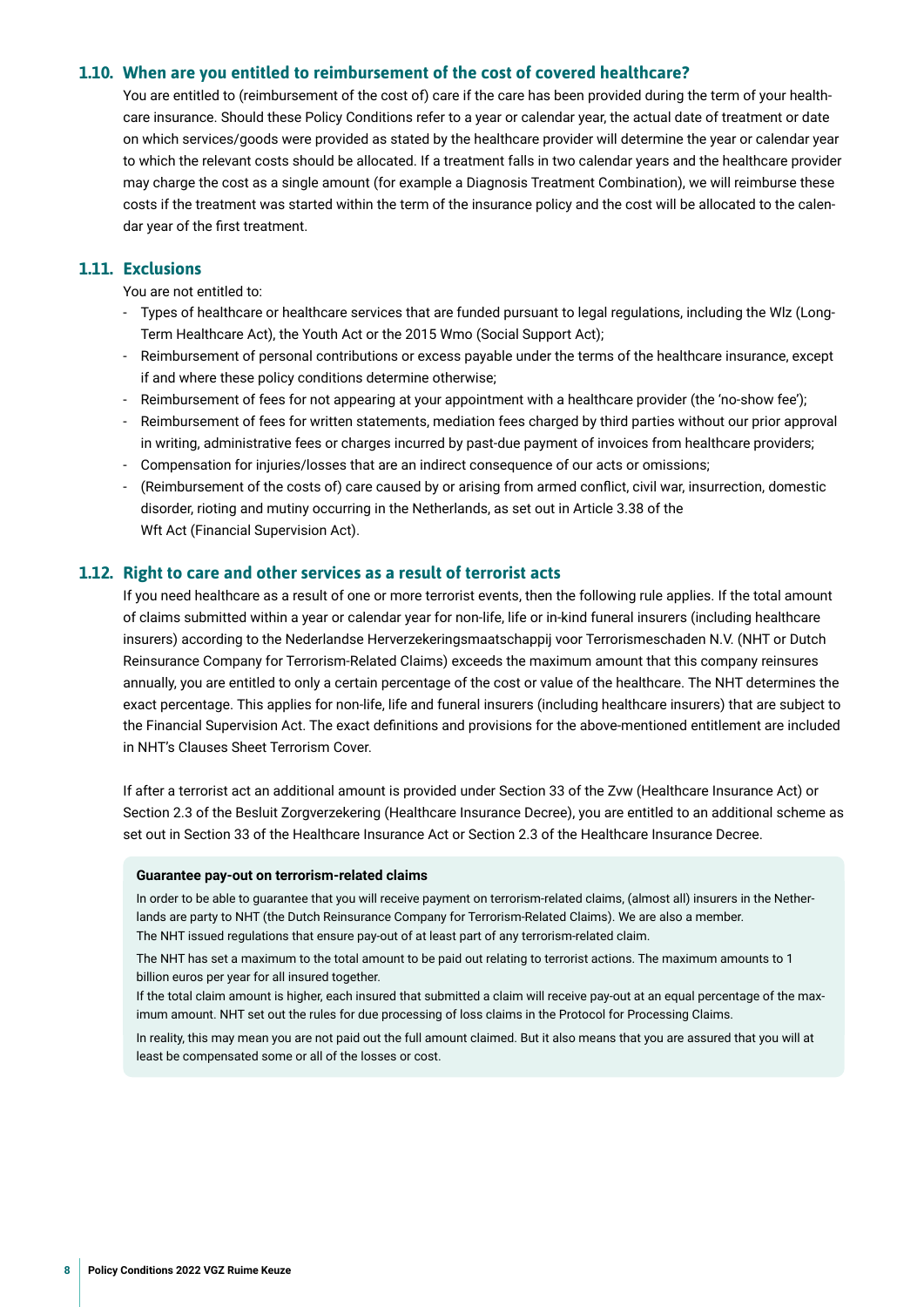## <span id="page-8-0"></span>**Artikel 2. General provisions**

#### **2.1. Basis and contents of the healthcare insurance**

The insurance contract has been concluded on the basis of the information that you have entered on the application form or that you have provided to us in writing. After taking out the healthcare insurance policy, you will receive a policy from us as soon as possible. Furthermore, you will receive a new policy prior to each new calendar year.

These policy conditions form an integral part of the policy. The policy schedule lists the insured and the healthcare insurance policy or policies taken out for them.

#### **2.2. Place of work**

The healthcare insurance policy can be taken out by any person subject to mandatory healthcare insurance residing in the Netherlands or abroad.

The healthcare insurer operates throughout the Netherlands. If you are subject to mandatory insurance, you may continue this healthcare policy. Persons subject to mandatory insurance residing abroad are also entitled to concluding this insurance.

#### **2.3. Relevant documents**

These insurance conditions refer to documents. These documents are part of the conditions. This concerns the following documents:

- Healthcare Insurance Decree
- Appendix 1 to the Healthcare Insurance Decree
- Clauses Sheet Terrorism Cover
- Landelijk Indicatie Protocol Kraamzorg (LIP National Indication Protocol Maternity Care)
- List maximum reimbursements non-contracted healthcare providers
- List GGZ Therapies (Mental Healthcare)
- Limitative List Authorisations Specialist Medical Care
- Limitative List Authorisations Dental Surgery
- Overview of contracted healthcare providers
- Premium Appendix
- Healthcare Insurance Scheme
- Pharmaceutical Care Regulations
- Medical Aids Regulations
- Nursing and care personal budget regulations
- Reference guide assessment plastic surgery treatments
- Healthcare Module Prevention Diabetic Foot Ulcers
- Standard of care for Obesity.

You can fnd these documents on our website. You can also request the documents via our customer service.

#### **2.4. Fraud**

Fraud (full or partial) will result in claims not being paid out, and/or recovery of claims already paid out. If you commit fraud, your entitlement to healthcare or reimbursement of healthcare costs lapses. We will claim any amounts paid out from you in a recovery process. You will also be charged the cost ensuing from the fraud audit/inspections.

#### **Reporting and registration**

In the event of fraud, we reserve the right to report the event to the police. Additionally, we may have your information and details of the co-perpetrators and accessories registered:

- in our Incident Register;
- in Centrum Bestrijding Verzekeringsfraude (CBV or Centre for Countering Insurance Fraud) of Verbond van Verzekeraars (VvV or Dutch Association of Insurers);
- in the external referral register of the CIS foundation (Stichting Centraal Informatiesysteem or Foundation Central Information System).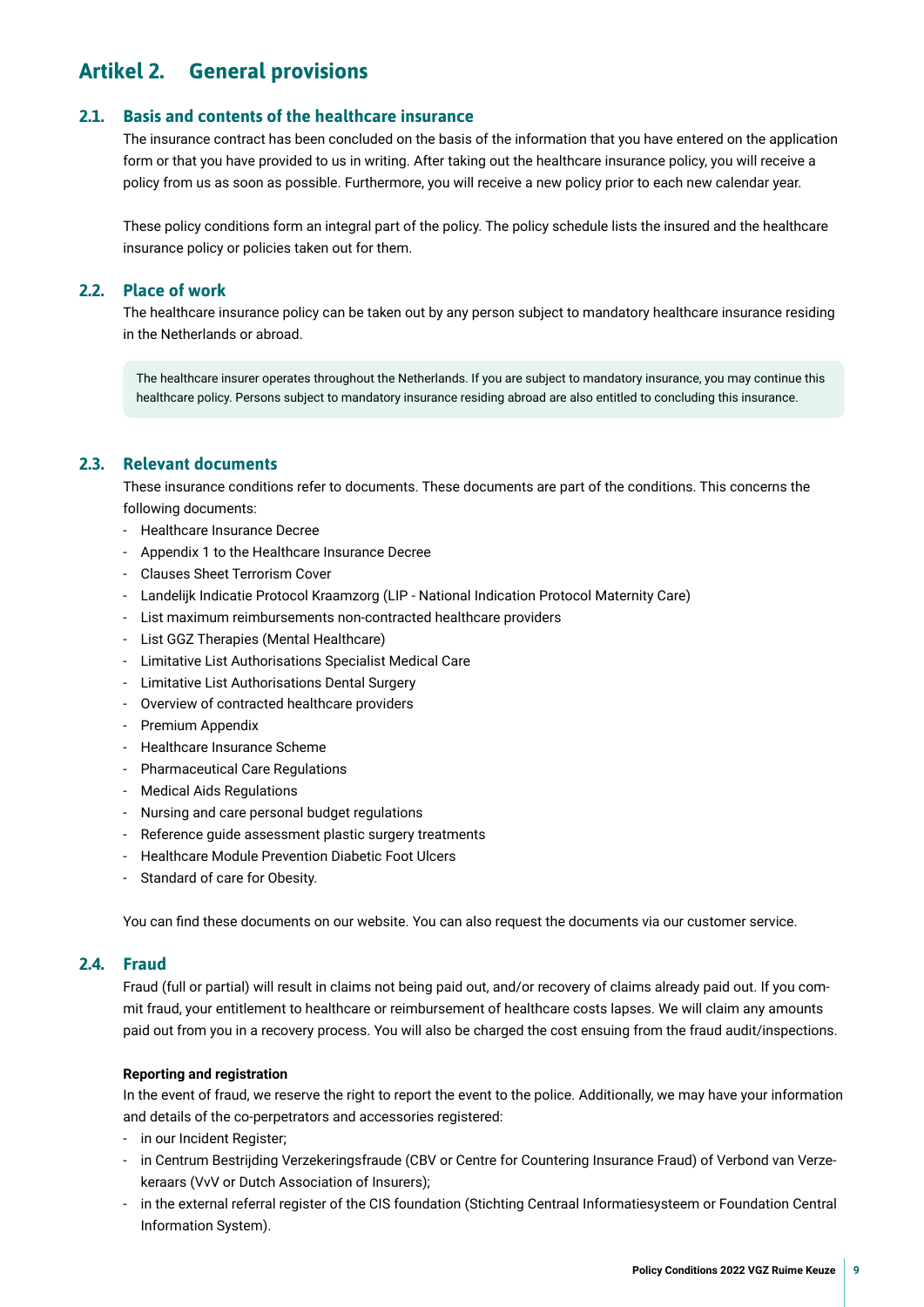#### <span id="page-9-0"></span>**Termination of insurance policy/policies**

If you commit fraud, we will terminate your healthcare insurance policy. In that event, you will not be accepted for a new healthcare insurance policy for 5 years. We will also terminate your supplementary insurance. In that event, any applications for supplementary insurance will be rejected for a period of 8 years by any insurer that is a member of Coöperatie VGZ.

#### **2.5. Private data protection**

We process your private data when we carry out your insurance policies. This is completed in compliance with legislation and regulations, including the General Data Protection Regulation (GDPR). Please fnd more details about this in the privacy statement on our website. The privacy statement also states your rights. If you have any questions regarding processing private data, please contact our Data Protection Officer. For more information about privacy, please check the Privacy page on our website.

#### **2.6. Notifcations**

Any notifcations sent to the most recent address in our system are deemed to have reached you. If you want to receive all our messages in electronic format, please tick the relevant option in the Mijn-omgeving or in the Zorg app.

#### **2.7. Membership of the Cooperative VGZ**

Upon acceptance to this healthcare insurance policy, you, as the policyholder, also become a member of the cooperative society Coöperatie VGZ U.A., unless you notify us in writing that you do not wish to do so. This Coöperatie represents the interests of its members in the feld of healthcare or other insurance. You may terminate your membership at any time, subject to a one-month notice period. Membership ends in any case on the date the insurance contract ends.

#### **2.8. Cooling-of period**

As a policyholder, you have a cooling-off period of 14 days when you take out the health insurance. You are entitled to cancel the insurance policy in writing within 14 days of signing the contract. In that event the insurance contract is deemed to have never been concluded.

#### **2.9. Prioritisation**

Insofar as the provisions set out in Title 7.17 of the Dutch Civil Code or in the Healthcare Insurance Act have or ought to have an effect on the healthcare policy, these will be deemed to form an integral part of these policy conditions. Insofar as the provisions set out in Title 7.17 of the Dutch Civil Code or in the Healthcare Insurance Act are conficting with the provisions of this contract, the provisions of the Healthcare Insurance Act will be leading, followed by the provisions of Title 7.17 of the Dutch Civil Code, followed by the provisions of this healthcare insurance.

#### **2.10. Dutch law**

This healthcare insurance is governed by Dutch law.

## **Artikel 3. Premium**

#### **3.1. Premium base and premium discounts**

The premium base is the premium without premium discount for any voluntary excess and/or discount as agreed in a group contract. The premium base and premium discounts applicable to you are set out in your policy schedule.

#### **Premium discount for voluntary excess**

If you opt for a voluntary excess, you will receive a discount on the premium. The premium base and the premium discount for the voluntary excess can be found on the premium annex as amended annually. The premium annex is available from our website.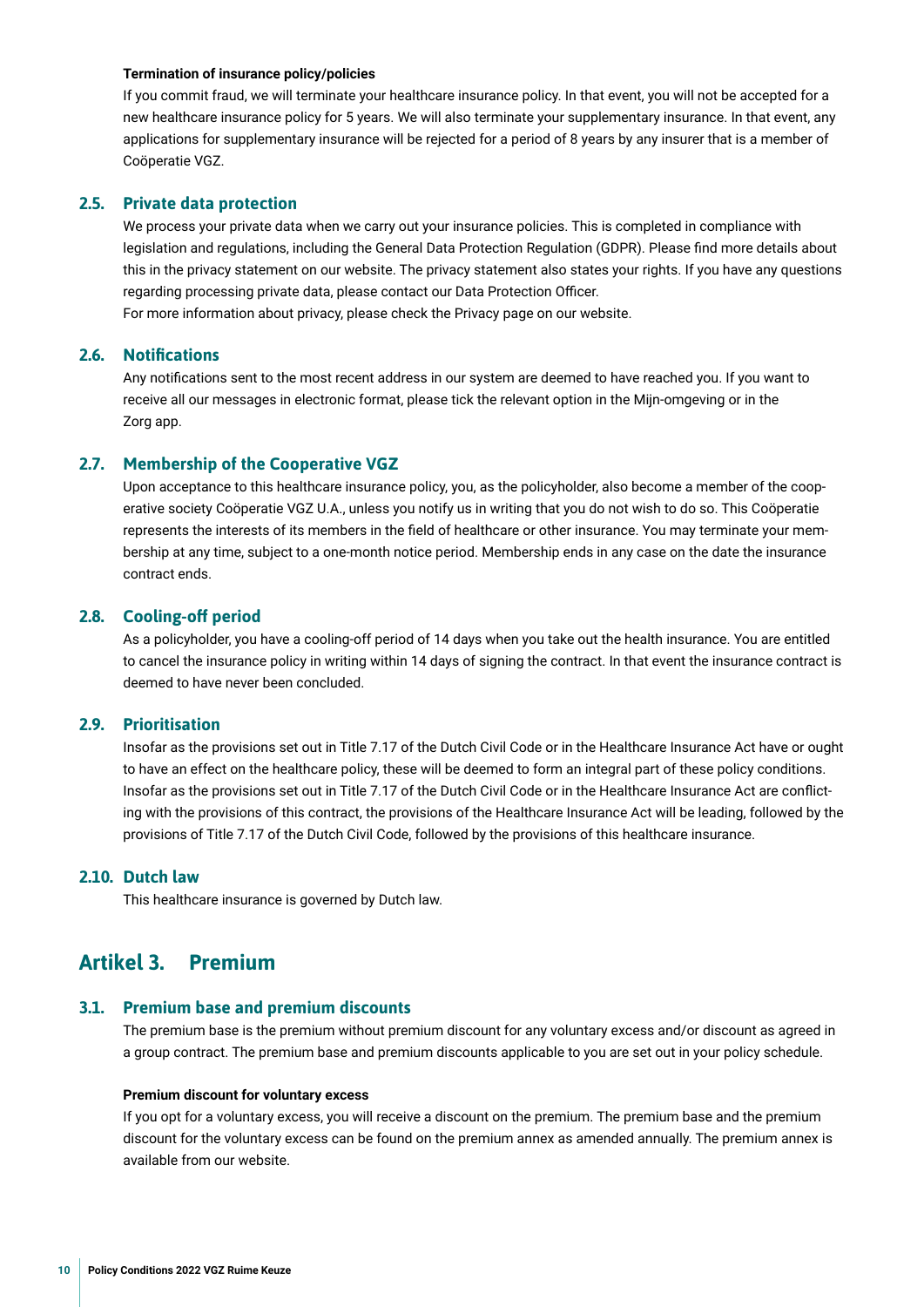#### <span id="page-10-0"></span>**Premium discount for group contract**

If you participate in a group contract, you will receive a discount on the premium base. You may not participate in more than one group contract at the same time.

From the day you can no longer participate in the group contract, the premium discount and the policy conditions set out in the group contract no longer apply. From that date onwards, the healthcare insurance will be continued on an individual basis.

#### **3.2. Who pays the premium?**

The policyholder is required to pay premiums. No premium is due for an insured person under age 18 until the frst day of the calendar month following the person's 18th birthday. Upon death of an insured, premium is due only up to the date of death. After a change of the insurance policy, we will recalculate the premium as per the effective date of the change.

#### **Example**

Someone who turns 18 on 1 July pays the premiums as of 1 August.

#### **3.3. Payment of premium, statutory contributions, excess and fees**

- 3.3.1. Payment of the premium and domestic and/or foreign statutory contributions must be pre-paid for all insured in advance, unless agreed otherwise. If you pay an annual premium in advance, you will receive a payment discount on the premium due. The amount of the discount is stated on the policy schedule.
- 3.3.2. If you do not make use of the free digital post, you will be charged a fee for paper post. You don't pay any fees for the policy and the European health card (EHIC). Please check our website for more details and the fees for paper post.
- 3.3.3. You pay the premium, excess, personal contributions, fees for paper post and any unjustifed reimbursements paid out to you based on the payment method agreed with us.

#### **Payment options free of charge**

- a. You authorise us for automatic direct debit of the amounts due (see also Article 3.3.4).
- b. You make use of the option of receiving a digital invoice free of charge via Mijn Omgeving. In that case you are expected to personally ensure on-time payment. Direct online payment via iDeal is an option.
- c. Your employer withholds the premium from your salary and transfers it to us. This payment option only applies to the premium.

No extra fees are charged for the above payment options.

#### **Fees for payment based on a paper invoice (payment order form)**

If you do not make use of the free payment options, you will be charged a  $\epsilon$  1.50 fee for each paper invoice. This amount serves to cover all costs we incur for maintaining the system, preparing and offering a paper invoice and processing your payment. Even if you do not use the paper invoice to make your payment. You will also receive a paper invoice if the direct debit transaction cannot be executed, or if you agree on a payment schedule with us with payment per paper invoice. This is also subject to the €1.50 fee for paper invoices. If you pay your premium on a quarterly or annual basis and you selected payment based on a paper invoice, this form of payment is free of charge for you.

3.3.4. Your authorisation for direct debit applies to payment of the premium, excess, personal contributions and any unjustifed reimbursements. Such an authorisation applies during and if necessary after expiration of the insurance contract. Please refer to your policy schedule to check the date of direct debit collection of the premium for the entire calendar year. For the other costs, we will notify you at least 3 days before the date on which the amount is collected, stating the amount to be taken out of your account and the direct debit transaction date. If you disagree with a processed payment, you can have the payment reversed later. Please contact your bank within 8 weeks of processing the payment.

#### **3.4. Settlement**

You may not set off the amounts due against an amount that you still expect from us.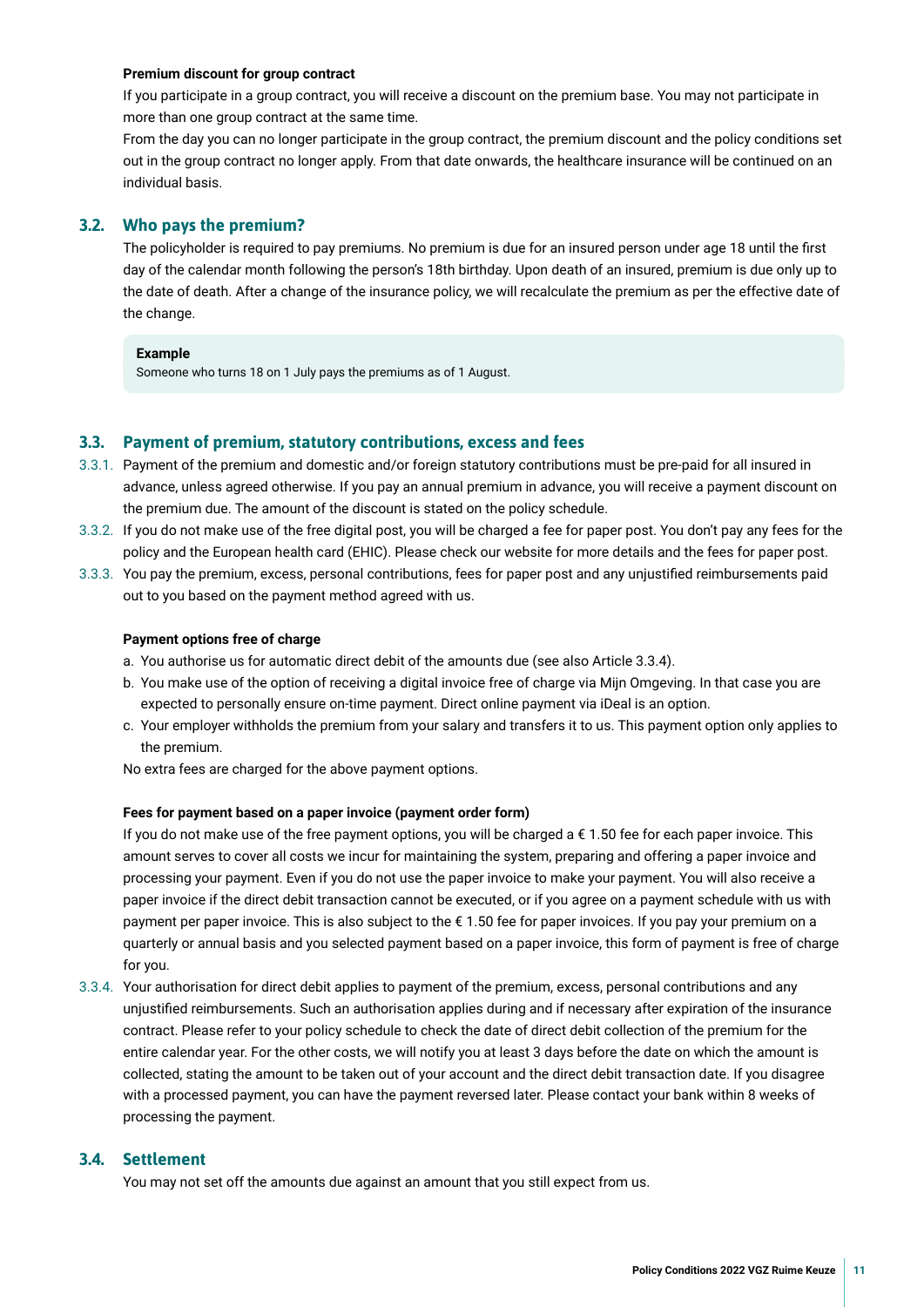#### <span id="page-11-0"></span>**3.5. Payment overdue**

3.5.1. If you do not pay the premium, statutory contributions, personal contributions, the excess and any unjustifed reimbursements paid out to you in due time, we will send you a reminder. If you do not pay within the period of at least 14 days as specifed in the reminder, we may decide to suspend cover of this healthcare insurance policy. In that case you are not entitled to healthcare and reimbursement of healthcare costs from the last premium due date before the reminder. Your obligation to pay the premium will continue during any period of suspension. Entitlement to (reimbursement of costs of) healthcare is restored on the date following the date on which the amount due plus any fees were received.

We reserve the right to terminate the healthcare insurance policy if payments are in arrears. The insurance will not be terminated with retroactive effect in that case.

- 3.5.2. We will charge the following fees to you if your payment is overdue:
	- Statutory interest from the day following the due date of the original invoice;
	- Debt collection fees from the day following the due date of the original invoice.
- 3.5.3. If you have received a reminder for overdue payment of premiums, statutory contributions, excess, personal contributions or reimbursements paid out to you that prove unjustifed, then we do not have a legal obligation to send you a separate written reminder if payment for the subsequent invoice is overdue.
- 3.5.4. We reserve the right to directly settle the premium due, fees and statutory interest with any amounts of claimed healthcare costs or other amounts payable to you.
- 3.5.5. If we terminate the healthcare insurance policy due to overdue payment of the premium, we reserve the right to reject any applications from you for insurance contracts for fve years.
- 3.5.6. Consequences of non-payment of two monthly premiums or more
	- a. If you have payment arrears amounting to two monthly premiums, we offer you as policy holder a payment schedule. We will give you 4 weeks to decide to accept our offer for a payment schedule. We will also inform you relating to the consequences of non-acceptance of our offer and your arrears run up to 6 or more monthly premiums.
	- b. If you have payment arrears amounting to four monthly premiums, you will receive a warning that we will register you with the CAK for the defaulters scheme once the payment arrears amount to six monthly premiums, unless we conclude a payment scheme with you after all.
	- c. If you as policy holder have payment arrears amounting to six monthly premiums or more, we will register you with the CAK for the defaulters scheme and you will be obliged to pay the CAK an administrative premium. For the period you owe the CAK an administrative premium, you will not owe us any premium. The administrative premium to the CAK is higher than the premium you would normally pay us.

If you have other insured on your policy and payment arrears arose for them, they will receive copies of our messages to you about the premium arrears.

You can read the consequences of non-payment of the premium and the administrative premium in Sections 18a to 18g of the Healthcare Insurance Act.

3.5.7. You are not liable for paying premiums to us on the period as referred to in Section 18e of the Healthcare Insurance Act.

## **Artikel 4. Other obligations**

You have the following obligations:

- Inform us of any facts that mean (or could mean) that expenses may be recovered from third parties with actual or potential liability, and to provide us with the necessary information in this context. You may not make any arrangements with a third party without our prior approval in writing. You must refrain from any actions that may harm our interests;
- Cooperate with our medical advisor or employees in order to obtain all information required for (inspection of) the actual execution of the healthcare insurance cover;
- Ask the healthcare provider to disclose the reason for hospitalisation to our medical advisor;
- Report to us any facts and conditions that may be relevant to correct execution of the insurance policy as soon as possible. This includes end of mandatory insurance, start and end of detention, separation or divorce, birth, adoption, or a change in bank or giro account number. We are not liable for any risks in the event of non-compliance with the above provisions.

If you fail to fulfl your obligations and this harms our interests, we reserve the right to suspend your right to (reimbursement of the costs of) the covered healthcare.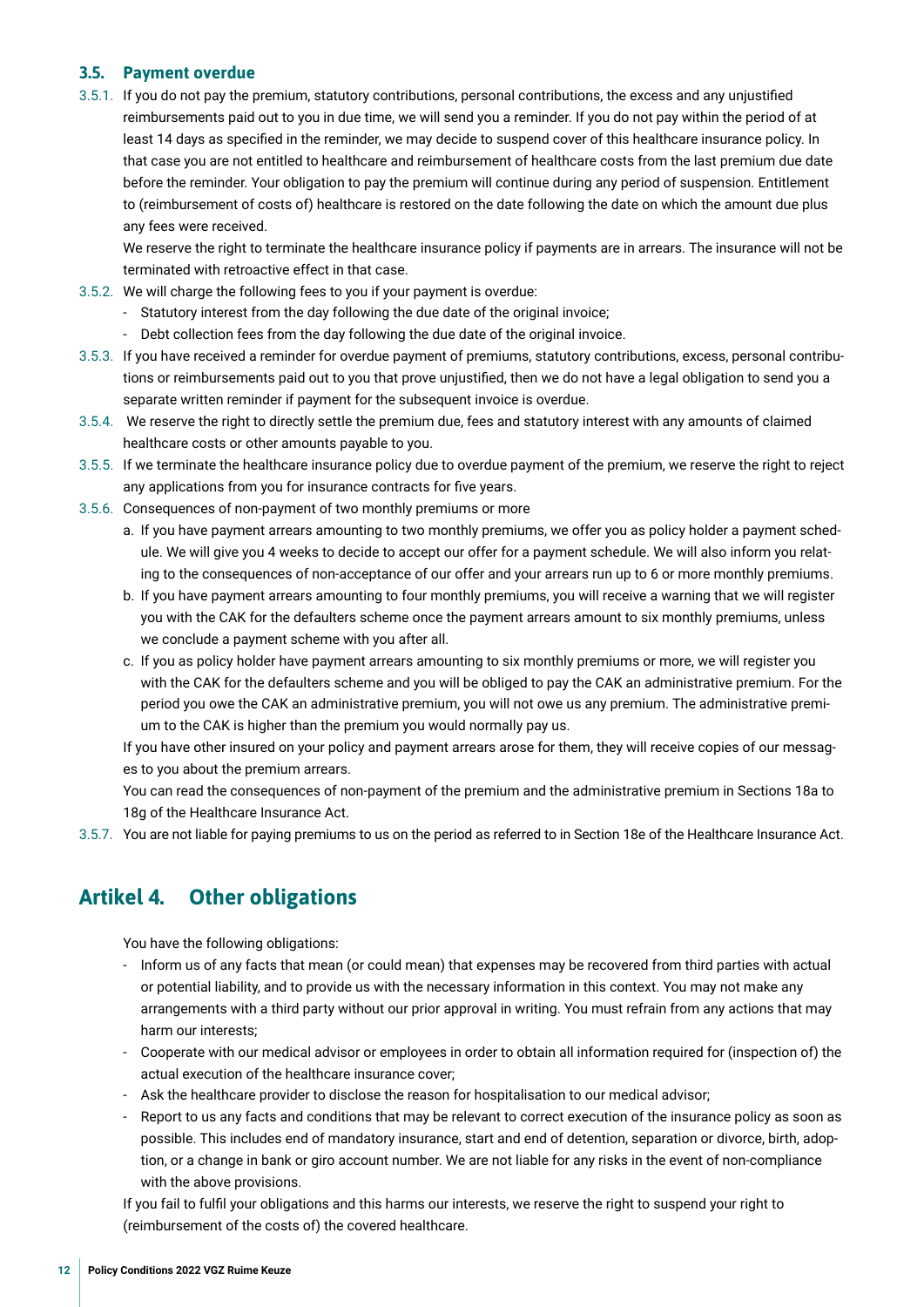## <span id="page-12-0"></span>**Artikel 5. Change to premium/premium base and conditions**

#### **5.1. Change to conditions**

We reserve the right to change the conditions and the premium or premium base of the insurance policy at any time. We will inform you, the policy holder, in writing accordingly. A change in the premium base will only become effective 7 weeks after the date on which you were notifed of such change. A change in the conditions will only become effective one month after the date on which you were notifed of such change.

#### **5.2. Cancellation right**

If we change any conditions and/or the premium base of the healthcare insurance policy to your disadvantage, you, as the policyholder, have the right to cancel the insurance contract as per the effective date of the change. You may cancel the contract in any case during one month after being notifed of the amendment. However, you do not have this right to give notice if a change in the insured healthcare cover results directly from an amendment of the provisions set out in Sections 11 through 14a of the Healthcare Insurance Act.

## **Artikel 6. Start date, term and termination of healthcare insurance**

#### **6.1. Start date and term**

- 6.1.1. The insurance contract becomes effective on the date on which we receive your application or application form. You will receive a confrmation of receipt stating the date on which we received your application. If you are subject to mandatory insurance and you do not yet have a BSN (citizen service number), you can still be registered as an insured.
- 6.1.2. Sometimes we are unable to derive from the application whether or not concluding a healthcare policy with the person to be insured is mandatory for us. In such cases we will request information from you that would prove that concluding a healthcare policy with you is mandatory. The healthcare policy will only become effective on the day we receive such additional information. You will receive a confrmation of receipt stating the date on which we received your additional information.
- 6.1.3. If you have a different healthcare policy on the day as set out in Article 6.1.1 or 6.1.2, the healthcare insurance policy will become effective on the later date you indicated.
- 6.1.4. If the previous insurance policy has been terminated effective 1 January of a calendar year or due to a change in the conditions, the insurance policy will commence at the new insurer as per the termination date of the old insurance policy. In that case you must register with the new healthcare insurer within one month of termination of the previous insurance policy.
- 6.1.5. If the insurance contract becomes effective within 4 months of the start date of mandatory insurance, the healthcare policy will become effective on that start date.

#### **Example**

You are required to insure your child within 4 months of childbirth, ensuring that your child is insured from the date it was born.

6.1.6. The Healthcare Insurance Act includes provisions relating to mandatory insurance. It is not mandatory for us to conclude a healthcare policy with or for a person subject to mandatory insurance if that person is already insured pursuant to the Healthcare Insurance Act.

#### **6.2. Termination by operation of law**

The insurance policy expires automatically on the day following the day:

- The healthcare insurer is no longer permitted to offer or execute healthcare insurance policies due to a change in or suspension of its licence to operate a non-life insurance business. We will disclose any such changes at least 2 months in advance;
- The insured person dies;
- The insured person's obligation to take out insurance terminates.

You, as the policy holder, are required to inform us of the death of an insured or of the end of mandatory insurance of an insured as soon as possible. If you do not notify us of the end of mandatory insurance of an insured on time and we pay the cost of healthcare to a healthcare provider, we will claim these costs from you. If we determine that the insurance policy has terminated, we will send you a termination certifcate as soon as possible.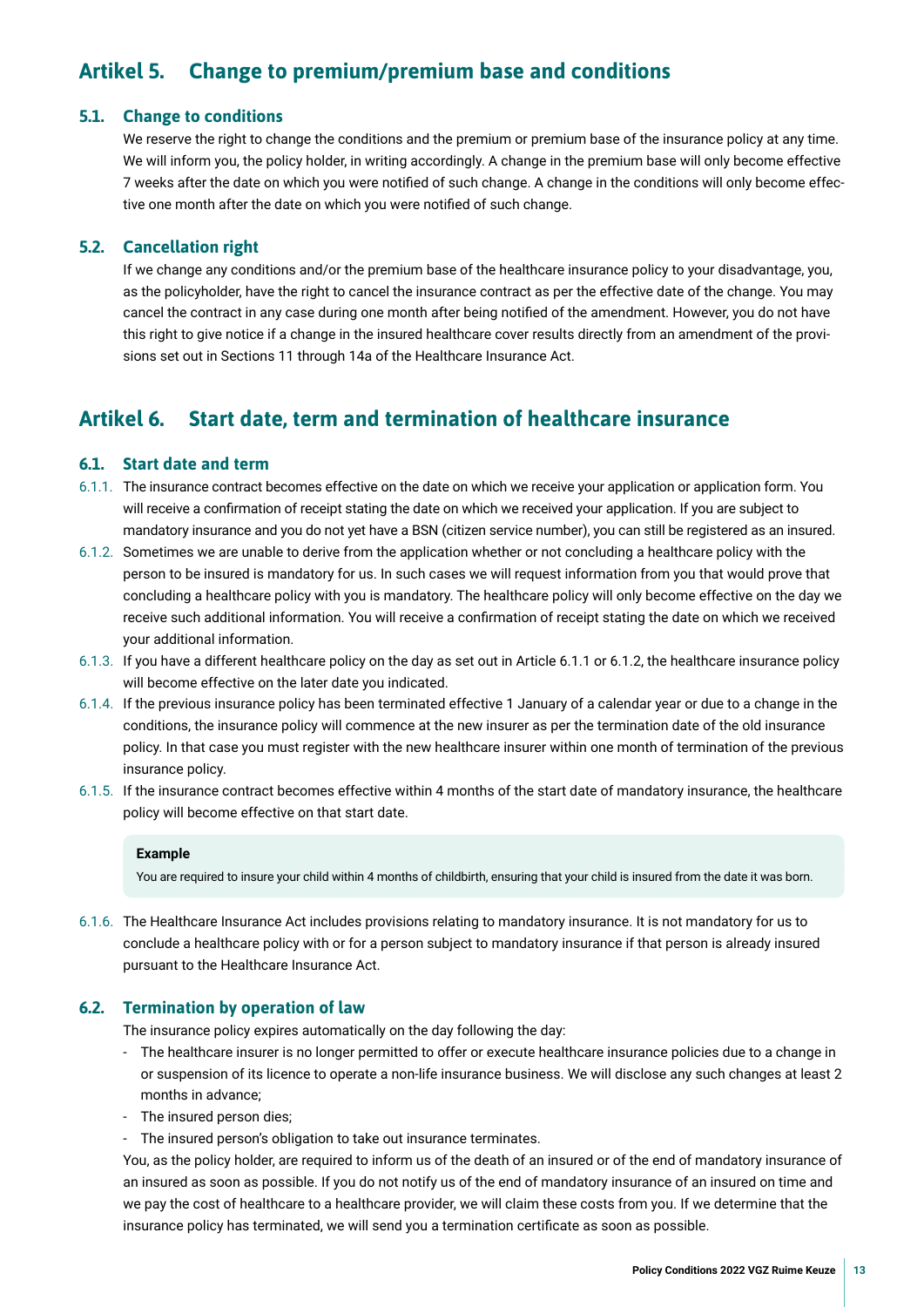#### <span id="page-13-0"></span>**6.3. When can you change or cancel your insurance policy?**

#### 6.3.1. Change

Do you want to change your basic insurance policy to a different basic insurance policy? Then please send us the instructions latest by 31 January. Your new insurance policy will start on 1 January (with retroactive effect).

6.3.2. Annual cancellation

As the policy holder, you are entitled to terminate the healthcare insurance policy annually as per 1 January, subject to receiving your notice in writing latest by 31 December of the previous year. You will then have until 1 February to fnd another insurer who will insure you with retroactive effect to 1 January.

6.3.3. Intermediate cancellation

You, as the policy holder, are entitled to intermediate termination of the healthcare insurance policy in writing:

- Of another insured if this insured has taken out a different healthcare policy. If you cancel the healthcare policy before the other healthcare policy becomes effective, the termination date will coincide with the start date of the new healthcare policy. If the notice of cancellation is received later, the cancellation will take effect on the frst day of the second calendar month after we have received the cancellation;
- Within 6 weeks after receiving a notifcation from us as referred to in Section 78c, second subsection, or Section 92, frst subsection, of the Healthcare (Market Regulation) Act. The cancellation will take effect on the frst day of the second calendar month following the day on which you cancelled;
- In the event of changes to the premium and/or policy conditions as set out in Article 5.2;
- If you participate in one of our group contracts with your former employer, and you are offered to participate in the group contract of your new employer. You may then cancel the healthcare insurance at any time up to 30 days after the new employment commences. In that event both the cancellation and the registration become effective on the start date of the employment at the new employer if that is the frst day of the calendar month, and, if not, then on the frst day of the calendar month following the start date of the employment.

#### **Cancellation on 18th birthday**

When your child reaches age 18, you can cancel your child's insurance policy. Your child can then take out an independent health insurance policy.

#### 6.3.4. **Cancellation service**

For cancellation of the insurance policy as set out in Articles 6.3.2 and 6.3.3, you may also make use of the cancellation service of the Dutch healthcare insurers. This means you authorise the insurer of your new healthcare policy to cancel the healthcare policy with the previous insurer.

#### 6.3.5. **When is cancellation not possible?**

If we sent you a reminder for arrears in premium payments, you are not permitted to cancel your healthcare policy during that period until full payment of the premium, interest and collection fees has been received. You may cancel the health insurance policy if we have suspended cover or confrm your cancellation within 2 weeks.

#### **6.4. When are we entitled to cancel, dissolve or suspend the insurance contract?**

We are entitled to cancel, dissolve or suspend the healthcare insurance policy/policies:

- In the event of past-due payments as set out in Article 3.6;
- In the event of fraud (see Article 2.4);
- If you intentionally have not provided any, incomplete or incorrect information or documents that have or could have worked to our disadvantage;
- If you acted with the intent of misleading us, or if we had not accepted your application for healthcare insurance if we had known the actual circumstances. In such cases we reserve the right to cancel the healthcare policy within 2 months of detection and with immediate effect. In such cases we are not liable for paying out any amounts, or we may reduce the amount to be paid out. We may offset the resulting claims against other amounts payable.

#### **6.5. Evidence of termination**

If the health insurance policy ends, you will receive a certifcation of cancellation with the following information:

- Name, address, place of residence and citizen service number (BSN) of the insured;
- Name, address and place of residence of the policy holder;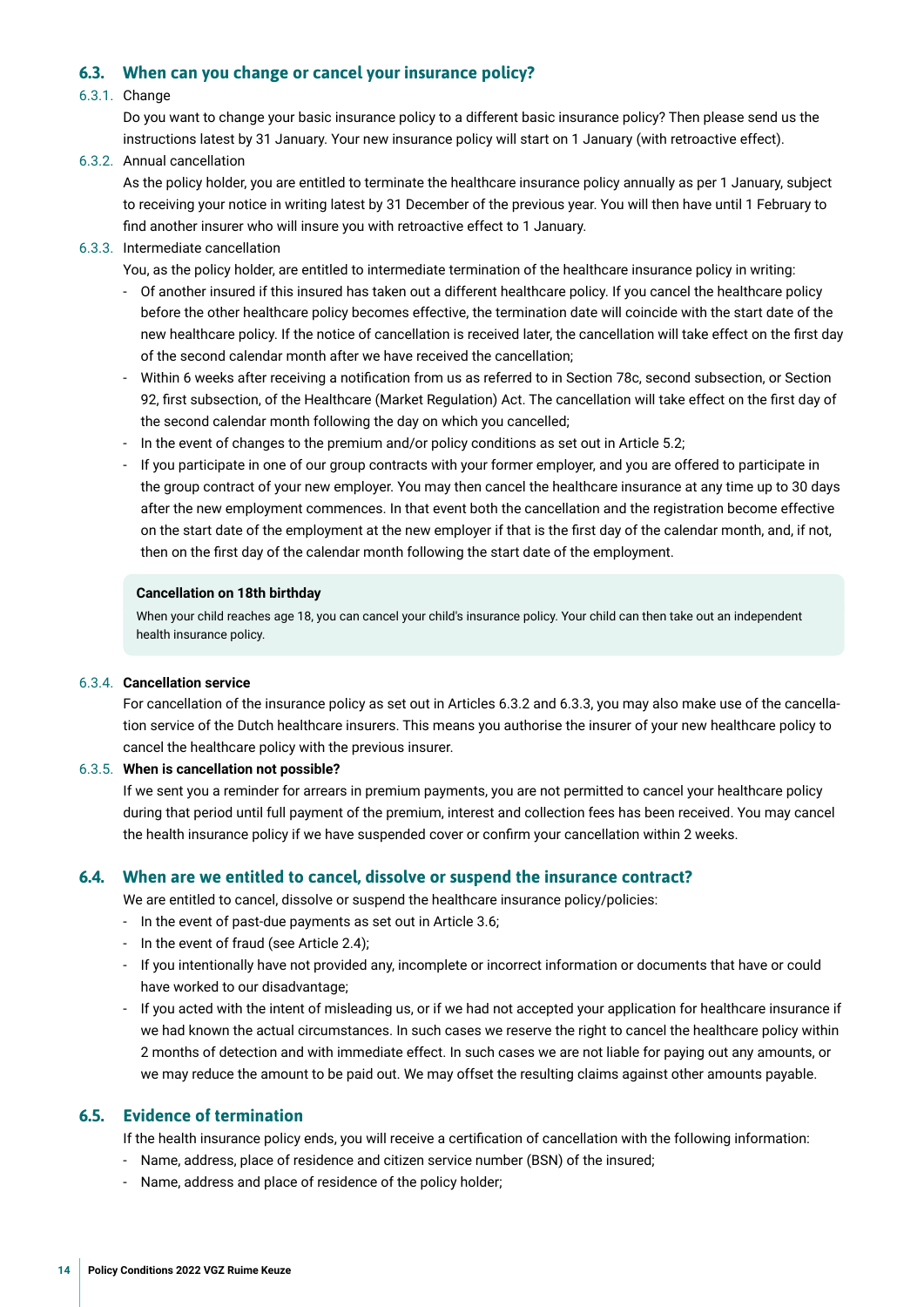- <span id="page-14-0"></span>- The day on which the healthcare policy terminates;
- Whether on that day an excess applied and if yes, the amount of this excess.
- If insurance is no longer mandatory, this will also be stated on the certifcation of cancellation.

#### **6.6. Insuring non-insured persons**

If the CAK concluded this healthcare policy on your behalf pursuant to Section 9d, subsection 1 of the Healthcare Insurance Act, the following applies:

- a. You may deem this healthcare policy null and void if you can demonstrate within 2 weeks to both us and the CAK that you already have healthcare insurance. The 2-week period starts on the date on which the CAK has informed you that it has started this healthcare insurance policy on your behalf;
- b. We may lawfully reverse this healthcare policy due to error if you demonstrate that you are not subject to mandatory insurance;
- c. You are not permitted to cancel this healthcare insurance during the frst 12 months. After this 12-month period, the regular cancellation options as set out in Article 6.3 apply.

### **Artikel 7. Statutory excess**

#### **7.1. Amount of statutory excess**

If you are age 18 or older, you have a statutory excess of € 385 per calendar year. The costs of healthcare are charged to you up to this amount. If you reach age 18 in the course of a calendar year, the statutory excess applies from the frst day of the calendar month following the calendar month after your 18th birthday. The amount of the statutory excess will then be determined in accordance with the calculation method stated in Article 7.4.

#### **7.2. Which types of care are subject to the statutory excess?**

The statutory excess is applicable to all forms of care as included in these policy conditions, with the exception of:

- General practitioner care. The excess is applicable to medications. The excess is also applied for laboratory tests and diagnostics conducted by a different healthcare provider at the request of the general practitioner and charged to you. See Article 11, General practitioner care;
- A combined lifestyle intervention as set out in Article 13;
- Nursing and care as set out in Article 14;
- Obstetric care by an obstetrician, general practitioner or gynaecologist. No excess applies for prenatal screening, excepting for the NIPT. The excess applies to NIPT. Any fees associated with obstetric care are also subject to the excess. This means that medications, blood tests or patient transport are set off against the statutory excess. See Article 15.1, Obstetric care and Article 16, Specialist medical care;
- Insertion and removal of an IUD (coil) by a general practitioner or obstetrician. The excess does apply to the IUD. See article 35, Medications, and the Medical Devices Regulations for reimbursement of the IUD;
- Maternity care. See Article 15.2, Maternity care;
- The Stop Smoking programme as set out in Article 24;
- Preferred medications as set out in the Pharmaceutical Care Regulations. Please take into consideration that the services of the pharmacy, for example the issue fees, the instructions for a new drug or inhaling instructions, are not exempt from your excess. See Article 35, Medication;
- The healthcare providers we selected for the Blauwe Zorg experiment in the Maastricht and Heuvelland area, insofar as they supply the preferred lung medication we selected. Please fnd a list of such healthcare providers and preferred lung medication in the Pharmaceutical Care Regulations, Appendices D and E. Please take into consideration that the services of the pharmacy, for example the issue fees, the instructions for a new drug or inhaling instructions, are not exempt from your excess. See Article 35, Medication;
- The preferred and selected liquid nutrition products as set out in the Pharmaceutical Care Regulations. See Article 36, Dietary preparations;
- Leased medical aids. Please refer to Article 37, Medical aids and bandaging;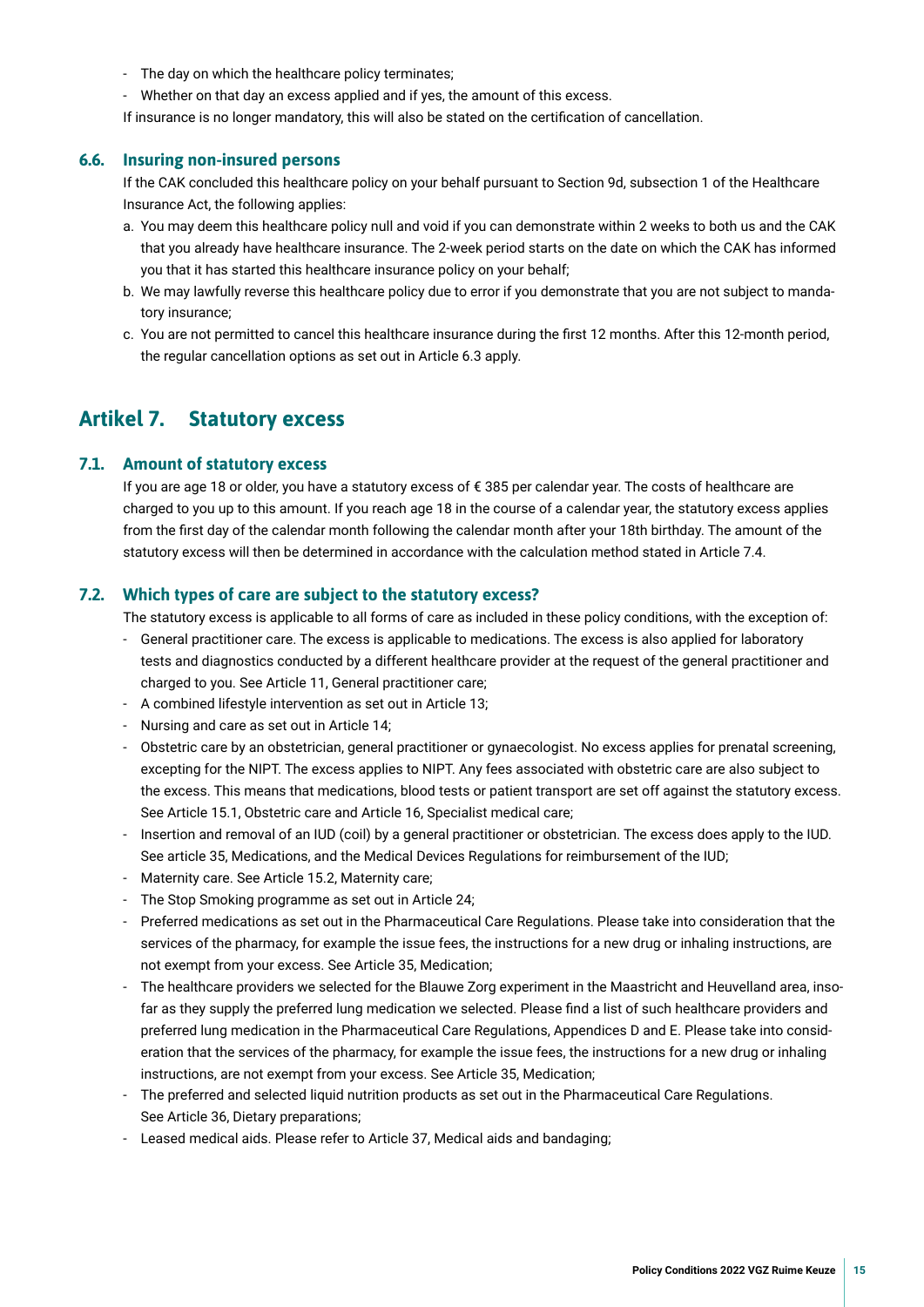- <span id="page-15-0"></span>- Post-op check-ups after a kidney or liver donation from a living person, after expiration of the period set out in Article 22, item d, Tissue and organ transplants;
- Transport of a donor as set out in Article 22, items e and f, Tissue and organ transplants if the donor has concluded a healthcare insurance;
- Any personal contributions and/or personal payments.

#### **7.3. The relevant healthcare providers and healthcare arrangements to which the statutory excess is not applicable**

We have the option of appointing healthcare providers or healthcare arrangements where you are charged no amount or a smaller amount of statutory excess. This also applies to health-promoting or preventive healthcare arrangements to be specifed further. Please fnd this information on our website.

#### **7.4. Calculation method of amount of statutory excess**

If the healthcare policy does not start or end on 1 January, we calculate the excess as follows:

number of days that the healthcare policy was effective

the number of days in the relevant calendar year

The calculated amount will be rounded off to whole euros.

#### **Example**

The healthcare policy term is 1 January through 30 January. That is a total of 30 days. The calendar year has 365 days. The excess is: € 385 x 30 divided by 365 is € 31.64 and is rounded off to € 32.

#### **7.5. Calculation of statutory excess**

When calculating the excess, the costs of care or another service will be allocated to the calendar year in which the care was received. If a treatment falls in 2 calendar years and the healthcare provider may charge the costs as a single amount (for example the Diagnosis Treatment Combination), these costs will be charged to the excess of the calendar year in which the treatment started.

## **Artikel 8. Voluntary excess**

#### **8.1. Variations of voluntary excess**

If you are age 18 or older, you may select a healthcare policy with a voluntary excess amounting to: € 0, € 100, € 200, € 300, € 400 or € 500 per calendar year. The costs of healthcare are charged to you up to this amount. Depending on the selected amount of the voluntary excess, you will receive a discount on the premium basis. The selected voluntary excess and any discounts are stated on the policy schedule.

#### **8.2. Which types of care are subject to the voluntary excess?**

The voluntary excess is applicable to the same healthcare forms as set out in Article 7.2.

#### **8.3. Calculation of voluntary excess amount**

8.3.1. If the healthcare policy does not start or end on 1 January, we calculate the voluntary excess as follows:

Excess x number of days that the healthcare policy was effective<br>the number of days in the relevant calendar year

The calculated amount will be rounded off to whole euros.

#### **Example**

You selected a voluntary excess of € 100. The health insurance term is from 1 January to 30 January. That is a total of 30 days. The calendar year has 365 days. The voluntary excess is: € 100 x 30 divided by 365 is € 8.22 and is rounded off to € 8. The statutory excess is € 385 x 30 divided by 365 is € 31.64 and is rounded off to € 32. The total excess amounts to € 40 (€ 32 statutory excess and € 8 voluntary excess).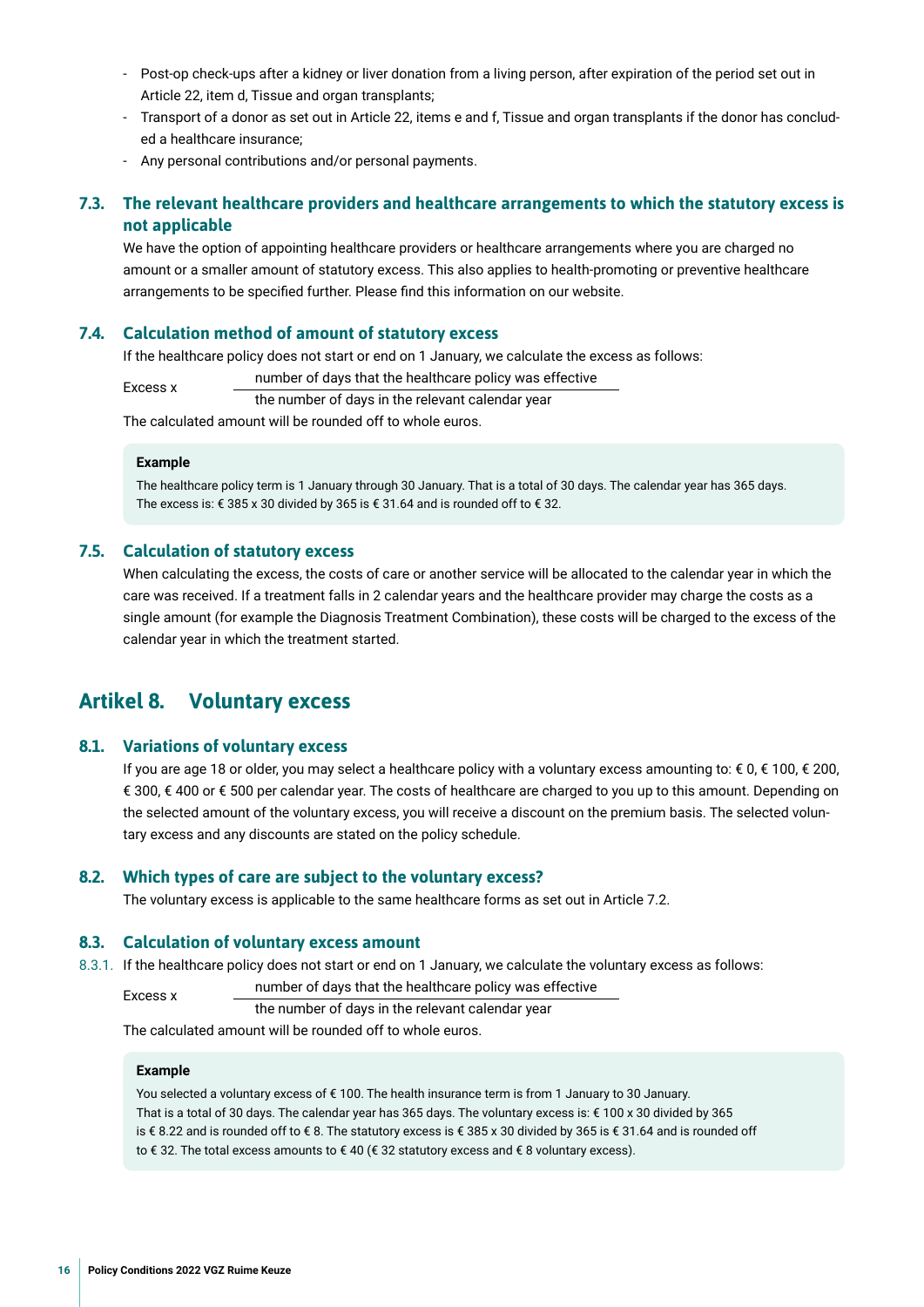- <span id="page-16-0"></span>8.3.2. If the healthcare insurance policy does not become effective on 1 January and you had taken out a healthcare policy with us previously with a different voluntary excess amount, then the total voluntary excess is calculated as follows:
	- a. Each amount of voluntary excess x the number of days that the voluntary excess is applicable;
	- b. The sum of the amounts stated under a divided by the number of days in the relevant calendar year;
	- c. The result of this amount will be rounded off to the nearest whole euro.

#### **8.4. Amendments to voluntary excess**

You may change the voluntary excess annually as per 1 January. You are required to forward us such changes latest by 31 January. The change will then become effective as per 1 January (with retroactive effect).

#### **8.5. Calculation of statutory and voluntary excess**

If a voluntary excess applies, the healthcare costs will frst be deducted from the statutory excess and subsequently from the voluntary excess. The provisions set out in Article 7.5 apply for the calculation of the voluntary excess amount relating to treatment spread over 2 calendar years.

## **Artikel 9. Abroad**

#### **9.1. You live or reside in an EU/EEA or treaty country outside the Netherlands**

If you live in or are temporarily residing in an EU/EEA or treaty country outside the Netherlands, you are entitled to the following healthcare:

- Healthcare in accordance with the statutory insurance package in an EU/EEA country or treaty country, if applicable to you. This right to healthcare is set out in the EU social security regulations or a social security treaty;
- Healthcare provided by a contracted healthcare provider or healthcare institution;
- Reimbursement of healthcare costs by a non-contracted healthcare provider. We will reimburse the costs up to a maximum of the amount you would receive if you selected a non-contracted healthcare provider in the Netherlands. For more information, please refer to Articles 1.4 and 1.6 of these policy conditions.

#### **Please note**

In the event of emergency care provided by a non-contracted healthcare provider, you are entitled to reimbursement of the costs up to the Wmg rates applicable in the Netherlands or the reasonable market-level rates as applicable in the Netherlands. For foreseeable care that a contracted care provider is not expected to provide in time or at all, we may supplement the compensation for the costs of care provided by a non-contracted care provider up to a maximum of the Wmg rates applicable in the Netherlands or the reasonable market price applicable in the Netherlands.

#### **European Healthcare Insurance Card (EHIC)**

On the reverse of your healthcare card, you can fnd the EHIC. If you travel to an EU/EEA country or Switzerland, this card entitles you to necessary medical care abroad. You can use the EHIC in Australia for emergency medical care. You may only use this EHIC if you are insured with us. If you use this EHIC abroad, while you know or could reasonably know that it is no longer valid, the cost of healthcare will be charged to you. Do you not have an EHIC healthcare card? You can request one free of charge.

#### **9.2. You live or reside in a non-EU/EEA country or non-treaty country**

If you are living in or residing in a non-EU/EEA country or non-treaty country, you may choose healthcare in your country of residence or temporary residence and select:

- Healthcare provided by a contracted healthcare provider or healthcare institution;
- Reimbursement of healthcare costs by a non-contracted healthcare provider. We will reimburse the costs up to a maximum of the amount you would receive if you selected a non-contracted healthcare provider in the Netherlands. For more information, please refer to Articles 1.4 and 1.6 of these policy conditions.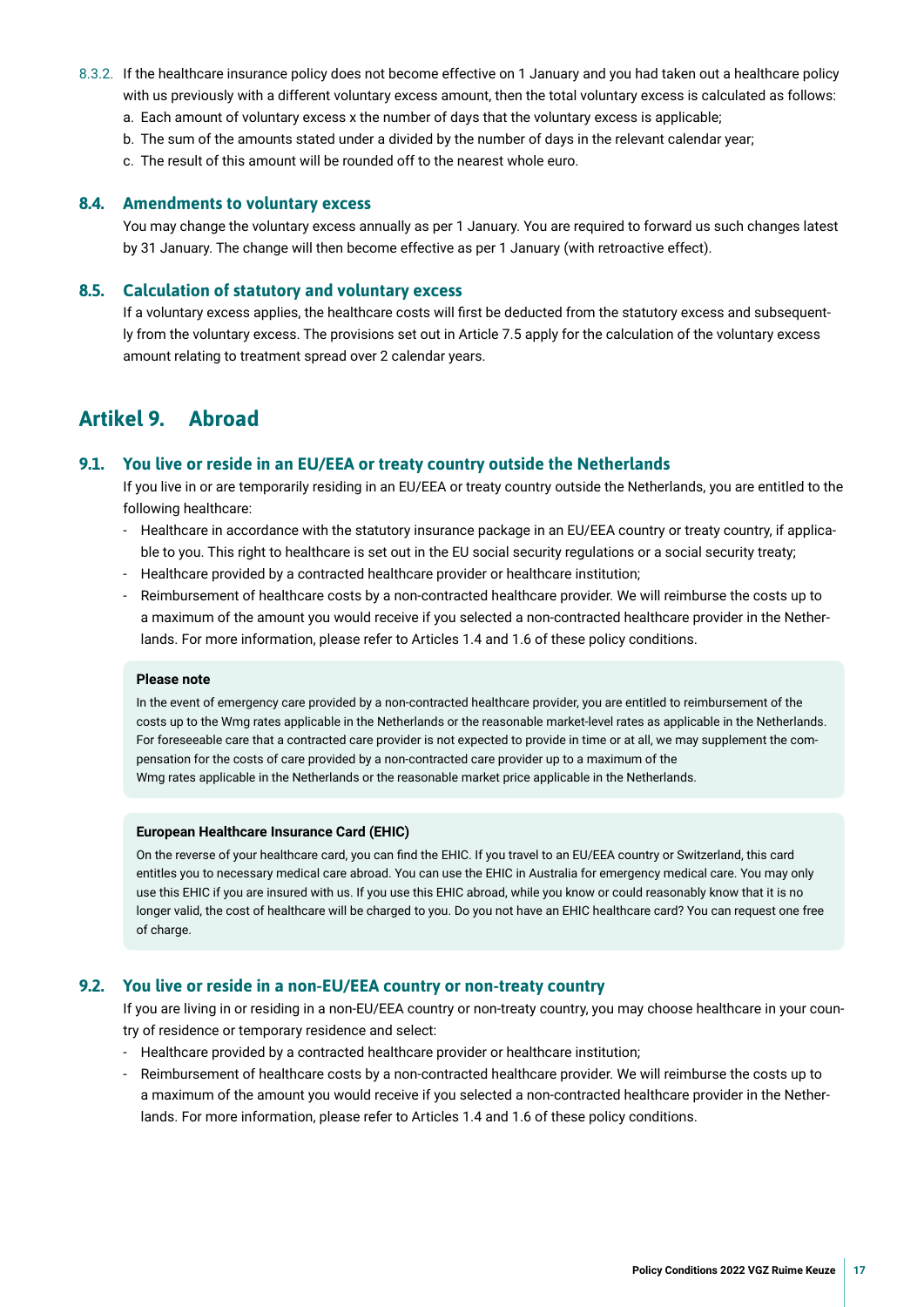#### <span id="page-17-0"></span>**Please note**

The costs of treatment abroad may be higher than the costs of the same treatment in the Netherlands. We will reimburse the costs up to the amount you would receive if you had the treatment in the Netherlands. Therefore please take into consideration that you will likely have to pay for a (large) part of the bill yourself if you are having treatments abroad.

#### **9.3. Approval and/or referral**

You would like to be treated abroad? If you are admitted to a hospital or other institution for 1 or more nights for this treatment, you will need our prior consent. You also need permission for receiving care abroad if this is stated in the healthcare provisions (Articles 11 up to and including 40). These articles also set out when you need a referral or prescription.

If you do not require our approval, but you would like to know in advance if your treatment abroad were eligible for reimbursement, you can contact us and ask us for an assessment. For more information, please check our website. You do not require approval if you are unexpectedly hospitalised and the treatment cannot reasonably be postponed until you have returned to your country of residence. If you are taken in for 1 or more nights, you must call, or have someone call, our emergency response unit. Please fnd the emergency response telephone number in the Zorg App, on your healthcare card and on our website.

## **Artikel 10. Complaints and disputes**

#### **10.1. Do you have a complaint? Submit your complaint to the Complaints Management department**

You may rest assured that we organise everything carefully relating to your healthcare insurance policy. However, one hundred percent satisfaction is not always achievable. We are open to hearing your complaints and suggestions. Please contact our customer service. The telephone number is available from our website. Please feel free to submit your complaint in writing to the Complaints Management department, PO Box 1256, 5602 BG Eindhoven, the Netherlands. The Complaints Management department acts on behalf of the management board.

#### **Tips for submitting a complaint**

- Please indicate in as much detail as possible what happened, what you are dissatisfed with, what you think is the best solution and when you can best be reached.
- Please attach all relevant documents. Please do not send any originals with your complaint. After all, you may still need the originals yourself.
- If you are unable or unwilling to submit your complaint, you can have someone else do this on your behalf and designate a proxy. However, for privacy reasons, we will require your permission in writing to deal with such a proxy. We cannot process the complaint until we receive your permission.

You will receive a response to your complaint from us within 30 days. If you are not satisfed with the decision or if you have not received any response within 30 days, please feel free to submit your complaint or dispute to SKGZ (Foundation Complaints and Disputes Healthcare Insurance), PO Box 291, 3700 AG Zeist, the Netherlands, [www.](https://www.skgz.nl) [skgz.nl.](https://www.skgz.nl) Alternatively, you may submit the dispute to the competent court of law.

#### **10.2. Complaints about our forms**

If you feel one of our forms is superfuous or complicated, please contact our customer service. The telephone number is available from our website. Alternatively, you may submit your complaint in writing to the Complaints Management department, PO Box 1256, 5602 BG Eindhoven, the Netherlands.

Alternatively, you can submit your complaint to the Dutch Healthcare Authority for the attention of the Information Line/the Notifcation Centre, PO Box 3017, 3502 GA Utrecht, the Netherlands, email: info@nza.nl. The website of the Dutch Healthcare Authority, [www.nza.nl,](https://www.nza.nl) sets out how to submit a complaint about forms.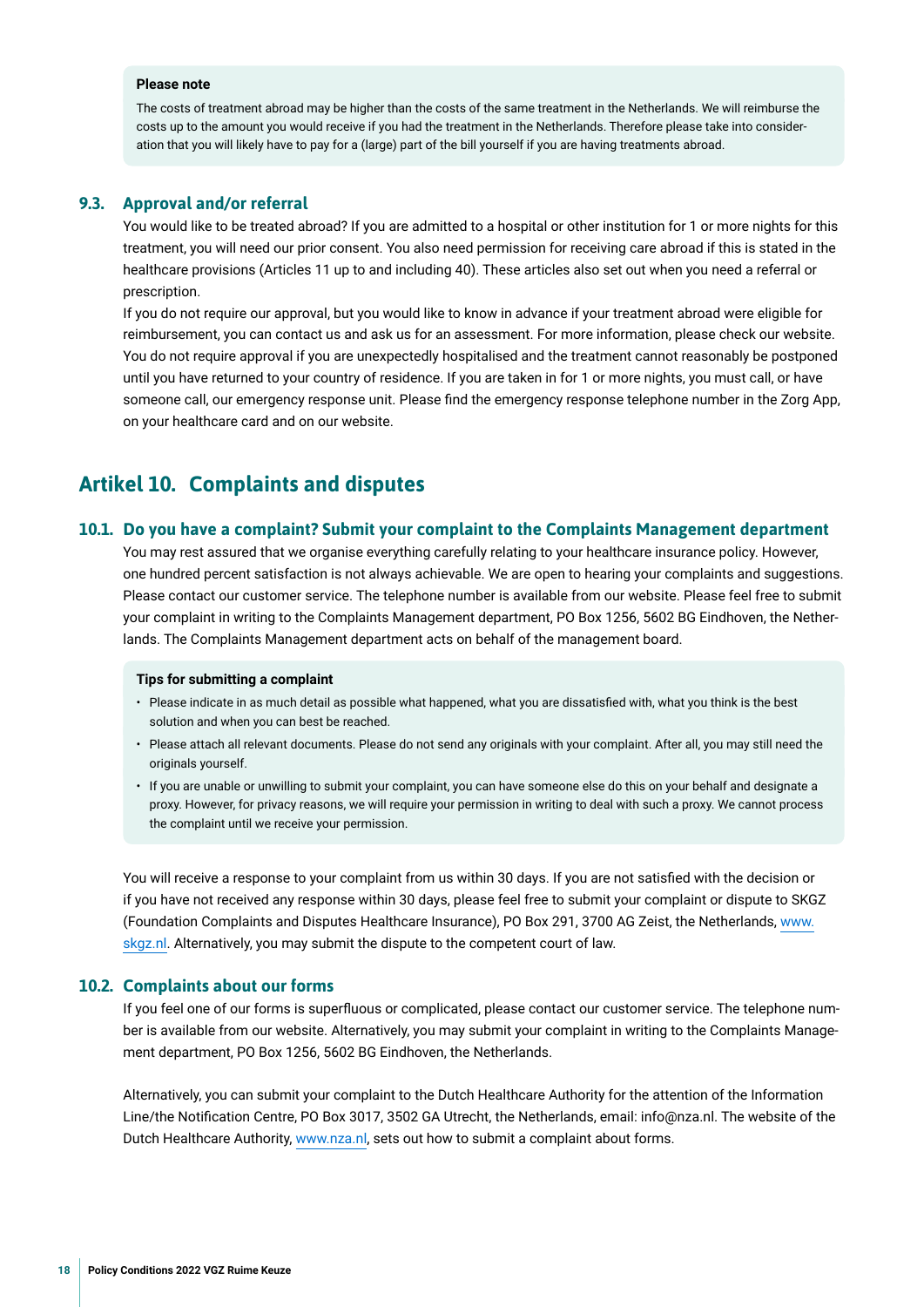## <span id="page-18-0"></span>**II. Healthcare Provisions**

**Your insurance is an in-kind insurance policy. You are entitled to care on the basis of this insurance cover. Articles 11 through 40 list the details of the care to which you are entitled.**

## **MEDICAL CARE**

## **Artikel 11. General practitioner care**

1. General practitioner care is medical care as general practitioners tend to provide and the accompanying examinations and diagnostics. GP care also includes health advice, assistance in giving up smoking, preconception care (childbirth consultation) and foot care if you suffer from diabetes mellitus type 1 or 2.

#### **Coaching for quitting smoking**

Counselling for quitting smoking is defned as:

- Short treatments, such as one-off short counselling sessions for quitting smoking;
- Intensive forms of treatment aimed at behavioural change (in a group or as an individual).

Information about the Quit Smoking Programme is set out in Article 24.

#### **Preconception care**

Pre-conception healthcare (pregnancy wish visit) is defned as:

- Advice on healthy nutrition
- Advice on intake of folic acid
- Advice on intake of vitamin D
- Advice on quitting smoking, alcohol and drugs, if necessary with active counselling to realise this
- Advice on using medication
- Advice on treatment of existing conditions and previous pregnancy complications
- Advice on infectious diseases and vaccinations
- Tracking risks based on your health history and offering genetic counselling if you are not (yet) pregnant.

#### **Foot care for diabetes mellitus**

The aforementioned foot care for diabetes mellitus is defned as:

- Annual foot screening consisting of a review of the medical history, a risk assessment and determining the care profle;
- From care profle 1: annual specifc foot examination and advice on adequate footwear, foot care advice and advice relating to managing load and capacity;
- From care profle 2: more frequent specifc foot examination, checks and the use of diagnostics, treatment of skin and nail problems, foot shape and stance deviations or other risk factors.

Foot care is part of general practitioner care or multi-disciplinary care as described in paragraph 3.1. This foot care does not include foot care such as the removal of calluses for purely cosmetic or nurturing reasons and general nail care such as nail clipping.

The aforementioned care profles stated above are set out in the Healthcare Module Prevention Diabetic Foot Ulcers. Care profles give insight into the foot care required based on a risk classifcation of patients with diabetes mellitus. The Healthcare Module is available from our website. Your general practitioner can tell you which care profle applies to you.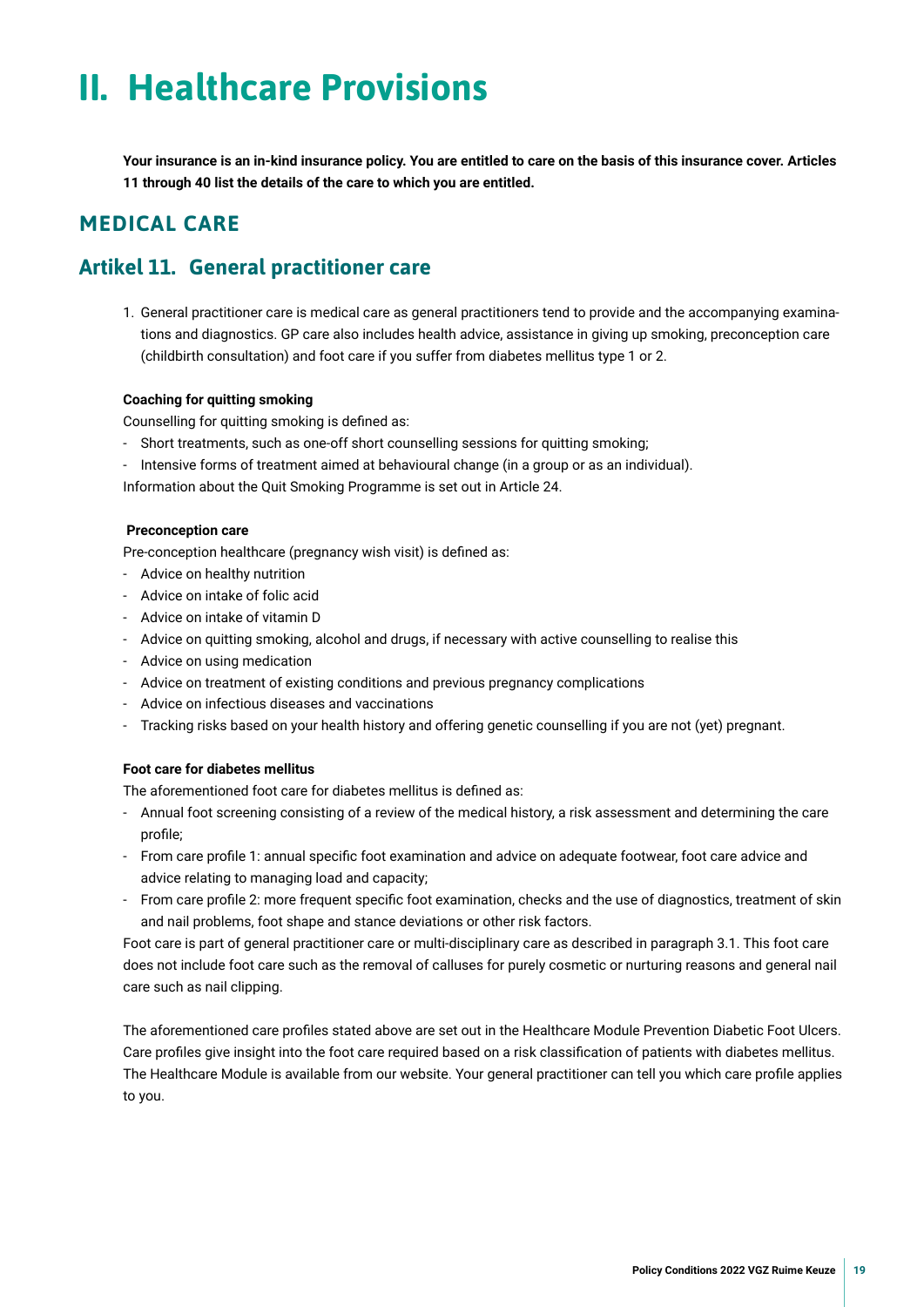- 2. Specialist medical care bordering on the medical domain of the general practitioner. Examples of such healthcare include:
	- Regular or minor surgery interventions
	- ECG diagnostics (heart images)
	- Lung function test (spirometrics)
	- Diagnostics based on the Doppler test (testing the blood fow in the vascular system)
	- MRSA screening (screening for Meticillin Resistant Staphylococcus Aureus)
	- Audiometrics (hearing system testing)
	- IUD (pessary, diaphragm) application or removal, implantation or removal etonogestrel implantation rod. Are you age 21 or older? Then you are not entitled to reimbursement of the cost of contraceptives, unless these items are used to treat endometriosis or menorrhagia (if suffering from anaemia). See Article 35
	- Medically necessary circumcision
	- Therapeutic injections (Cyriax).
- 3.1. Multidisciplinary care (chain care) in connection with:
	- Diabetes mellitus type 2 (DM type 2)
	- Chronic obstructive pulmonary disease (COPD; this is a group of lung conditions, such as chronic bronchitis and lung emphysema)
	- Cardiovascular diseases (care if you are a patient with a cardiovascular condition).
- 3.2. Contracted multidisciplinary care (chain care) in connection with:
	- Increased vascular risk management (care if you have an increased risk of cardiovascular diseases)
	- Asthma (if you are age 16 or older)
	- Programmatic care for vulnerable elderly.

Your healthcare group may charge you for this care only based on a contract concluded with us.

#### **Multi-disciplinary care (chain care)**

Multidisciplinary care specifcally developed to organise healthcare for chronic patients in a region better in terms of quality and effectiveness. The healthcare providers work closely together within a healthcare group, ensuring that the healthcare you need is better aligned. The healthcare is based on a standard of care. This is a description agreed by the relevant healthcare providers that an insured person must receive in the event of a certain disorder. This standard forms the starting point for care the insured person receives and who provides this care. If no standard of care is described, care is provided on the basis of the professional standards of the professional groups involved.

#### **Home Care Group**

The healthcare group is a partnership of healthcare providers with various disciplines, with a general practitioner in charge. Together, they provide chain healthcare. In addition to the general practitioner, healthcare is also delivered by a nurse, physician's assistant, dietician, podotherapist or pedicurist, for example.

#### **Excess**

No excess applies for this healthcare. The excess is applicable to medications. The excess is also applied for laboratory tests and diagnostics conducted by a different healthcare provider at the request of the general practitioner and charged to you. For more information, please refer to Articles 7 and 8 of these policy conditions.

#### **This is where to go**

1. For general practitioner care (items 1 and 2) and multidisciplinary care (item 3.1):

A general practitioner, care group or third parties who are medically competent. Under the medical responsibility of a general practitioner, this care may also be provided by a doctor's assistant, nurse, nurse practitioner (NP), physician assistant (PA) or practice assistant (GGZ).

You may also go to a certifed obstetrician for the placement or removal of an IUD.

Your obstetrician can inform you about this.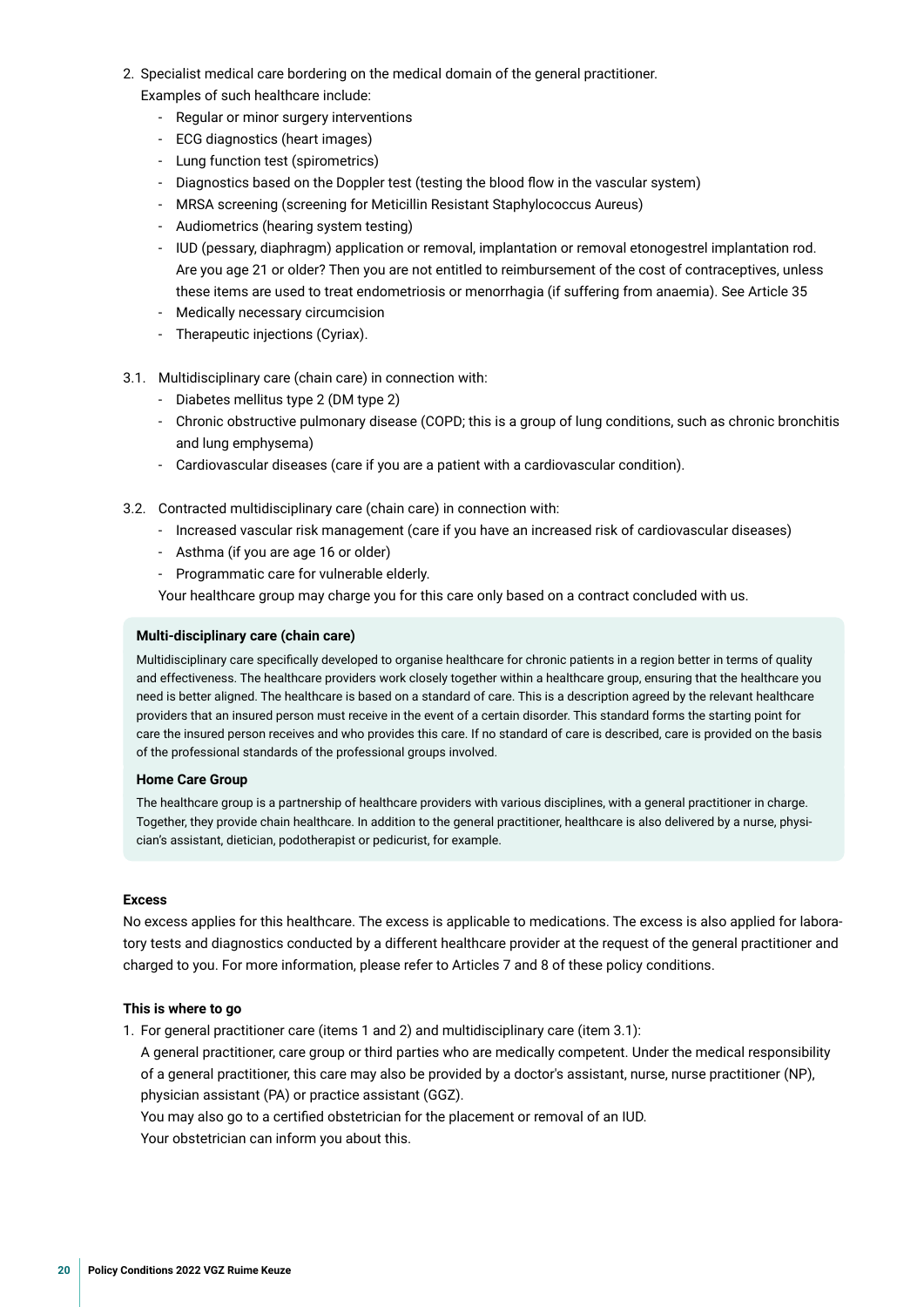- <span id="page-20-0"></span>2. For foot care for diabetes mellitus:
	- A podiatrist who is registered with the Quality Register Paramedics
	- A medical pedicurist registered in ProCert's KRP (Quality Register for Pedicures)
	- A pedicurist with the certifcation 'Diabetic foot'
	- A pedicurist registered in the Stipezo Register Paramedische Voetzorg (RPV or Register Paramedic Foot care)
	- A pedicurist registered in the Kwaliteitsregister Medisch Voetzorgverleners (KMV or Quality Register Medical Foot care Providers) of Nederlandse Maatschappij Medisch Voetzorgverleners (NMMV or Dutch Association of Medical Foot care Providers).

The podiatrist will prepare the treatment plan and will determine which part of the treatment may be performed by a medical or other pedicurist.

3. A contracted healthcare group contracted multidisciplinary care (item 3.2): From a contracted healthcare group.

An overview of contracted healthcare providers is available from our website. The partnerships between podotherapists and pedicurists are also available from our website.

You can also ask your general practitioner's clinic about the possibilities for multidisciplinary care. For more information about healthcare provided by a contracted healthcare provider, please refer to Article 1.3 of these policy conditions.

If you select a non-contracted healthcare group for contracted multidisciplinary care as described in item 3.2, you are not entitled to reimbursement.

If you are not making use of multidisciplinary care or this care is not available in your region, You are entitled to healthcare provided by individual healthcare providers pursuant to the relevant healthcare provisions, including general practitioner healthcare services (items 1 and 2) and dietetics (Article 30).

Would you prefer to visit a general practitioner or healthcare group with whom we have not concluded a contract for general practitioner care or multi-disciplinary care as described in section 1, 2 or 3.1? Then you are entitled to reimbursement of the cost of healthcare up to a maximum of the applicable Wmg rates.

Would you prefer to visit a care provider other than a general practitioner or healthcare group with whom we have not concluded a contract for the relevant care? Then please take into consideration that you will likely have to pay part of the bill yourself. This also applies to testing requested by your general practitioner to be carried out by another non-contracted healthcare provider (for example X-rays or blood tests). For more information, please refer to Articles 1.4 and 1.6 of these policy conditions.

## **Artikel 12. Medical care for specifc patient groups**

- 1. Medical care for specifc patient groups is medical care such as general practitioners and clinical psychologists tend to offer. This is general medical care aimed at vulnerable elderly people, people with chronic progressive degenerative diseases, non-congenital brain injuries or a mental disability.
- 2. This care also comprises:
	- a. Day treatment in a group of vulnerable patients aimed at learning how to deal with and compensate for impairments in order to allow the patient to live at home for as long as possible. This would include elderly people with multiple problems, people with Parkinson's, Korsakov, Multiple Sclerosis (MS) or with a mental disability
	- b. Day treatment in a group for people with a physical disability or non-congenital brain injury
	- c. Day treatment in a group for people with Huntington's disease
	- d. Care for people with severe behavioural impairments and a mild mental disability

The primary care provider will draw up your treatment plan and lead the multi-disciplinary team. The treatment plan sets out the care and the number of half-day sessions of care in a group.

#### **Excess**

This healthcare is set off against the excess.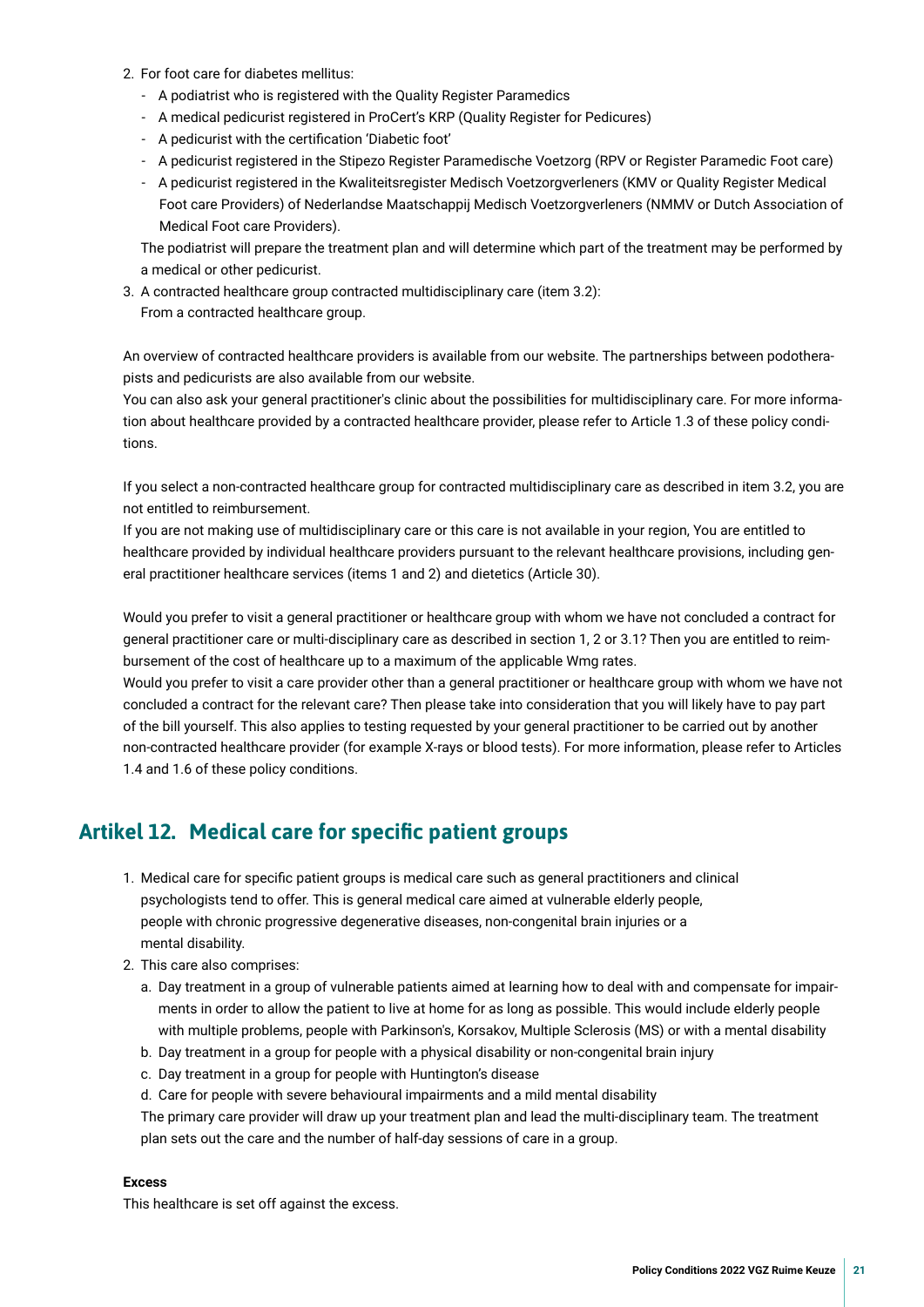#### <span id="page-21-0"></span>**This is where to go**

- 1. For care as referred to under 1: by a geriatric specialist, a doctor for the mentally disabled, a healthcare psychologist or a general remedial educationalist.
- 2. For care set out in 2: a multi-disciplinary team led by the primary care provider (leading treatment professional). The primary care provider is a geriatric specialist, a doctor for the mentally disabled, a healthcare psychologist or a general remedial educationalist.

An overview of contracted healthcare providers is available from our website.

For more information about healthcare provided by a contracted healthcare provider, please refer to Article 1.3 of these policy conditions. Are you going to a care provider that does not have a contract with us for the care that concerns you? For more information, please refer to Articles 1.4 and 1.6 of these policy conditions.

#### **Referral letter required from**

General practitioner or medical specialist. Referral for care as referred to under 2 may also be issued by a geriatric specialist, a doctor for the mentally disabled, a healthcare psychologist or a general remedial educationalist.

#### **Approval**

You require our prior approval for:

- Day treatment in a group of vulnerable patients as set out in 2a
- Day treatment in a group for people with a physical disability or non-congenital brain injury as set out in 2b More information about applying for approval is set out in Article 1.9 of these policy conditions.

## **Artikel 13. Combined lifestyle intervention**

A combined lifestyle intervention (CLI or GLI) is an accredited programme about healthy food, eating habits and more exercise to acquire and maintain a healthy lifestyle. If you are age 18 or older, then you may qualify for an accredited programme starting with a moderately elevated weight-related health risk (WRH or GGR). The WRH is determined on the basis of the Obesity Care Standard. Are you age 16 or 17? Then you are eligible for an CLI if you have a moderately elevated WRH and your GP estimates that you could beneft from a CLI for adults. Please fnd the accredited programmes on our website. A programme is completed in 24 consecutive months. You are not entitled to reimbursement of the cost of exercise or assistance with exercise.

#### **Excess**

No excess applies for this healthcare.

#### **This is where to go**

1. A lifestyle coach registered with the Professional Association of Lifestyle Coaches Netherlands (BLCN) 2. A physiotherapist, remedial therapist, dietician or occupational therapist registered as a lifestyle coach. An overview of contracted healthcare providers is available from our website.

For more information about healthcare provided by a contracted healthcare provider, please refer to Article 1.3 of these policy conditions. Are you going to a care provider that does not have a contract with us for the care that concerns you? For more information, please refer to Articles 1.4 and 1.6 of these policy conditions.

#### **Referral letter required from**

General practitioner.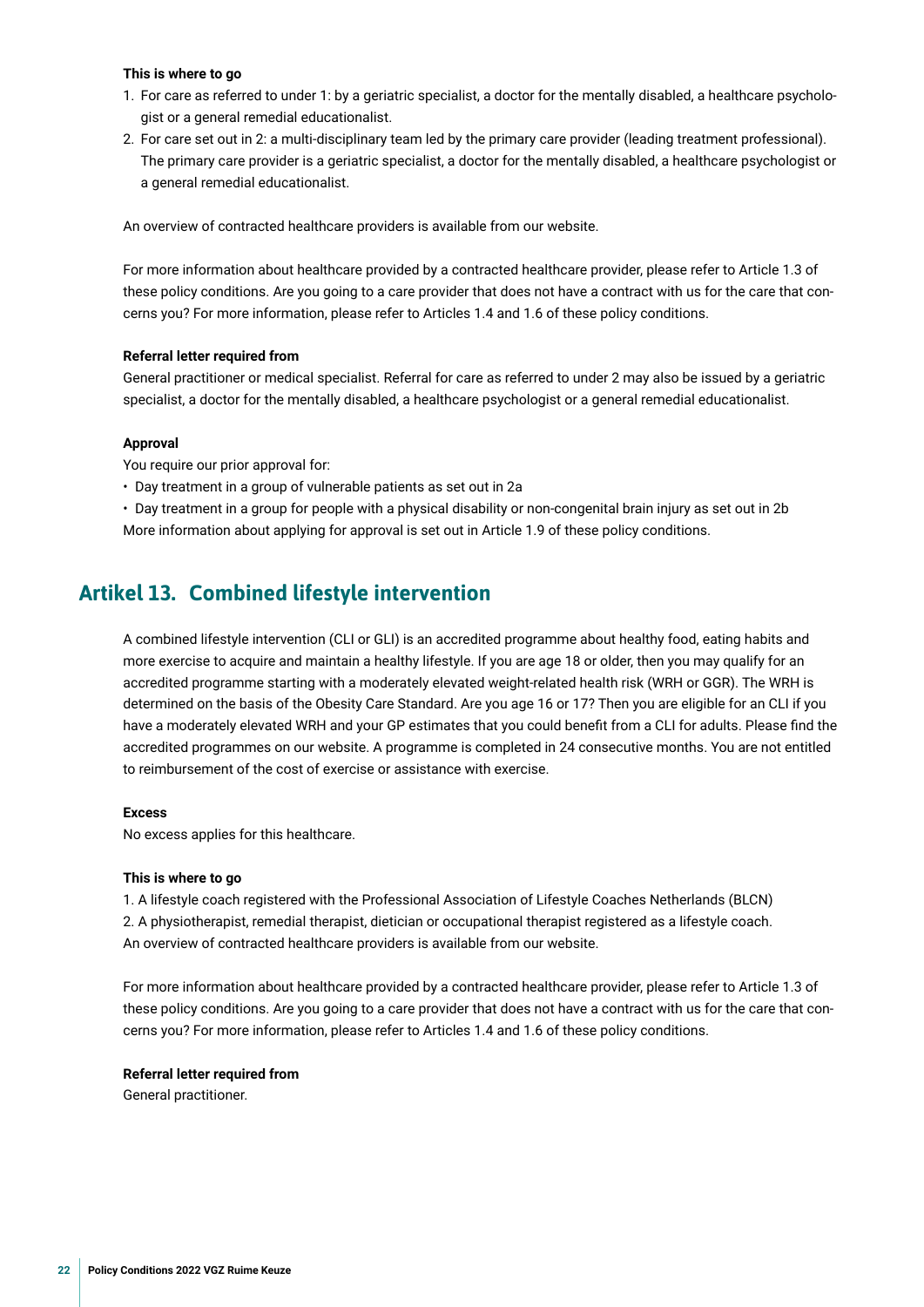## <span id="page-22-0"></span>**Artikel 14. Nursing and care (district nurses)**

Nursing and care is care such as nurses tend to provide without the need for a stay in an institution. The care is related to the need for or a high risk of medical care as set out in article 2.4 of the Healthcare Insurance Decree. In addition to nursing activities and care, this care also includes coordination, signaling, prevention, instruction, strengthening of the client's own control and autonomy, the client system and case management. This care also includes care such as a nurse would provide if you were to make use of an emergency call via a personal alarm (for example if you had fallen at home).

This care includes nursing day care, intensive child care in a nursing day care centre or child care home. Intensive child care (ICC or IKZ) is care provided to children up to age 18 that involves a need for care such as nurses tend to provide in connection with medical care or a high probability of needing such care. These children also have a need for permanent supervision or 24-hour care in the vicinity.

You need an indication for nursing and/or care and a care plan must be prepared. The indication is issued by a level-5 nurse or nursing specialist. The nurse consults with you to prepare a treatment plan in compliance with the guidelines of the occupational group Nursing & Caring in the Netherlands. The treatment plan describes the healthcare you need in terms of nature, scope and duration and the goals set.

The indication for nursing and care for insured persons under age 18 is prepared by a paediatric nurse, level 5, or a nursing specialist. The nurse consults with the parents and paediatrician to prepare a treatment plan. The treatment plan describes the healthcare you need in terms of nature, scope and duration and the goals set.

#### **Personal Budget (pgb)**

You may be entitled to reimbursement of nursing and care in the form of a personal budget (pgb). This requires our prior approval. The Nursing and Care Personal Budget Regulations set out the terms and conditions that apply to having a pgb. The Nursing and Care Personal Budget Regulations are available from our website.

#### **Excess**

No excess applies for this healthcare. For more information, please refer to Articles 7 and 8 of these policy conditions.

#### **This is where to go**

- 1. A home care or other institution relating to nursing and care with a level 5 paediatric nursing specialist or nursing specialist with a permanent contract. The level 5 paediatric nursing specialist or nursing specialist prepares the medical indication and remains involved in the implementation and evaluation of the care plan. The healthcare is provided by a level 4 or 5 nursing specialist, nurse, healthcare worker level 3 or healthcare worker in individual nursing healthcare (VIG staff).
- 2. An independent level 5 paediatric nursing specialist or nursing specialist relating to the medical indication and provision of care. The healthcare can also be provided by a level 4 or 5 nursing specialist, nurse, healthcare worker level 3 or healthcare worker in individual nursing healthcare (VIG staff). This is permitted only if this healthcare provider collaborates with the level 5 paediatric nursing specialist or nursing specialist who prepared the medical indication. The healthcare provider who prepared the medical indication remains involved in the implementation and evaluation of the care plan. The collaboration is set out in writing and we receive a copy of this record.

An overview of contracted healthcare providers is available from our website.

For more information about healthcare provided by a contracted healthcare provider, please refer to Article 1.3 of these policy conditions. Are you going to a care provider that does not have a contract with us for the care that concerns you? For more information, please refer to Articles 1.4 and 1.6 of these policy conditions.

You cannot transfer your claim on us for nursing and care to care providers or others with whom we have not concluded a contract for this care (prohibition of assignment). This is a clause as referred to in Article 3:83 paragraph 2 of the Dutch Civil Code. A reimbursement for the costs of care provided by a care provider with whom we do not have a contract will be transferred to the policyholder's account number.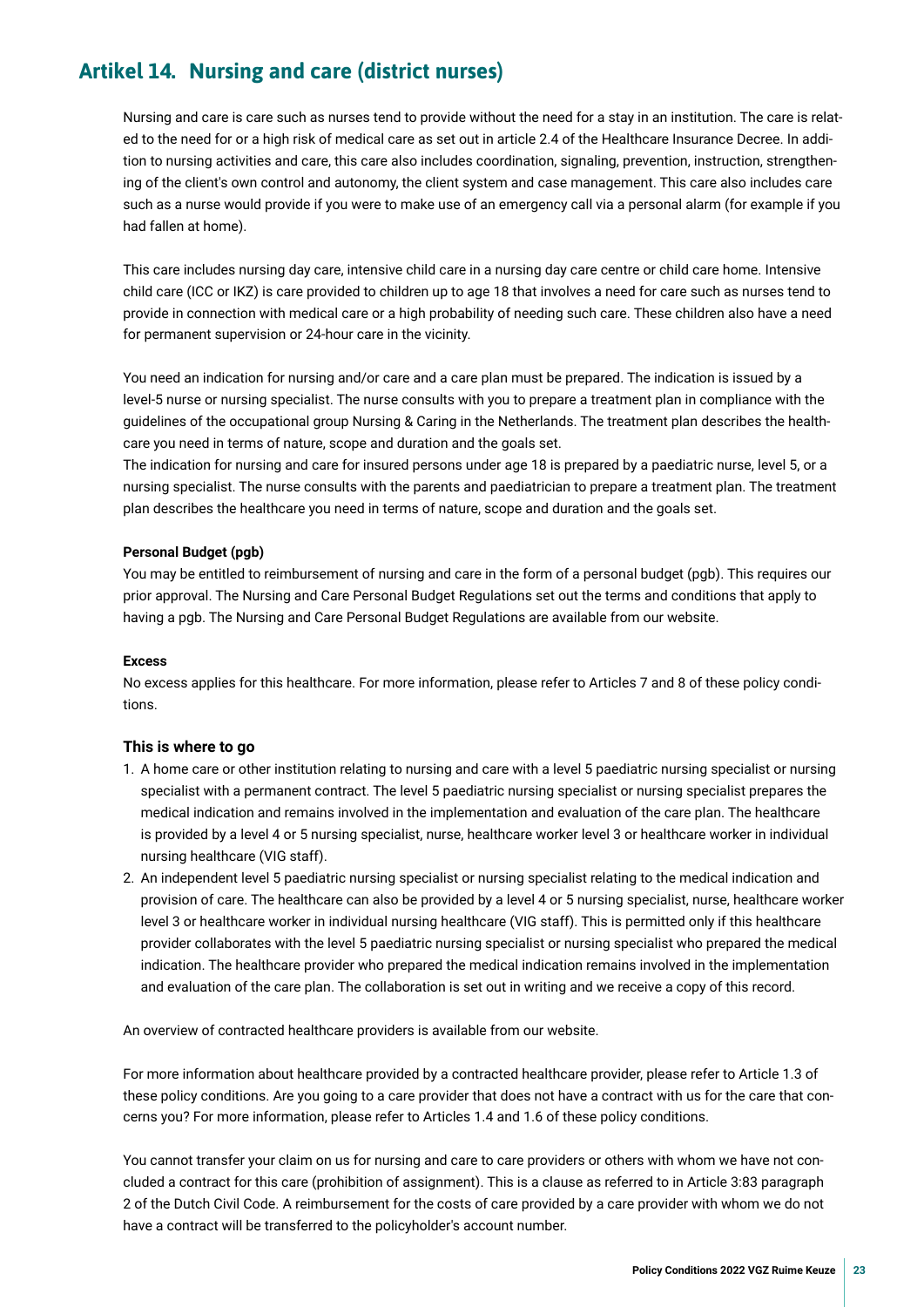#### <span id="page-23-0"></span>**Approval**

You require our prior approval for such healthcare. You do not need prior approval for the medical indication. More information about applying for approval is set out in Article 1.9 of these policy conditions.

## **Artikel 15. Obstetric care and maternity care**

#### **15.1. Obstetric care**

Obstetric care, including pre and after care, is care as obstetricians tend to provide. Obstetric care also includes the use of the delivery room if delivery in a hospital or birth clinic is medically necessary.

#### **This care also comprises:**

- Pre-conception healthcare (pregnancy wish visit)

If you wish to get pregnant, you can make use of pre-conception healthcare. Article 11, item 1 indicates the elements included in this type of care.

**Counselling** 

If you are pregnant and you are considering pre-natal screening for birth defects, you will generally require an extensive consultation with your general practitioner, obstetrician or medical specialist frst. This consultation visit is referred to as counselling. During this visit you will receive information on the content and scope of pre-natal screening. You can then make an informed decision as to whether you want this screening.

- The combination test, the non-invasive prenatal test (NIPT) and invasive diagnostics if you have a medical indication. You are also entitled to an NIPT if a combination test shows that you have a signifcant risk of having a child with chromosome anomalies.
- Invasive diagnostics (chorionic villus testing or amniocentesis) if a combination test or NIPT shows that you have a signifcant risk of having a child with a chromosomal abnormality (such as Down's syndrome).
- Twenty-week ultrasound (SEO)

The twenty-week ultrasound allows you to fnd out whether your child may have spina bifda or another physical defect. This test is called the Structural Ultrasound Test (SEO in Dutch, second trimester). The examination takes place around the 20th week of pregnancy.

#### **Do you have no medical indication for prenatal diagnosis?**

Then you can request an NIPT at your own expense.

#### **Excess**

No excess applies for obstetric care. No excess applies for prenatal screening, excepting for the NIPT. The excess applies to NIPT. Any fees associated with obstetric care are also subject to the excess. This means that any medications, blood tests and patient transport do count towards the statutory excess.

No excess applies for the placement and removal of an IUD (coil) by the obstetrician. The excess does apply to the IUD. See article 35, Medications, and the Medical Devices Regulations for reimbursement of the UID. For more information, please refer to Articles 7 and 8 of these policy conditions.

#### **This is where to go**

An obstetrician or general practitioner with further training and who specialises in physiological obstetrics. Integral maternity care may be supplied by an Integral Maternity Care Organisation contracted by us.

#### **Integral maternity care**

Obstetricians, maternity care nurses and gynaecologists collaborating in an Integral Maternity Care Organisation are permitted to agree on an integral rate for maternity care with us. Integrated maternity care aims to facilitate cooperation between the various care providers and improve the quality of care for mother and child. The Integral Maternity Care Organisation (IMCO or IGO) may charge you for this care only based on a contract concluded with us. An overview of contracted Integral Maternity Care Organisations is available from our website.

You may change healthcare providers during pregnancy, birth and aftercare.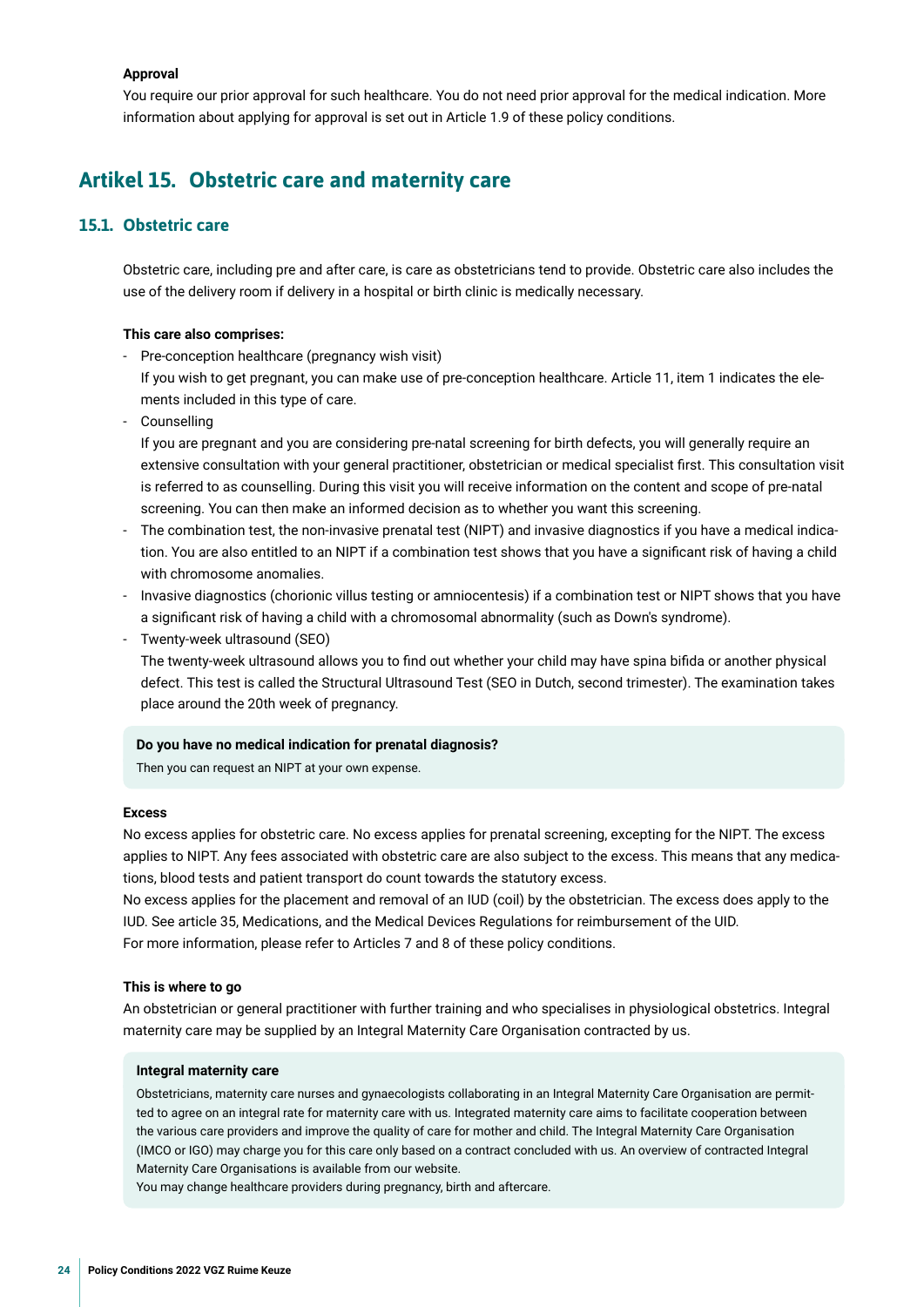The combination test and the twenty-week ultrasound may only be performed by a healthcare provider with a permit pursuant to the Wet op het bevolkingsonderzoek (Population Screening Act), or a healthcare provider with a partnership agreement with a Regional Centre for Prenatal Screening. As soon as there is a medical indication, the examination may be performed without such a permit. You can select a university centre for the NIPT and a centre for pre-natal diagnostics for the invasive diagnostics.

An overview of contracted healthcare providers is available from our website.

For more information about healthcare provided by a contracted healthcare provider, please refer to Article 1.3 of these policy conditions. Are you going to a care provider that does not have a contract with us for the care that concerns you? For more information, please refer to Articles 1.4 and 1.6 of these policy conditions.

#### **15.2. Maternity care**

Maternity care is care such as maternity carers tend to provide for mother and child for a maximum of 10 days in connection with childbirth, counting from the day of delivery. The obstetrician or the general practitioner providing the obstetric care determines the number of hours of maternity care based on the National Maternity Care Indication Protocol (LIP). The number of hours of maternity care is a minimum of 24 hours and a maximum of 80 hours, spread over a maximum of 10 days. Please fnd this protocol on our website.

For every day of hospitalisation during which maternity care was provided in hospital for some part, we will deduct the average number of hours of maternity care (this is the number of indicated hours of maternity care divided over 10 days) per day from the number of maternity care hours as indicated. If several care institutions (e.g. hospital and maternity care organisation) charge for maternity care on the same day, you are also entitled to maternity care on this double day.

#### **Please note**

Request maternity care at least 5 months prior to the expected due date via our website. Then you can be assured that your request will be processed in time.

#### **Personal contribution**

You are charged a statutory personal contribution amounting to:

- $\epsilon$  4.70 per hour for maternity care at home or at a birth clinic;
- $\epsilon$  19 per day for both mother and child in the event of delivery in a birth clinic or hospital, without a medical need. In addition to the personal contribution, you must pay the difference in costs between the rate charged by the birth clinic or hospital and the maximum reimbursement of € 134 per day for both mother and child.

#### **Excess**

No excess applies for this healthcare.

#### **This is where to go**

A qualifed maternity nurse who is registered with the Maternity Care Knowledge Centre or nurse. Maternity care as a part of integral birth care may be provided by an Integral Birth Care Organisation (IGO) that has a contract with us. Please fnd more information about integral maternity care in Article 15.1, Obstetric care. An overview of contracted healthcare providers is available from our website.

For more information about healthcare provided by a contracted healthcare provider, please refer to Article 1.3 of these policy conditions. Are you going to a care provider that does not have a contract with us for the care that concerns you? For more information, please refer to Articles 1.4 and 1.6 of these policy conditions.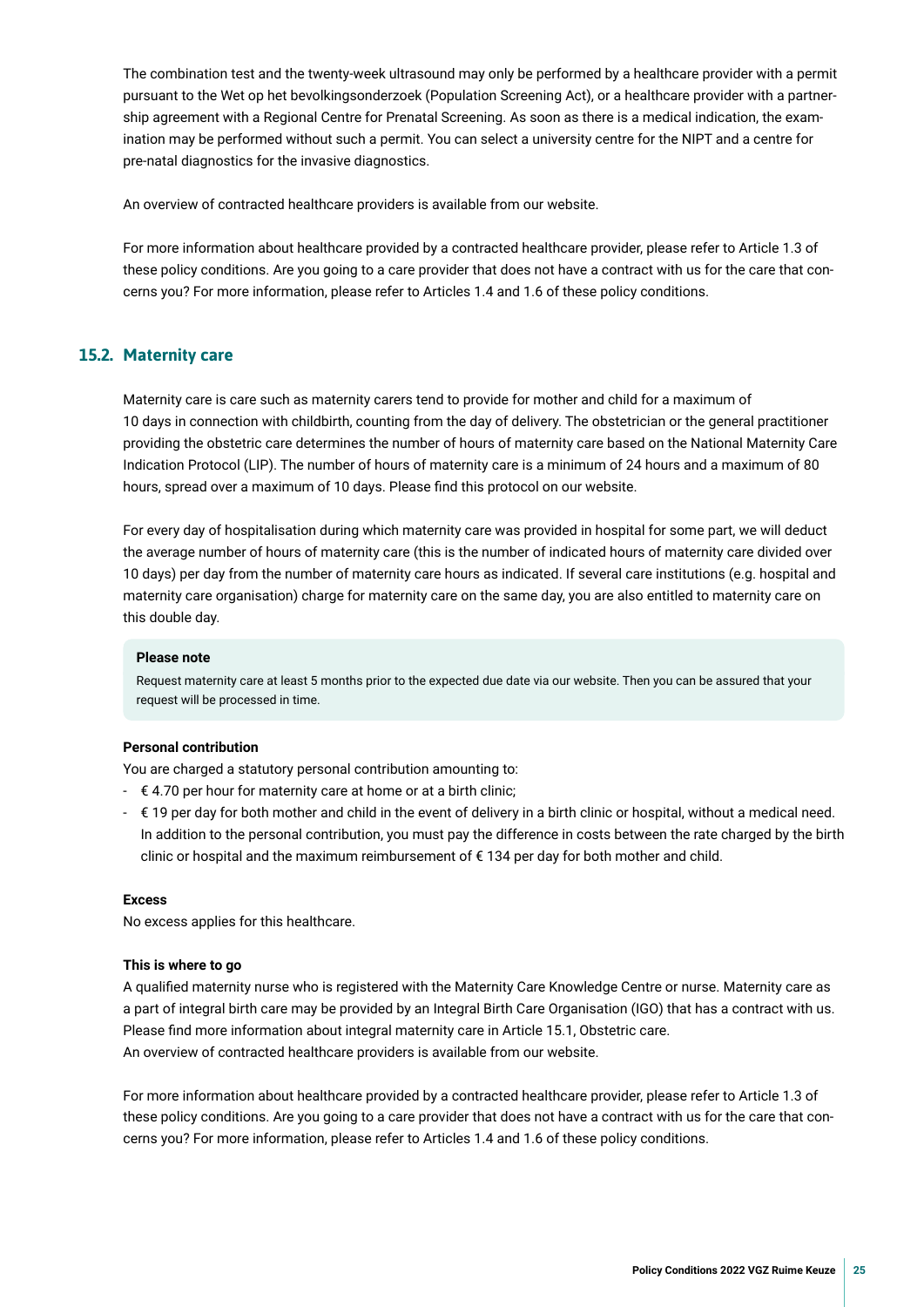#### **Extra information**

Are you using a non-contracted maternity nurse or nurse? Please enclose a copy of the indication in accordance with the LIP (Landelijk Indicatie Protocol Kraamzorg - National Referral Protocol Maternity Care).

You can request a copy from your maternity care organisation and/or from the independent maternity nurse or nurse.

| Delivery and maternity care at home                                                                                                                                      |                                                                                                                                                                                                      |  |  |
|--------------------------------------------------------------------------------------------------------------------------------------------------------------------------|------------------------------------------------------------------------------------------------------------------------------------------------------------------------------------------------------|--|--|
| Delivery at home                                                                                                                                                         | Yes.                                                                                                                                                                                                 |  |  |
| Maternity care at home                                                                                                                                                   | Maximum of 10 days, counting from the date of delivery.<br>A personal contribution of $\epsilon$ 4.70 per hour applies to maternity care.                                                            |  |  |
| Delivery with medial necessity and maternity care in a birth clinic or hospital                                                                                          |                                                                                                                                                                                                      |  |  |
| Delivery in a birth clinic or hospital with<br>medical necessity                                                                                                         | Yes.                                                                                                                                                                                                 |  |  |
| Maternity care in a birth clinic                                                                                                                                         | Maximum of 10 days, counting from the date of delivery.<br>A personal contribution of €4.70 per hour applies to maternity care.                                                                      |  |  |
| Maternity care in hospital after delivery with<br>medical necessity                                                                                                      | Yes. This is not subject to a personal contribution.                                                                                                                                                 |  |  |
|                                                                                                                                                                          | Childbirth and maternity care in a birth clinic or hospital without medical necessity                                                                                                                |  |  |
| Childbirth without medical necessity in<br>the delivery room of a birth clinic                                                                                           | Yes. The maximum reimbursement for mother and child together is $\epsilon$ 230<br>per day.                                                                                                           |  |  |
| Delivery and maternity care in a hospital<br>without medical necessity of staying                                                                                        | This fee is calculated as follows:<br>Maximum reimbursement is 2 x $\epsilon$ 134: $\epsilon$<br>268 per day<br>Less: personal contribution is $2 \times \text{\textsterling} 19$ : €<br>38 per day  |  |  |
|                                                                                                                                                                          | €<br>230 per day<br>You must pay the difference in costs between the rate charged by the birth<br>clinic<br>or hospital and the maximum reimbursement of € 230 per day for both<br>mother and child. |  |  |
| Delivery without medical necessity in a<br>birth clinic or hospital as part of integral<br>maternity care by an Integral Maternity Care<br>Organisation contracted by us | Yes. The personal contribution is $\epsilon$ 433 for mother and child together.                                                                                                                      |  |  |
| Maximum of 10 days, counting from the date of delivery.<br>Maternity care in a birth clinic<br>A personal contribution of €4.70 per hour applies to maternity care.      |                                                                                                                                                                                                      |  |  |

#### **Medical need**

Your obstetrician, obstetrician, ob-gyn or the general practitioner providing the obstetric care determines whether childbirth in a hospital or birth clinic is medically necessary.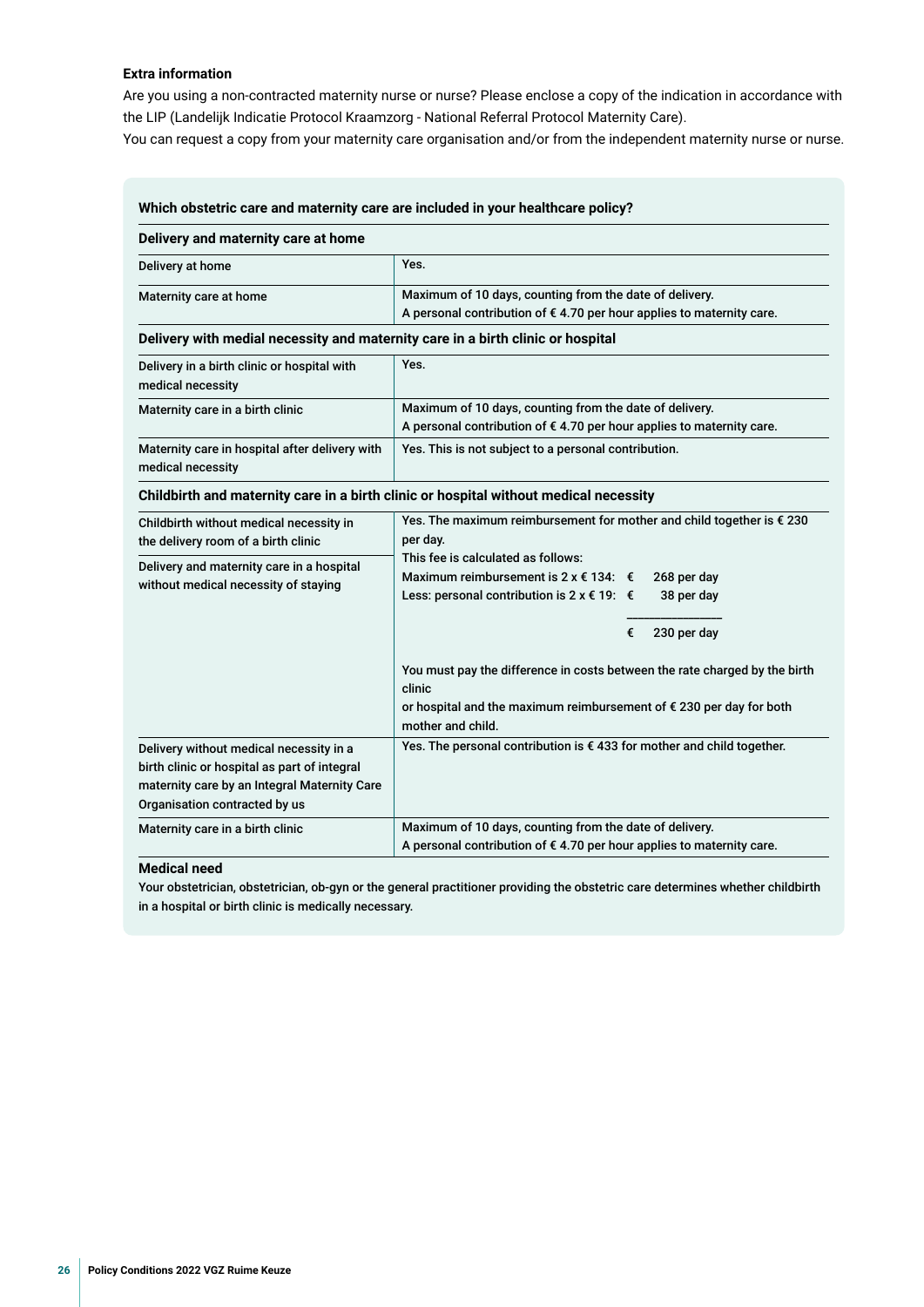## <span id="page-26-0"></span>**Artikel 16. Specialist medical care**

Specialist medical care is medical care such as medical specialists tend to provide, including the relevant laboratory and other tests, medications, dressings and medical devices. Specialist medical care also includes:

- Care provided by a thrombosis unit;
- Second opinion by a medical specialist

This is subject to a referral from the healthcare provider treating you. This may concern the relevant general practitioner, obstetrician or medical specialist, for example. The second opinion must relate to the medical care that you already discussed with your frst healthcare provider. You are required to return to your original healthcare provider with the second opinion, as the frst person will remain the leading provider in your treatment;

- Dialysis in a dialysis centre, hospital or at home. Please fnd more information regarding dialysis in the home situation and the allowance for additional costs (electric power) on our website;
- Chronic intermittent respiration and the required equipment. Please fnd more information regarding an allowance for electric power costs of mechanical breathing equipment in the home situation on our website;
- Medically necessary circumcision.

Specialist medical care also includes:

- a. Up to 1 July 2022, treatment with tumour-infltrating lymphocytes of metastasised melanoma irresectable stage IIIc and stage IV insofar as you are participating in research as outlined below;
- b. Up to October 2022, mammary reconstruction after breast cancer with autologous fat transplants, insofar as you are participating in main research as outlined below;
- c. From 1 July 2021 to 1 August 2025, bladder instillation with bladder fushing fuids containing chondroitin sulfate and/or hyaluronic acid for the treatment of patients with bladder pain syndrome with non-transurethral treatable Hunners lesions insofar as you are participating in research studies as listed below;
- d. From 1 April 2016 to 1 August 2022, dendritic cell vaccinations in patients with stages IIIB and IIIC melanoma after complete resection, insofar as you are participating in research as outlined below;
- e. From 1 October 2016 to 1 January 2022, sacral neuromodulation for therapy-resistant, functional obstipation with delayed intestinal passage, insofar as you are participating in research as outlined below;
- f. From 1 January 2017 to 1 January 2023, intensifed, alkylating chemotherapy with stem cell transplant for the treatment of patients of ages 18 to 65 who have BRCA1-like, stage III breast cancer, insofar as you are participating in research as outlined below;
- g. From 1 October 2017 to 1 October 2022, combination treatment of cytoreductive surgery and hypertherm intraperitoneal chemotherapy in patients with both stomach cancer and synchronous peritoneum cancer or tumour-positive stomach fuid, insofar as you are participating in research as outlined below;.
- h. From 1 April 2019 to 1 August 2023, CardioMEMS arteria pulmonalis monitoring for patients with chronic heart failure New York Heart Association class III with recurring hospitalisation, insofar as you are participating in main research as outlined below;
- i. From 1 October 2019 to 1 October 2023, treatment of Binamed medical silver clothing or Derrmacura anti-bacterial bandage clothing for children and adults with medium to high constitutional eczema, insofar as you are participating in main research as outlined below;
- j. From 1 January 2020 to 1 January 2027, intraperitoneal hyperthermal chemotherapy added to primary debulking in patients with stage III ovarian carcinoma if you are participating in main research as outlined below;
- k. From 1 January 2020 to 1 January 2027 nusinersen for the treatment of patients with 5q spinal muscular atrophy who are 9.5 years of age and older, provided you are participating in the research study as listed below;
- l. Until 1 January 2025, larotrectinib for the treatment of adult and pediatric patients with solid tumors that exhibit neurotrophic tyrosine receptor kinase gene fusion, provided you participate in studies as listed below;
- m.Until 1 January 2025 entrectinib for the treatment of adult patients and children 12 years of age and older with solid tumors that exhibit neurotrophic tyrosine receptor kinase gene fusion, provided you are participating in studies as listed below.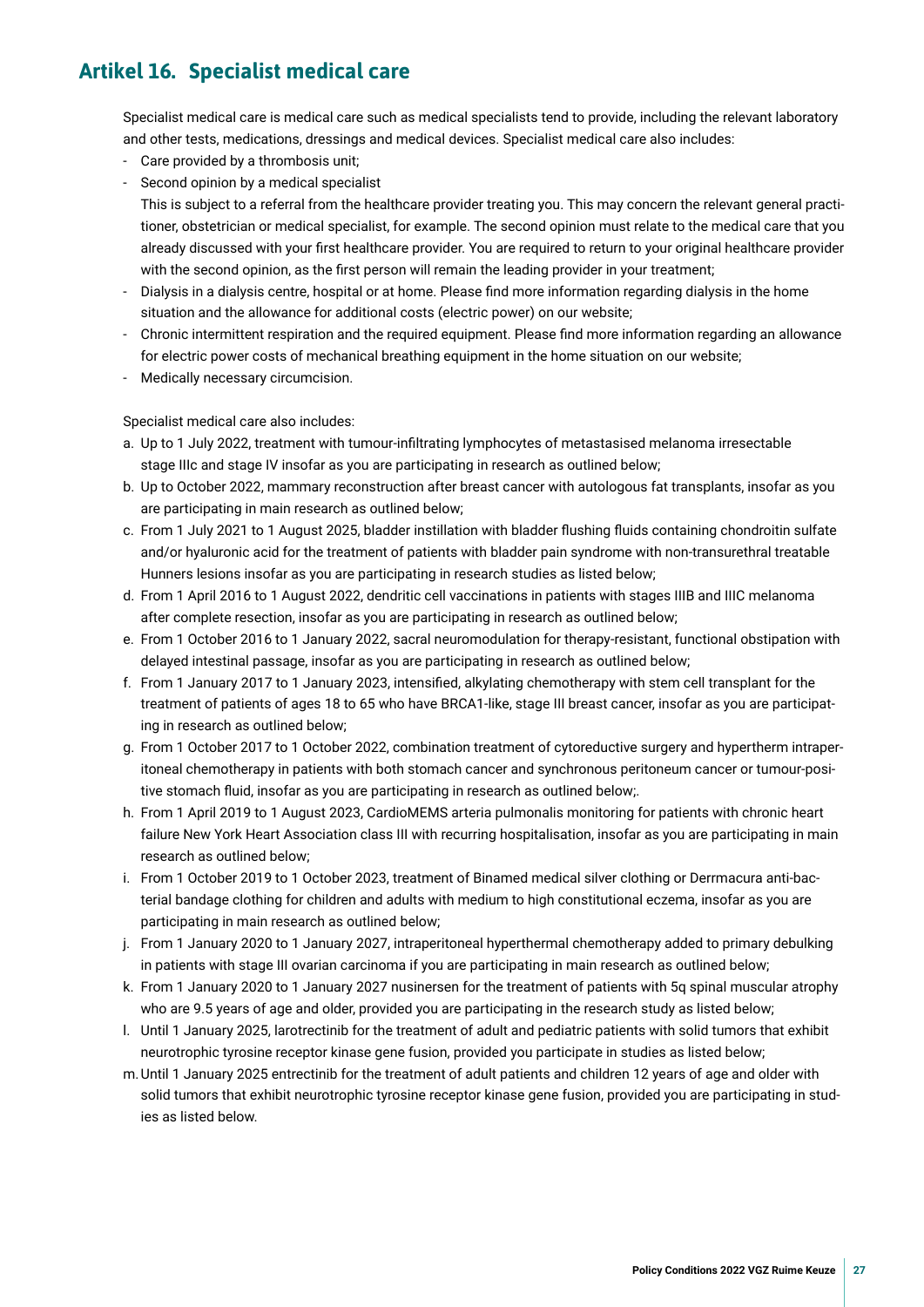Research is defned as:

- Main research into the effectiveness of the healthcare funded by the Dutch organisation for healthcare research and healthcare innovation (ZonMW); and/or
- Supplementary national observational research into the healthcare set up and performed in collaboration with the main research if you:
	- 1. Fulfl all criteria relating to the content of the healthcare, but you do not fulfl other criteria for participation in the research; or
	- 2. Have not participated in the main research and the inclusion for the main research has been completed; or
	- 3. participated in the main research without having received the healthcare and participation to the main research has completed for you.

The Minister of Health, Welfare and Sport has the option of classifying healthcare as conditionally admitted healthcare four times per year. The above list may not be up to date. It indicates the status insofar as known at the moment of preparing and printing these policy conditions. For the most recent list, please refer to Article 2.2 of the Healthcare Insurance Regulations on our website.

#### **This is not insured:**

- a. Treatments against snoring with uvuloplasty
- b. Treatments aimed at sterilisations (for both male and female)
- c. Treatments aimed at reversing sterilisations (for both male and female)
- d. Treatment of plagiocephaly and brachycephaly without craniosynostosis with a cranial band
- e. Fertility-related care if you are a woman age 43 or older, unless it concerns an in-vitro fertilisation attempt that was started before reaching age 43.

#### **Excess**

This healthcare is set off against the excess.

No excess applies for obstetric care by a gynaecologist. No excess applies for prenatal screening, excepting for the NIPT. The excess applies to NIPT. Any fees associated with obstetric care are also subject to the excess. This means that medications, blood tests or patient transport invoiced separately are set off against the excess. For more information, please refer to Articles 7 and 8 of these policy conditions.

#### **This is where to go**

A medical specialist. The care may also be provided by a clinical physician audiologist, clinical technologist, geriatric medical specialist, emergency aid physician, KNMG emergency aid doctor, specialist nurse or physician assistant (PA), if the indicated care falls within the area of expertise of that healthcare provider.

#### **Integral birth care**

Midwives, maternity nurses and obstetricians who work together in an Integral Maternity Care Organisation (IMCO or IGO) can agree an integral rate for maternity care with us. The IGO may charge you for this care only based on a contract concluded with us. If the gynaecologist afliated with the IGO charges a separate rate for obstetric care on the basis of an NZa policy rule, we will reimburse the costs up to a maximum of the market price applicable in the Netherlands.

#### **Please note**

The healthcare providers were contracted based on quality criteria for good healthcare. This means that certain specialist medical healthcare is purchased only from healthcare providers who fulfl these criteria. Would you like to know which care providers have a contract with us, and for which care? Please refer to our website to see a list of such information.

For more information about healthcare provided by a contracted healthcare provider, please refer to Article 1.3 of these policy conditions. Are you going to a care provider that does not have a contract with us for the care that concerns you? For more information, please refer to Articles 1.4 and 1.6 of these policy conditions.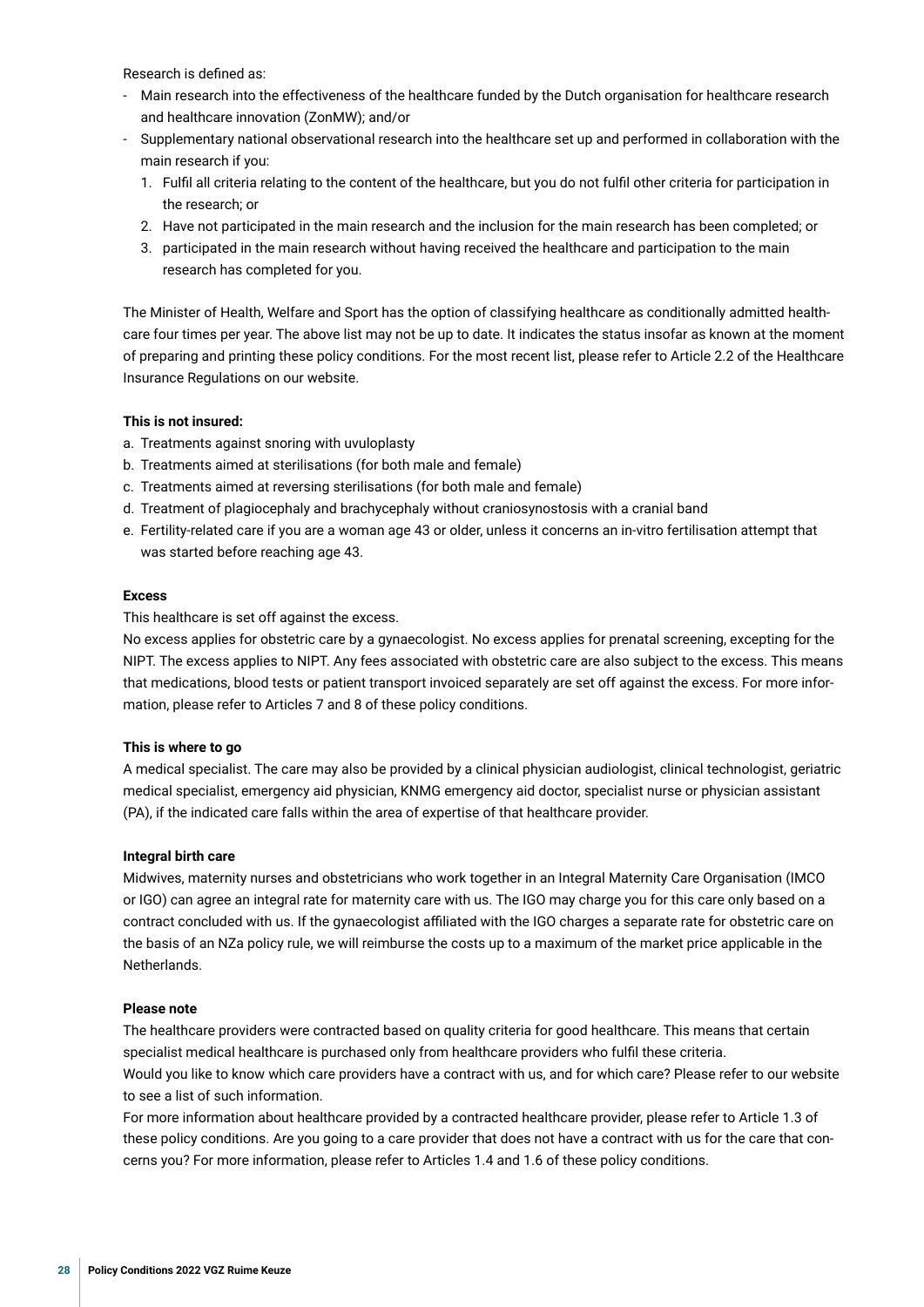#### <span id="page-28-0"></span>**Referral letter required from**

General practitioner, nursing specialist, physician assistant (PA), SEH doctor KNMG (emergency room doctor), audiologist, company doctor, paediatrician/doctor in youth health care, geriatric specialist, doctor for the mentally disabled, dentist, obstetrician, optometrist, orthoptist, medical specialist, oral surgeon, Municipal Health Service doctor, clinical physicist audiologist, clinical technologist or physician assistant.

#### **Approval**

Some treatments are subject to prior approval. Please fnd such treatments in the Limitative List Authorisations Specialist Medical Care on our website. More information about applying for approval is set out in Article 1.9 of these policy conditions.

#### **Which types of care are subject to prior approval?**

| You need approval for all treatments stated in the Limitative List Authorisations Specialist Medical Care. This includes: |                                                                                     |  |  |  |
|---------------------------------------------------------------------------------------------------------------------------|-------------------------------------------------------------------------------------|--|--|--|
| Refraction surgery (eye laser treatments or lens implants) and eyelid corrections<br>Ophthalmology:                       |                                                                                     |  |  |  |
| Otorhinolaryngology (ENT):                                                                                                | Ear shape corrections and treatment of nasal shape deviations                       |  |  |  |
| Gynaecomasty (breast formation in men), mammary hypertrophy (abnormal breast size),<br>Surgery:                           |                                                                                     |  |  |  |
|                                                                                                                           | abdominal wall corrections                                                          |  |  |  |
| Dermatology                                                                                                               | Benign (non-malignant) tumours, pigment disorders, vascular dermatosis (birthmarks) |  |  |  |
| Gynaecology:                                                                                                              | Vulvar and vaginal abnormalities                                                    |  |  |  |
| <b>Plastic surgery:</b>                                                                                                   | See Article 21 Plastic and/or reconstructive surgery                                |  |  |  |

If in doubt, we recommend contacting us to check if prior approval is required for any treatment. Your medical specialist is required to notify you that you will be charged the cost of care if you have not received prior authorisation.

#### **Additional information**

The Healthcare Insurance Scheme may exclude certain forms of medical care and medication for treatment of one or more new referrals. The Healthcare Insurance Regulations are available from our website.

## **Artikel 17. Rehabilitation**

#### **17.1. Rehabilitation**

Rehabilitation is medical care as referred to in Article 11 (General practitioner care) and Article 16 (Specialist medical care). Rehabilitation includes research, advice and treatment of a combined medical specialist, paramedical, behavioural science and rehabilitation-technical nature, only if and insofar as:

- This care is designated as the most effective for you to prevent, reduce or overcome a disability resulting from disorders or limitations of movement or a disability resulting from a central nervous system disorder that results in limitations in communication, cognition or behavior, and;
- This care enables you to achieve or maintain a degree of independence which, given your restrictions, is reasonably possible.

The rehabilitation as set out above also includes:

- The quick scan as part of early interventions for long-term a-specifc complaints of the position and locomotor system. A-specifc complaints refer to complaints for which no clear cause can be found;
- Cancer rehabilitation. This healthcare is aimed at functional, physical, psychological and social problems relating to cancer, including aftercare and rehabilitation that is part of the oncology healthcare. This concerns advice and counselling where necessary relating to managing the disease, recovery, improving and maintaining the health condition. Cancer rehabilitation must be aimed at all phases you may be in (diagnosis - treatment - aftercare).

#### **Excess**

This healthcare is set off against the excess. For more information, please refer to Articles 7 and 8 of these policy conditions.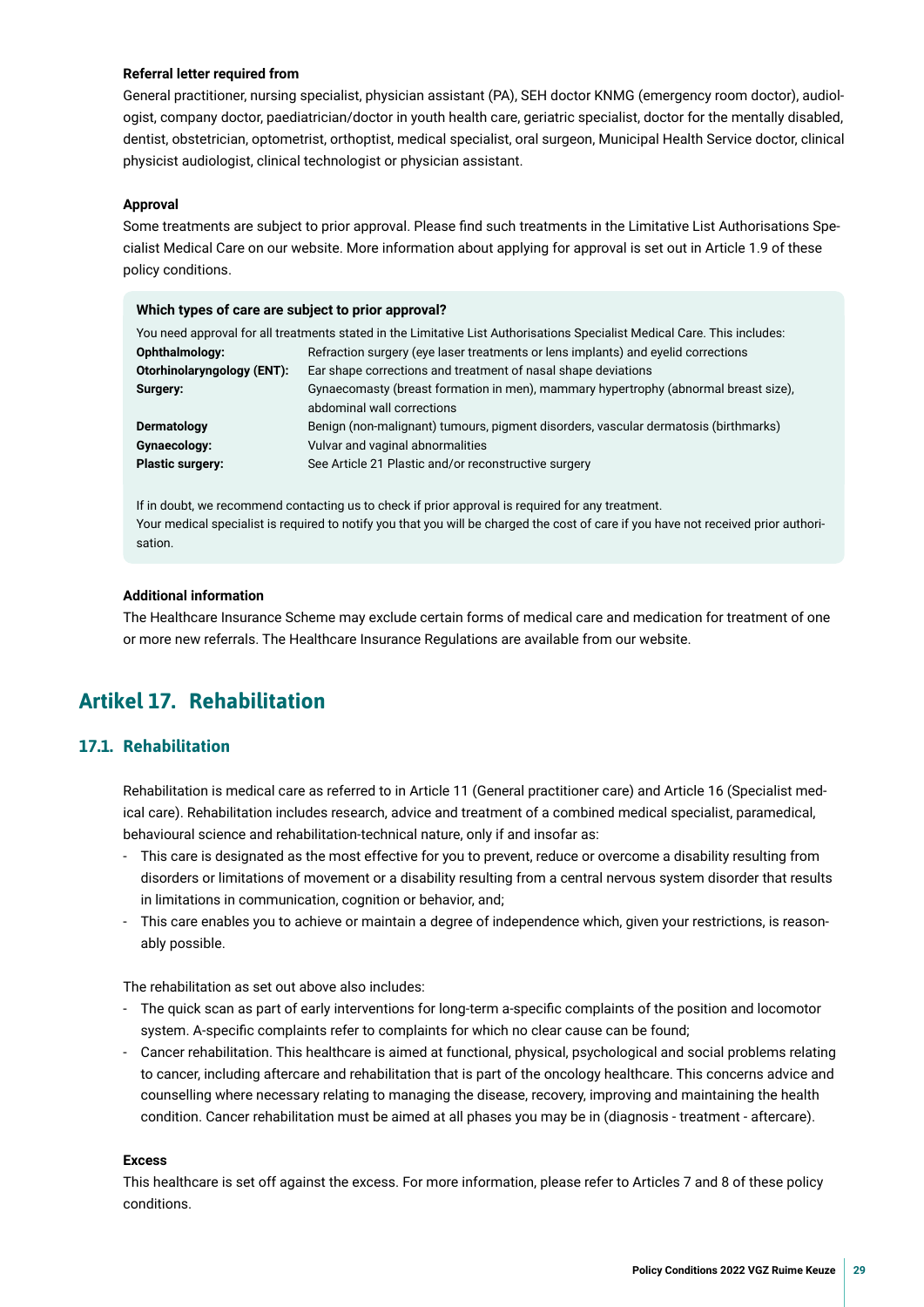#### **This is where to go**

A multi-disciplinary team of experts attached to a rehabilitation institution or hospital under the guidance of a medical specialist. The quick scan should be conducted under the direction of a rehabilitation specialist. An overview of contracted healthcare providers is available from our website.

For more information about healthcare provided by a contracted healthcare provider, please refer to Article 1.3 of these policy conditions. Are you going to a care provider that does not have a contract with us for the care that concerns you? For more information, please refer to Articles 1.4 and 1.6 of these policy conditions.

#### **Referral letter required from**

General practitioner, company doctor or medical specialist.

#### **Approval**

You require our prior approval. Please fnd more information about applying for approval in Article 1.9 of these conditions.

#### **17.2. Geriatric rehabilitation**

Geriatric rehabilitation care (GRC or GRZ) comprises integral and multi-disciplinary rehabilitation care as provided by specialists in geriatric medicine in connection with vulnerability, complex multi-morbidity (the co-occurrence of two or more diseases) and reduced learning and training ability. GRZ is aimed at improving your functional limitations to the extent that returning to your home situation is possible. GRZ is provided for a maximum of 6 months. In special cases, we may allow for a longer rehabilitation period.

GRZ is covered only if:

- 1. The care is provided within one week of a hospital stay as referred to in Article 2.12 of the Healthcare Insurance Decree (see Article 38, Stay), and this stay was not preceded by a stay as referred to in Article 3.1.1 of the Long-Term Care Act;
- 2. You have an acute condition that caused acute mobility disorders or reduced independence, and you received prior specialist medical care for the same condition. The assessment (geriatric assessment) is performed by a geriatrician, clinical geriatrician, geriatric internist or geriatric specialist. The geriatric rehabilitation must be consecutive within a week to the geriatric assessment, also if you were not hospitalised;
- 3. The healthcare is initially paired with hospitalisation as set out in Section 2.12 of the Healthcare Insurance Decree.

#### **Geriatric rehabilitation**

Geriatric rehabilitation is aimed at vulnerable elderly people undergoing specialist medical treatment. For example due to a stroke, bone fracture or a replacement joint. Such elderly clients need a multidisciplinary rehabilitation programme adjusted to their individual rehabilitation possibilities and training pace, taking any other conditions into consideration (complex multi-morbidity). The aim is to help them return to their home situation and continued participation in society.

#### **Excess**

This healthcare is set off against the excess. For more information, please refer to Articles 7 and 8 of these policy conditions.

#### **This is where to go**

A multidisciplinary team of experts relating to geriatric rehabilitation with a geriatric medical specialist in charge. An overview of contracted healthcare providers is available from our website.

For more information about healthcare provided by a contracted healthcare provider, please refer to Article 1.3 of these policy conditions. Are you going to a care provider that does not have a contract with us for the care that concerns you? For more information, please refer to Articles 1.4 and 1.6 of these policy conditions.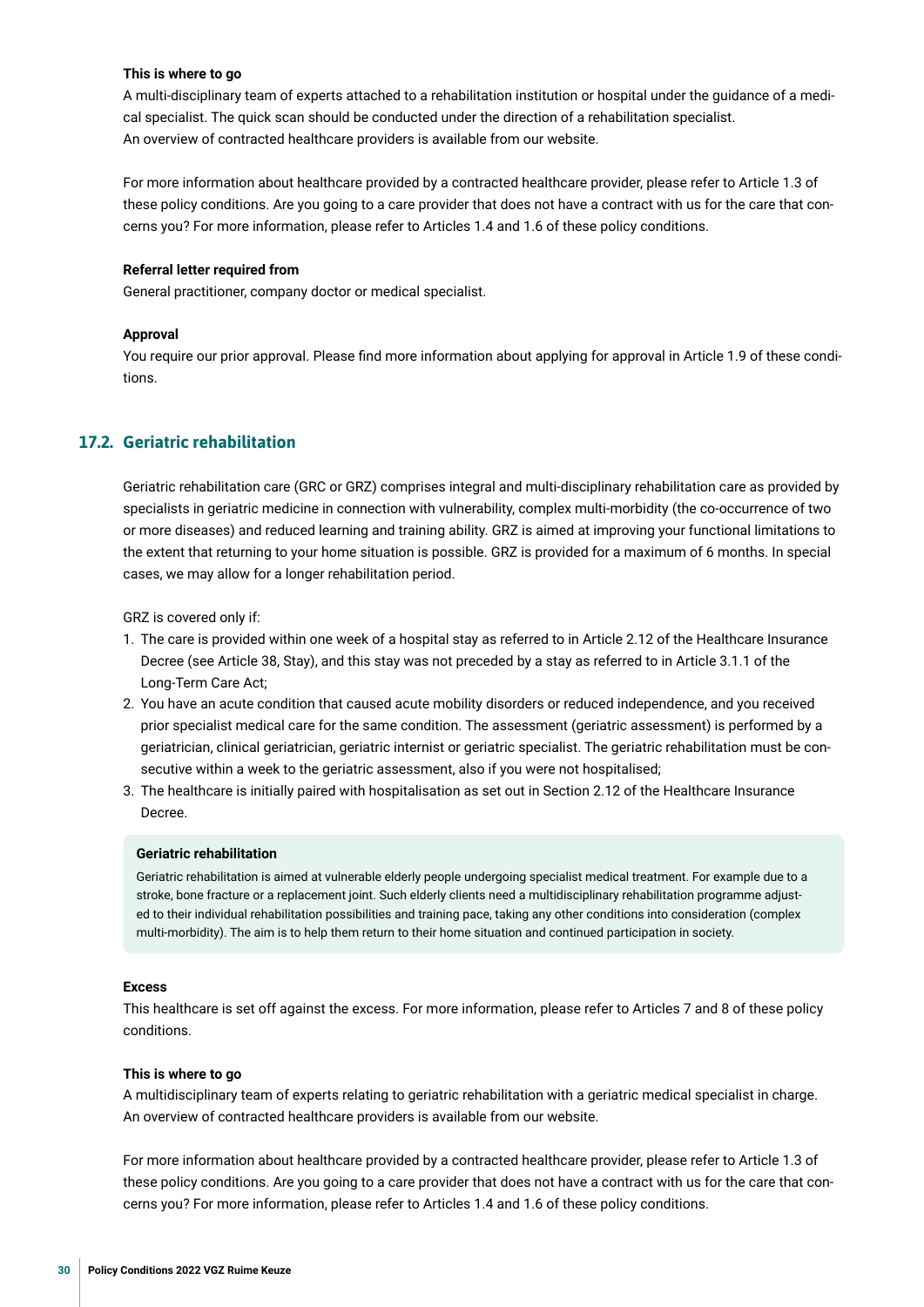## <span id="page-30-0"></span>**Artikel 18. Genetic testing**

Hereditary testing is medical care as referred to in Article 16 (Specialist Medical Care) and includes testing of hereditary defects by means of genealogical tests, chromosome tests, biochemical diagnostics, ultrasound tests and DNA tests, the provision of hereditary advice and the psychological-social assistance relating to this care. If this is necessary for the advice to be prepared for you, the examination will also include testing of persons other than the insured. In that case those persons may also receive advice.

#### **Excess**

This healthcare is set off against the excess. For more information, please refer to Articles 7 and 8 of these policy conditions.

#### **This is where to go**

A centre for genetic counselling. This is an institution admitted as such and holds a licence for the application of clinical genetic research and genetic counselling.

An overview of contracted healthcare providers is available from our website.

For more information about healthcare provided by a contracted healthcare provider, please refer to Article 1.3 of these policy conditions. Are you going to a care provider that does not have a contract with us for the care that concerns you? For more information, please refer to Articles 1.4 and 1.6 of these policy conditions.

#### **Referral letter required from**

General practitioner or medical specialist.

## **Artikel 19. In vitro fertilisation (IVF) and other fertility-related care**

#### **19.1. In vitro fertilisation (IVF)**

In vitro fertilisation (IVF) is medical care as referred to in Article 16 (Specialist Medical Care) and includes a maximum of the frst, second and third IVF attempts per pregnancy to be realised if you are age 42 or younger. If you have started with a frst, second or third IVF attempt, you may complete this attempt after your 43rd birthday at the expense of your health insurance company. If you are under age 38, the frst and second IVF attempts will only be reimbursed if one embryo is placed each time.

In this context, a realised pregnancy is defned as a continuous pregnancy of at least 10 weeks counted from the moment of follicle puncture. Fertilisation of the egg cell takes place immediately consecutive to the puncture. For cryos (cryo-preserved embryos), a term of at least 9 weeks and 3 days after the implantation date applies to defne an ongoing pregnancy.

An IVF attempt, being healthcare in accordance with the in-vitro fertilisation method, comprises:

- a. The maturation of egg cells in the woman's body by means of hormonal treatment
- b. Acquiring mature egg cells (follicular puncture)
- c. The fertilisation of egg cells and cultivation of embryos in the laboratory
- d. The implantation (once or several times) in the womb of one or two embryos in order to cause pregnancy.

An IVF attempt does not count until successful follicular puncture has been performed in phase b (acquiring mature egg cells). Only attempts completed or broken off beyond this point will count as attempts. The transfer of embryos obtained in an earlier phase of treatment (whether or not cryopreserved in the meantime) is part of the IVF attempt that led to the creation of the embryos. If there are any embryos left over after an ongoing pregnancy has been established, you are entitled to have them re-placed on the grounds of Article 19.2, Other fertility-related care.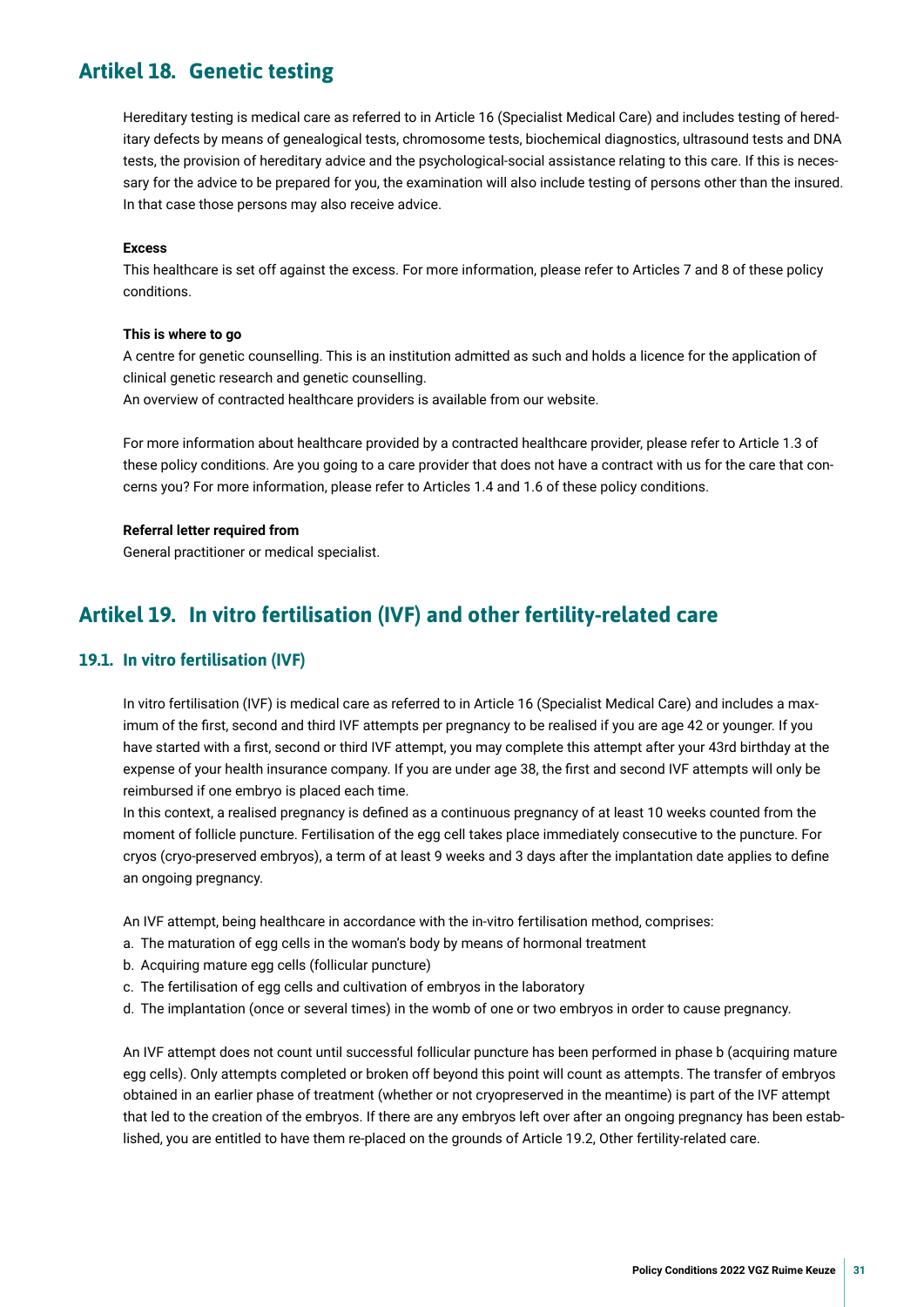#### **When are you entitled to reimbursement of the cost of another 3 IVF attempts?**

After a continued (achieved) pregnancy or a (live) child born, whether or not as a result of IVF, a new entitlement to three attempts in the event of a new unsuccessful attempt at pregnancy arises due to unwanted infertility. Even after a change of partner, you are entitled to a new set of an IVF treatment course of 3 attempts if there is joint infertility.

#### **Excess**

This healthcare is set off against the excess. For more information, please refer to Articles 7 and 8 of these policy conditions.

#### **This is where to go**

A gynaecologist in an institution licensed to this end. An overview of contracted healthcare providers is available from our website.

For more information about healthcare provided by a contracted healthcare provider, please refer to Article 1.3 of these policy conditions. Are you going to a care provider that does not have a contract with us for the care that concerns you? For more information, please refer to Articles 1.4 and 1.6 of these policy conditions.

#### **Referral letter required from**

Gynaecologist or urologist.

#### **Extra information**

If egg cell donation is used in an IVF treatment, including an ICSI treatment (intracytoplasmic sperm injection), the above conditions for IVF also apply.

You are not entitled to (reimbursement of the cost of) the egg cell donation.

#### **IVF treatment abroad**

Your eligibility for IVF treatment depends on your personal situation, for example your age and how long you have attempted to become pregnant. Would you like to go abroad for IVF treatment? Please contact us in advance. You can fnd our telephone number on our website.

#### **19.2. Other fertility-related care**

Other fertility-related care is medical care as referred to in Article 16 (Specialist Medical Care) and includes gynaecological or urological treatments and operations to promote fertility. This care also includes artifcial insemination and intra-uterine insemination. Fertility-related care is not reimbursed for women age 43 or older.

#### **Excess**

This healthcare is set off against the excess. For more information, please refer to Articles 7 and 8 of these policy conditions.

#### **This is where to go**

A gynaecologist or urologist. An overview of contracted healthcare providers is available from our website.

For more information about healthcare provided by a contracted healthcare provider, please refer to Article 1.3 of these policy conditions. Are you going to a care provider that does not have a contract with us for the care that concerns you? For more information, please refer to Articles 1.4 and 1.6 of these policy conditions.

#### **Referral letter required from**

General practitioner or medical specialist.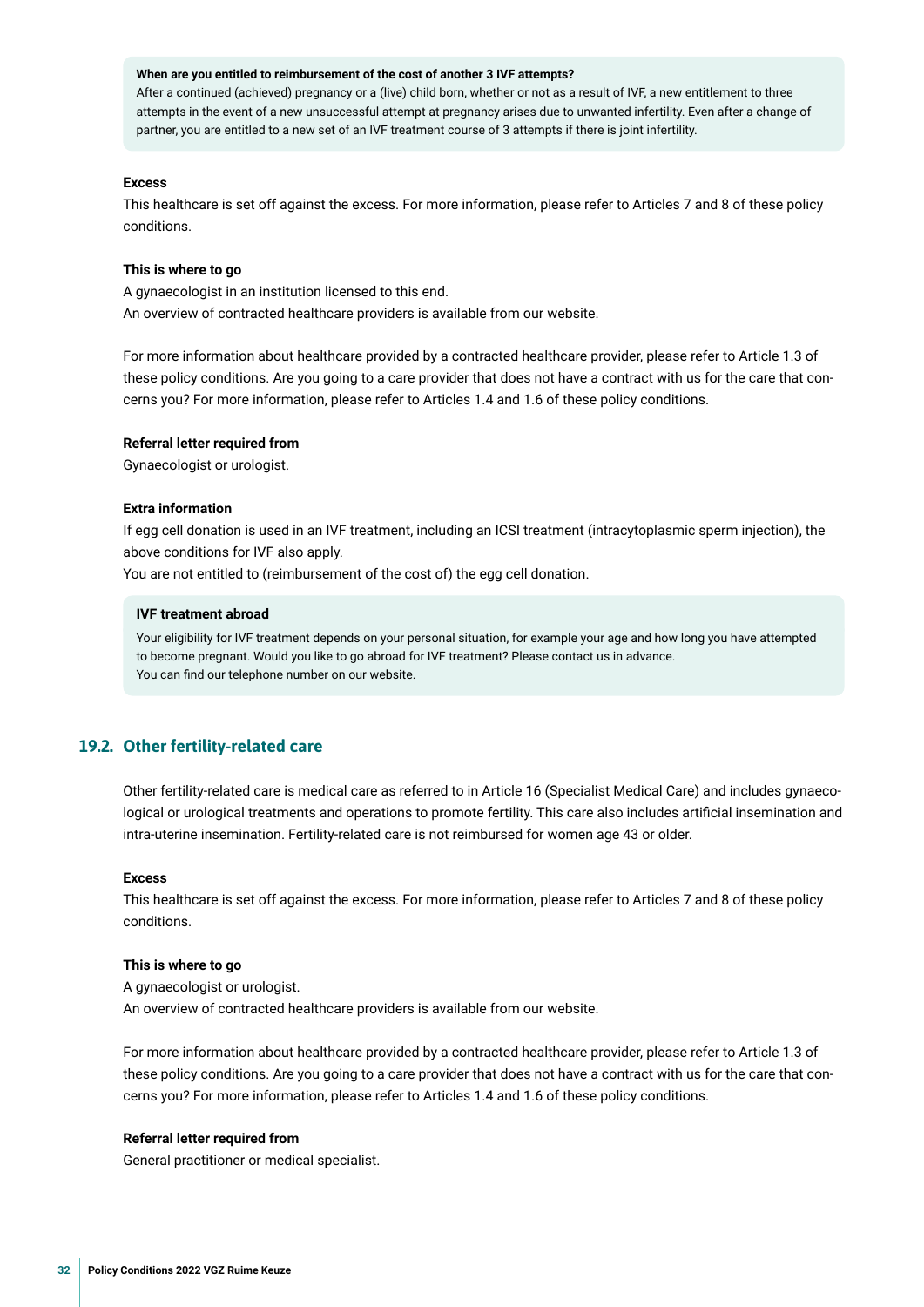## <span id="page-32-0"></span>**Artikel 20. Audiological care**

Audiological care is medical care as referred to in Article 16 (Specialist Medical Care) and includes care relating to:

- Hearing tests
- Advice about the hearing aid to be purchased
- Information about the use of the equipment
- Psychosocial care if required in connection with problems with impaired hearing
- Assistance in making a diagnosis in cases of speech impediments and language or language development disorders in children.

#### **Excess**

This healthcare is set off against the excess. For more information, please refer to Articles 7 and 8 of these policy conditions.

#### **This is where to go**

In a multidisciplinary team of experts associated with an audiological centre, under the responsibility of a medical specialist.

An overview of contracted healthcare providers is available from our website.

For more information about healthcare provided by a contracted healthcare provider, please refer to Article 1.3 of these policy conditions. Are you going to a care provider that does not have a contract with us for the care that concerns you? For more information, please refer to Articles 1.4 and 1.6 of these policy conditions.

#### **Referral letter required from**

General practitioner, audiologist, company doctor, medical specialist, paediatrician, geriatric medical specialist or doctor for the mentally disabled.

## **Artikel 21. Plastic and/or reconstructive surgery**

Plastic and/or reconstructive surgery is medical care as referred to in Article 16 (Specialist Medical Care) and includes treatments of a plastic-surgical nature, if it concerns:

- 1. Correction of abnormalities of appearance associated with demonstrable physical dysfunction;
- 2. Correct disfgurement caused by a disease, an accident or a medical procedure;
- 3. Correct paralysed or weakened upper eyelids if resulting in serious limitation of the visual feld, or if it is a result of a congenital deformity or a chronic disorder present at birth;.
- 4. Correct congenital deformities in connection with lip, jaw and palate clefts, deformities of the facial bones, benign proliferations of blood vessels, lymphatic vessels or connective tissue, birthmarks and deformities of the urinary tract and sexual organs;
- 5. Correct primary sexual characteristics where transsexuality has been established;
- 6. Surgically insert and replace a breast prosthesis other than after a full or partial mastectomy;
- 7. Surgically insert and surgically replace a breast prosthesis in the event of agenesis/aplasia of the breast (lack of breast formation) in women and in male-female transgenders, subject to the following criteria:
	- Absence of an inframammary fold (fold under the breast) and;
	- Gland tissue of less than 1 cm, shown by an ultrasound.

#### **What is the defnition of plastic surgery treatments?**

Treatments of a plastic surgical nature are understood to mean: interventions to change shape or aspect of the appearance. These procedures are not limited to the specialist feld of plastic surgery.

The 'Reference Guide assessment plastic surgery treatments' sets out a further explanation of when you are entitled to this care in accordance with the criteria listed. This guide was compiled by the Association of Public Health Physicians (Vereniging Artsen Volksgezondheid, VAV), the Dutch Health Insurers (Zorgverzekeraars Nederland, ZN) and the Netherlands Healthcare Institute (Zorginstituut Nederland). This reference guide is available on our website.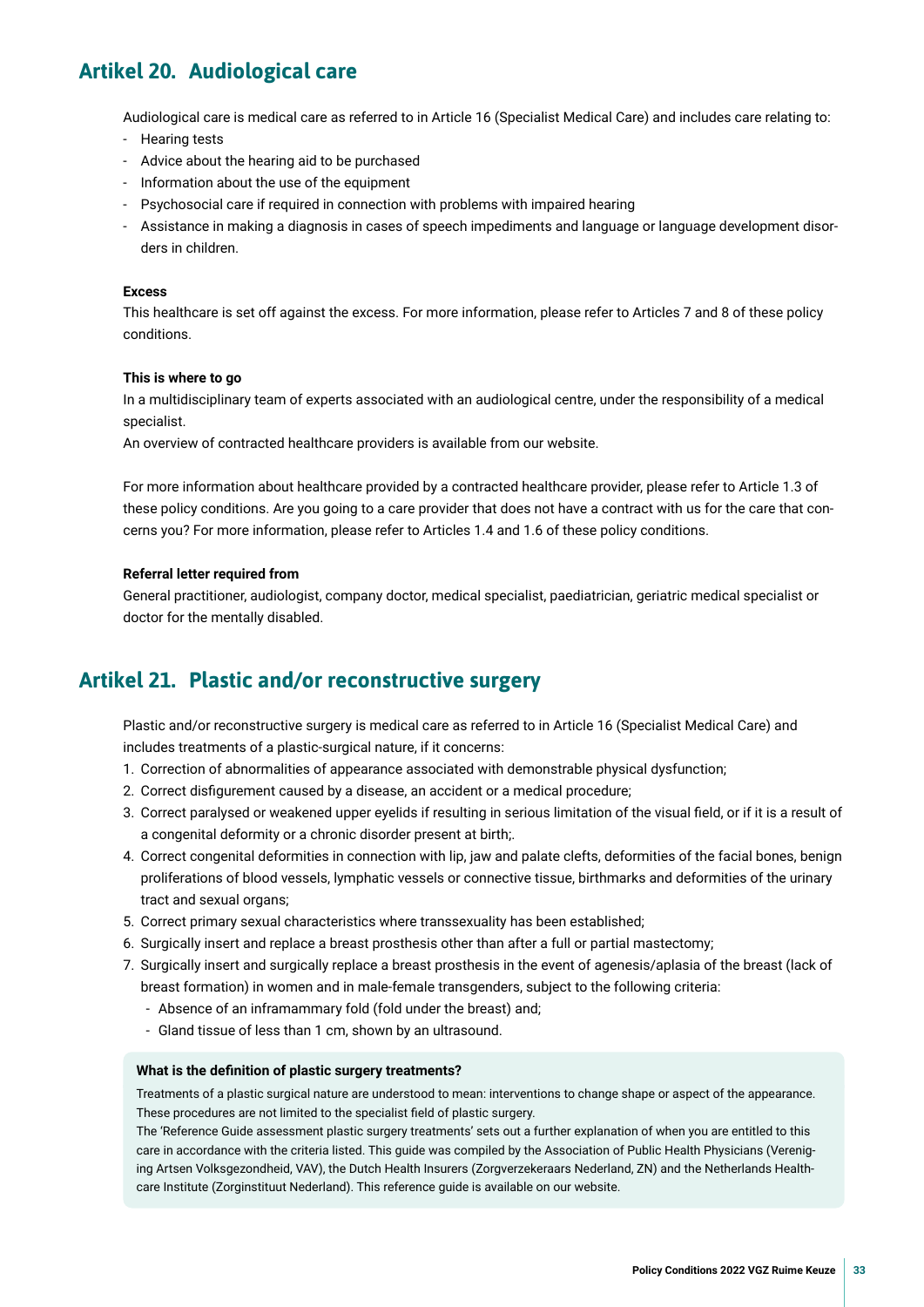#### <span id="page-33-0"></span>**This is not insured:**

- a. Treatment of paralysed or weakened upper eyelids, other than those mentioned in point 3 of this article;
- b. Abdominal liposuction;
- c. Surgical insertion and/or removal of a breast prosthesis without medical necessity or for cosmetic reasons.

#### **Excess**

This healthcare is set off against the excess. For more information, please refer to Articles 7 and 8 of these policy conditions.

#### **This is where to go**

A medical specialist. An overview of contracted healthcare providers is available from our website.

For more information about healthcare provided by a contracted healthcare provider, please refer to Article 1.3 of these policy conditions. Are you going to a care provider that does not have a contract with us for the care that concerns you? For more information, please refer to Articles 1.4 and 1.6 of these policy conditions.

#### **Referral letter required from**

General practitioner, company doctor, medical specialist or dental surgeon.

#### **Approval**

You require our prior approval. The application must be accompanied by an explanation from your treating medical specialist. More information about applying for approval is set out in Article 1.9 of these policy conditions.

## **Artikel 22. Tissue and organ transplants**

Tissue and organ transplants are classed as medical care as referred to in Article 16 (Specialist Medical Care) only if the transplant is performed in a country of the European Union or EEA member state. If the transplant is carried out in another country, the donor must be your spouse, registered partner or blood relative in the frst, second or third degree and reside in that country.

Care also includes reimbursement for:

- a. Specialist medical care in connection with donor selection;
- b. Specialist medical care in connection with the surgical removal of the transplant material from the selected donor;
- c. The examination, preservation, removal and transport of the post-mortem transplant material in connection with the intended transplant;
- d. The care of the donor arranged in these policy conditions for a maximum period of thirteen weeks, or in the case of a liver transplant for a maximum period of six months, after the date of discharge from the institution in which the donor was hospitalised for selection or removal of the transplant material insofar as this care is associated with this hospitalisation;
- e. The transport of the donor in the lowest class of a means of public transportation within the Netherlands or, if due to medical necessity, transport by car within the Netherlands, in connection with the selection, hospitalisation and discharge from the hospital together with the care as referred to under d;
- f. The transport to and from the Netherlands of a donor residing abroad, in connection with a transplant of a kidney, a liver or bone marrow with regard to an insured person in the Netherlands plus other costs involved in the transplant which are related to the fact that the donor resides abroad. The costs of staying in the Netherlands and any loss of income are not covered.

If the donor concluded a healthcare policy, the cost of transportation referred to under e and f will be charged to the donor's healthcare insurer.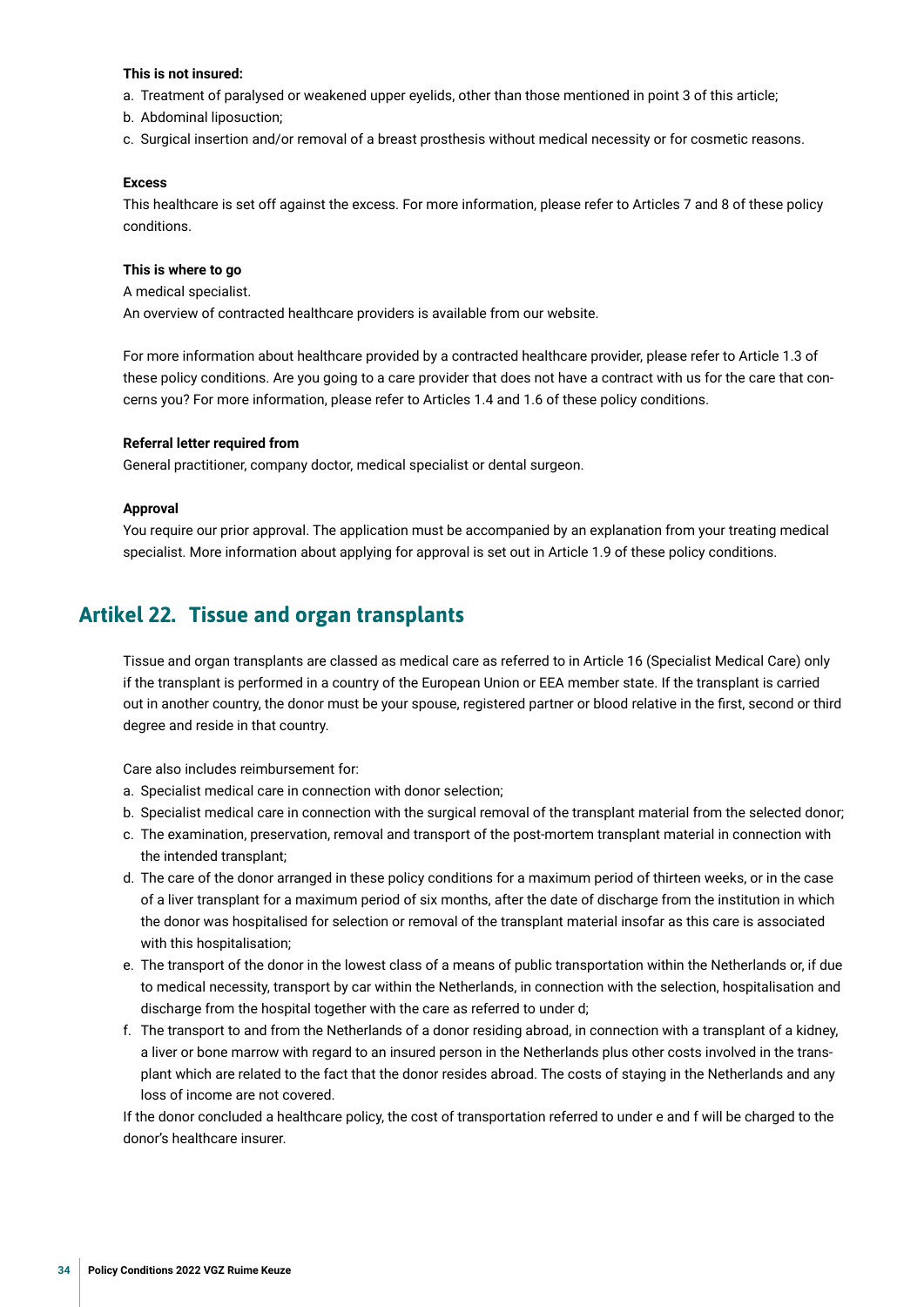#### <span id="page-34-0"></span>**Excess**

This healthcare is set off against the excess. The excess does not apply for:

- Care related to a living organ donation after the period referred to under d has expired.
- Transport of a donor such as set out under e and f, provided the donor has healthcare insurance.

For more information, please refer to Articles 7 and 8 of these policy conditions.

#### **This is where to go**

A medical specialist.

An overview of contracted healthcare providers is available from our website.

For more information about healthcare provided by a contracted healthcare provider, please refer to Article 1.3 of these policy conditions. Are you going to a care provider that does not have a contract with us for the care that concerns you? For more information, please refer to Articles 1.4 and 1.6 of these policy conditions.

## **Artikel 23. Sensory disability care**

Care for the sensory disabled is multi-disciplinary care in connection with a visual, auditory or communicative impairment resulting from a language development disorder or a combination of these impairments. This healthcare is aimed at learning how to manage, reverse or compensate for the disability, with the purpose of optimising independence in daily life.

#### **Excess**

This healthcare is set off against the excess. For more information, please refer to Articles 7 and 8 of these policy conditions.

#### **This is where to go**

An institution specialised in treating people with a sensory disability, with a multidisciplinary treatment team.

Healthcare relating to a visual impairment: the ophthalmologist or healthcare psychologist has fnal responsibility for the healthcare delivered and the treatment plan. The clinical physician or other disciplines may also bear this responsibility. The activities of the clinical physician or other disciplines are limited in that case to the healthcare as set out in Section 2.5a of the Healthcare Insurance Decree, and the requirements and conditions imposed on sensory disability healthcare.

Healthcare relating to an auditive impairment or communicative impairment due to a language development disorder: the healthcare psychologist has fnal responsibility for the healthcare delivered. The orthopedagogist or other disciplines may also bear this responsibility. The activities of the orthopedagogist or other disciplines are limited in that case to the healthcare as set out in Section 2.5a of the Healthcare Insurance Decree, and the requirements and conditions imposed on sensory disability healthcare.

An overview of contracted healthcare providers is available from our website.

For more information about healthcare provided by a contracted healthcare provider, please refer to Article 1.3 of these policy conditions. Are you going to a care provider that does not have a contract with us for the care that concerns you? For more information, please refer to Articles 1.4 and 1.6 of these policy conditions.

#### **Referral letter required from**

Medical specialist or general practitioner. Referral for care in connection with an auditory or communicative disability may also be made by a clinical physicist-audiologist at an audiology centre.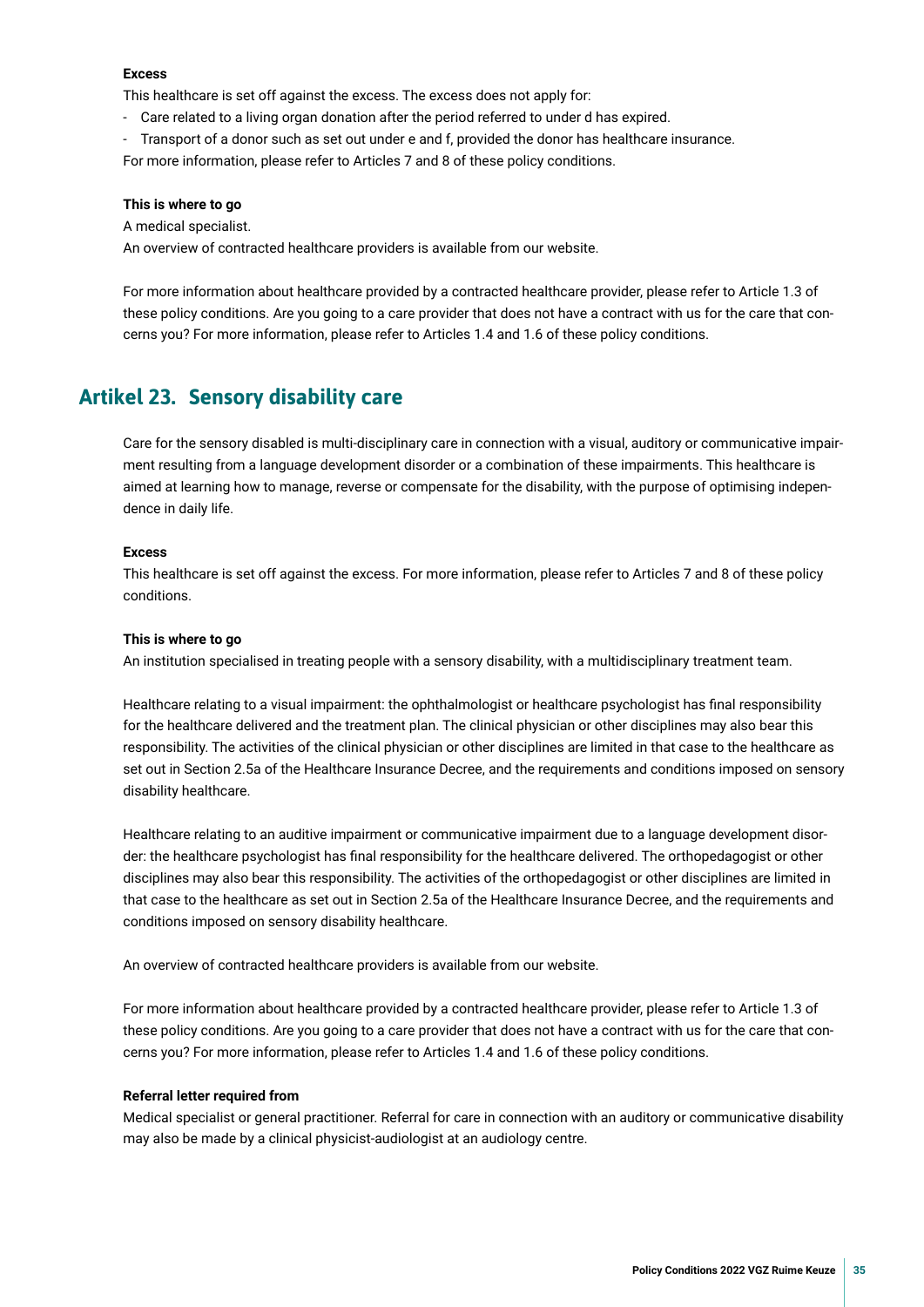## <span id="page-35-0"></span>**Artikel 24. Quit Smoking programme**

The quit smoking programme comprises medical care to support behavioural change with the aim of quitting smoking. Medications can also be part of this care if prescribed as part of the programme, to support behavioural change. You can attend the programme in a group or individually. The objective of the programme is for you to quit smoking. You may attend a Stop Smoking programme maximum once per calendar year.

#### **Excess**

No excess applies to this healthcare type. For more information, please refer to Articles 7 and 8 of these policy conditions.

#### **This is where to go**

Healthcare providers who work in compliance with the Healthcare Module Tobacco Addiction. The medications may only be delivered by one of our contracted online pharmacies. These are listed on our website. An overview of contracted healthcare providers is available from our website.

For more information about healthcare provided by a contracted healthcare provider, please refer to Article 1.3 of these policy conditions. Are you going to a care provider that does not have a contract with us for the care that concerns you? Or do you use a pharmacist or dispensing general practitioner with whom we have not concluded a contract for these medications? For more information, please refer to Articles 1.4 and 1.6 of these policy conditions.

## **MENTAL HEALTHCARE (GGZ)**

## **Artikel 25. General Practice GGZ (GB GGZ, Municipal Mental Health Service) for insured age 18 and older**

Generalist basic GGZ is medical care such as clinical psychologists tend to provide for insured age 18 and older. This care includes diagnostics and treatment of mild to moderate, non-complex psychological problems or stable chronic problems. Together with your primary care provider, you draw up a treatment plan, setting out the care you need and how long it will take. Your primary care provider will then determine to which care you are entitled.

#### **Generalist basic GGZ**

The generalist basic GGZ is aimed at people with a light to moderate, non-complex psychological problem or disorder, or people with chronic, stable but low-risk problems. You frequently visit your healthcare provider for treatment. It is increasingly possible to choose full or partial digital treatment. Sometimes you will be treated at home.

The treatment (intervention) must comply with the state of science and real statistics and experience. Please fnd information on the treatments that are in compliance with these requirements in the GGZ Therapies Overview on our website. This overview states which therapies do or do not comply and in which situations they may be applied. You can also contact your healthcare provider for information.

#### **This is not insured:**

- Treatment of adjustment disorders
- Assistance in work-related or relationship problems
- Psychosocial assistance
- Treatment for learning disorders
- Self-help
- Leading towards healthcare
- Prevention and service provision
- Psychological assistance relating to physical conditions
- Intelligence tests.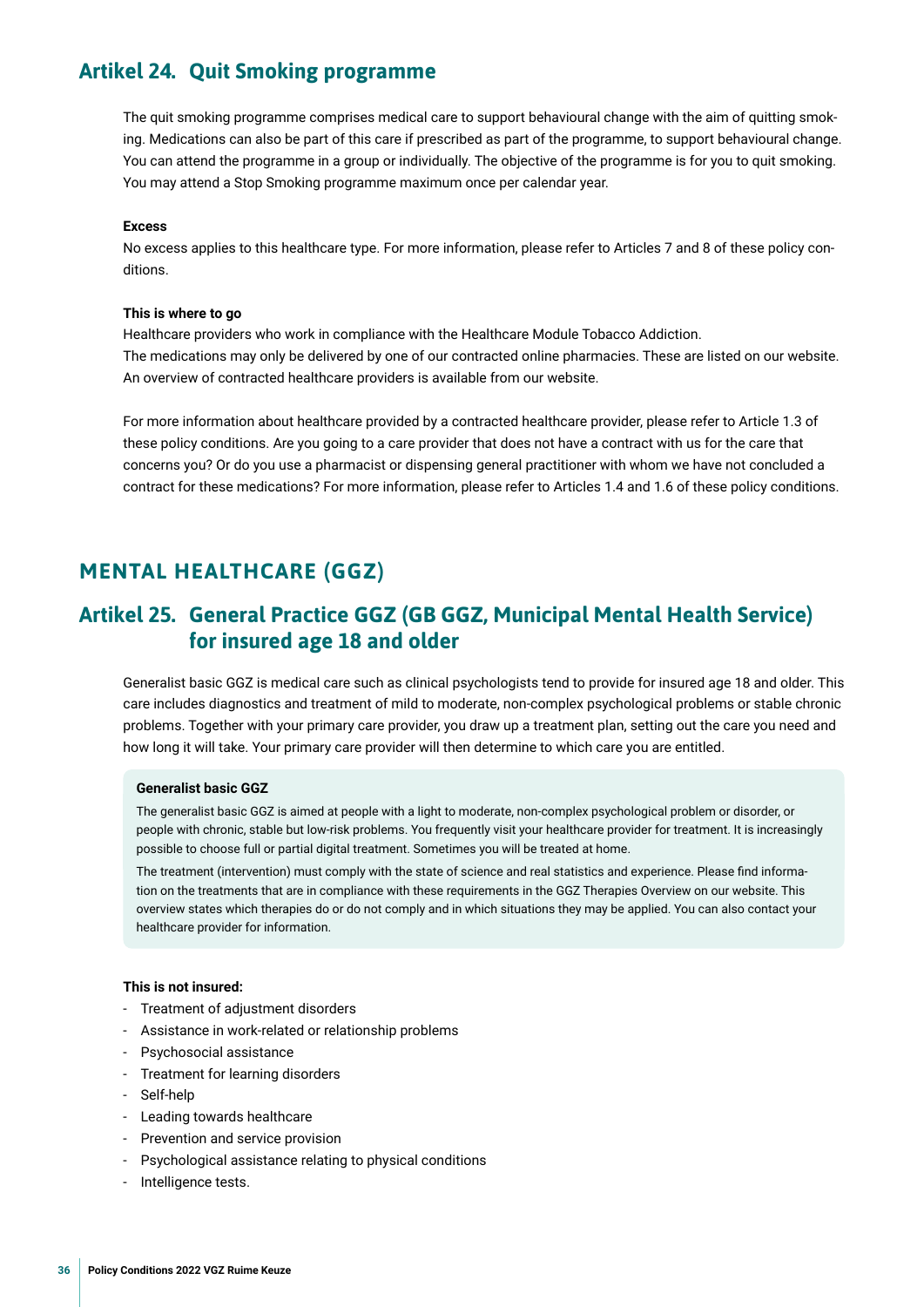#### **Excess**

This healthcare is set off against the excess. For more information, please refer to Articles 7 and 8 of these policy conditions.

#### **This is where to go**

A care provider that has an approved GGZ quality statute, registered via the GGZ Quality statute website.

#### **National Quality Charter GGZ**

The National Quality Statute for Mental Health Care contributes to the fact that the right care is provided at the right place by the right care professionals. All care providers of generalist basic GGZ and specialist GGZ are required to draw up their own GGZ quality statute. The website [www.zorginzicht.nl](http://www.zorginzicht.nl), in the section Public Data, offers an overview showing which care providers have an approved GGZ quality statute and where you can view the statute. In the quality statute, the care provider must indicate how the quality standards are structured and specifed. The care provider's quality statute also sets out who is responsible for the indication and/or coordination of care. This is the leading treatment professional. The quality certifcate can help you select your healthcare provider.

#### **Leading healthcare professional**

The leading healthcare professional performs the treatment personally in an independent practice. Several care providers may be involved in the treatment in an institution. Among other things, the coordinating primary care provider determines the cooperation with these care providers. The primary care provider also ensures that you participate in the decision-making process regarding your treatment options.

- 1. Primary care providers for GB GGZ (independent practice) may include: clinical psychologist/neuropsychologist, psychotherapist, healthcare psychologist.
- 2. The following persons may be appointed as the primary care provider regarding GB GGZ in an institution: clinical psychologist/neuropsychologist, psychotherapist and healthcare psychologist, geriatrics specialist, addiction specialist with KNMG profle registration, clinical geriatrician and GGZ nursing specialist. Under the fnal responsibility of the primary care provider, some of the care may also be provided by a care provider included in the NZa list of other professions.
- 3. The primary care provider (GB GGZ) for treatment initiated under the Youth Act may be: a child or adolescent psychologist (NIP) or a remedial educationalist (NVO). They may only be the primary care provider for a maximum period of 365 days after your 18th birthday.

An overview of contracted healthcare providers is available from our website.

For more information about healthcare provided by a contracted healthcare provider, please refer to Article 1.3 of these policy conditions. Are you going to a care provider that does not have a contract with us for the care that concerns you? For more information, please refer to Articles 1.4 and 1.6 of these policy conditions.

You cannot transfer your claim on us for Generalist Basic GGZ to care providers or others with whom we have not concluded a contract for this care. This is a clause as referred to in Article 3:83 paragraph 2 of the Dutch Civil Code. A reimbursement for the costs of care provided by a care provider with whom we do not have a contract will be transferred to the policyholder's account number.

#### **Referral letter required from**

General practitioner, company doctor, medical specialist, psychiatrist, geriatric specialist, doctor for the mentally disabled, KNMG emergency aid doctor or street doctor. The street doctor is a doctor registered in the municipal area/ areas where he/she works and with an association of street doctors (e.g. the Nederlandse Straatdokters Groep). The street doctor may only issue referrals if the client does not have a general practitioner.

Did you receive GGZ on the basis of the Youth Act and do you not have a referral letter from a referrer mentioned above? Then you need a new letter of referral.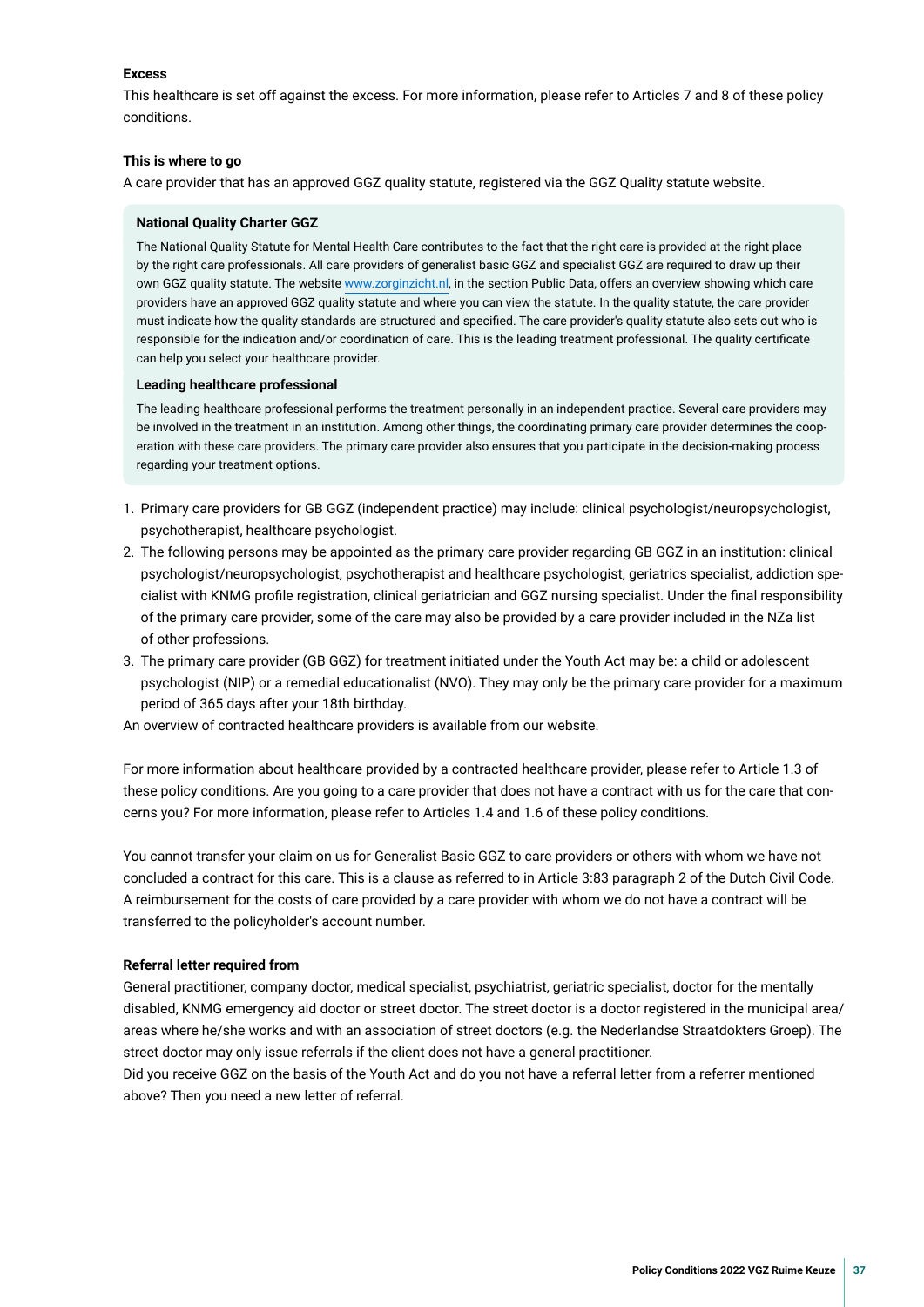## <span id="page-37-0"></span>**Artikel 26. Specialist mental healthcare (SGGZ) for insured age 18 and older**

Specialised mental healthcare (GGZ) is medical care such as psychiatrists and clinical psychologists tend to provide for insured age 18 and older, including the associated medications, medical devices, dressings and bandages. This care includes diagnostics and specialist treatment of (highly) complex psychological disorders.

Counselling activities may be part of the medical care if these are an integral part of your treatment. Such activities must in that case ensue from the treatment plan and be necessary to achieve the treatment objective. Also, the activities must be performed under direct management of the leading healthcare professional.

Your leading healthcare professional receives feedback on such activities. For such activities, expertise at the level of the leading healthcare professional is necessary.

#### **Specialist mental health care**

Specialist mental healthcare is about diagnostics and specialist treatment of complex and very complex psychological conditions. Specialist mental health care may be provided on an ambulatory basis for most psychological conditions. This means you frequently visit your healthcare provider for your treatment. Alternatively, the healthcare provider may treat you at home or in combination with a digital form of treatment. In some situations, hospitalisation in a GGZ institution is a medical necessity.

The treatment (intervention) must comply with the state of science and real statistics and experience. Please fnd information on the treatments that are in compliance with this in the GGZ Therapies Overview on our website. This overview states which therapies do or do not comply and in which situations they may be applied. You can also contact your healthcare provider for information.

#### **This is not insured:**

- Treatment of adjustment disorders
- Assistance in work-related or relationship problems
- Psychosocial assistance
- Treatment for learning disorders
- Self-help
- Leading towards healthcare
- Prevention and service provision
- Psychological assistance relating to physical conditions

#### **Excess**

This healthcare is set off against the excess. For more information, please refer to Articles 7 and 8 of these policy conditions.

#### **This is where to go**

A care provider that has an approved GGZ quality statute, registered via the GGZ Quality statute website.

#### **National Quality Charter GGZ**

The National Quality Statute for Mental Health Care contributes to the fact that the right care is provided at the right place by the right care professionals. All care providers of generalist basic GGZ and specialist GGZ are required to draw up their own GGZ quality statute. The website [www.zorginzicht.nl](http://www.zorginzicht.nl), in the section Public Data, offers an overview showing which care providers have an approved GGZ quality statute and where you can view the statute. In the quality statute, the care provider must indicate how the quality standards are structured and specifed. The care provider's quality statute also sets out who is responsible for the indication and/or coordination of care. This is the leading treatment professional. The quality certifcate can help you select your healthcare provider.

#### **Leading healthcare professional**

The leading healthcare professional performs the treatment personally in an independent practice. Several care providers may be involved in the treatment in an institution. Among other things, the coordinating primary care provider determines the cooperation with these care providers. The primary care provider also ensures that you participate in the decision-making process regarding your treatment options.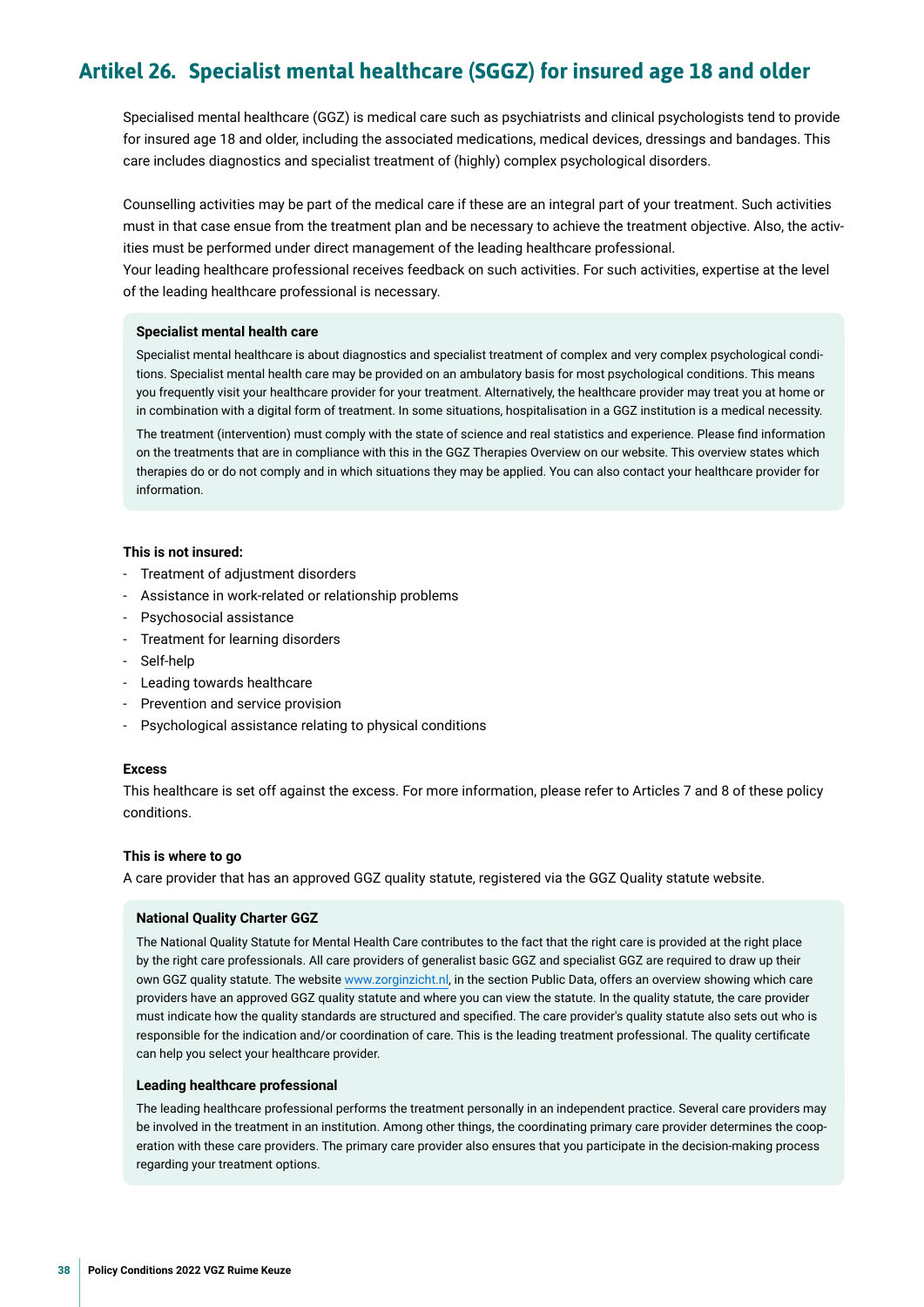- 1. The primary care provider for SGGZ (specialist mental healthcare) (independent practice) can be: psychiatrist, clinical psychologist, clinical neuropsychologist or psychotherapist.
- 2. The following professionals may be appointed as primary care provider SGGZ in an institution: psychiatrist, clinical psychologist/neuropsychologist, psychotherapist, healthcare psychologist, geriatrics specialist, addiction specialist with KNMG profle registration, clinical geriatrician and GGZ nursing specialist. Under the fnal responsibility of the primary care provider, some of the care may also be provided by a care provider included in the NZa list of other professions.
- 3. The primary care provider for SGGZ for a treatment initiated under the Youth Act may be: NIP child and adolescent psychologist and NVO remedial educationalist-generalist. They may only be the primary care provider for a maximum period of 365 days after your 18th birthday.
- 4. For highly specialised mental healthcare you must go to a care provider contracted by us. If you go to a non-contracted care provider for this care, you will not be entitled to reimbursement.

An overview of contracted healthcare providers is available from our website.

For more information about healthcare provided by a contracted healthcare provider, please refer to Article 1.3 of these policy conditions. Are you going to a care provider that does not have a contract with us for the care that concerns you? For more information, please refer to Articles 1.4 and 1.6 of these policy conditions.

You cannot transfer your claim on us for Specialist GGZ to care providers or others with whom we have not concluded a contract for this care (prohibition of assignment). This is a clause as referred to in Article 3:83 paragraph 2 of the Dutch Civil Code. A reimbursement for the costs of care provided by a care provider with whom we do not have a contract will be transferred to the policyholder's account number.

#### **Referral letter required from**

General practitioner, company doctor, medical specialist, psychiatrist, geriatric specialist, doctor for the mentally disabled, KNMG emergency aid doctor or street doctor. The street doctor is a doctor registered in the municipal area/ areas where he/she works and with an association of street doctors (e.g. the Nederlandse Straatdokters Groep). The street doctor may only issue referrals if the client does not have a general practitioner.

Did you receive GGZ on the basis of the Youth Act and do you not have a referral letter from a referrer mentioned above? Then you will need a new referral letter.

#### **Approval**

- You need our prior consent for Esketamine (nasal spray)
- You need our prior approval for specialist mental healthcare with a stay (see Article 38, Stay). If the period for which you have given permission is about to expire, you need to personally submit a new application. You can complete the approval form for specialist GGZ together with your healthcare provider. This form is available from our website. Please submit the application at least 2 months before the expiration date. Then you can be assured that your request will be processed in time. The address to send the application to is included in the frst section of these conditions.

More information about applying for approval is set out in Article 1.9 of these policy conditions.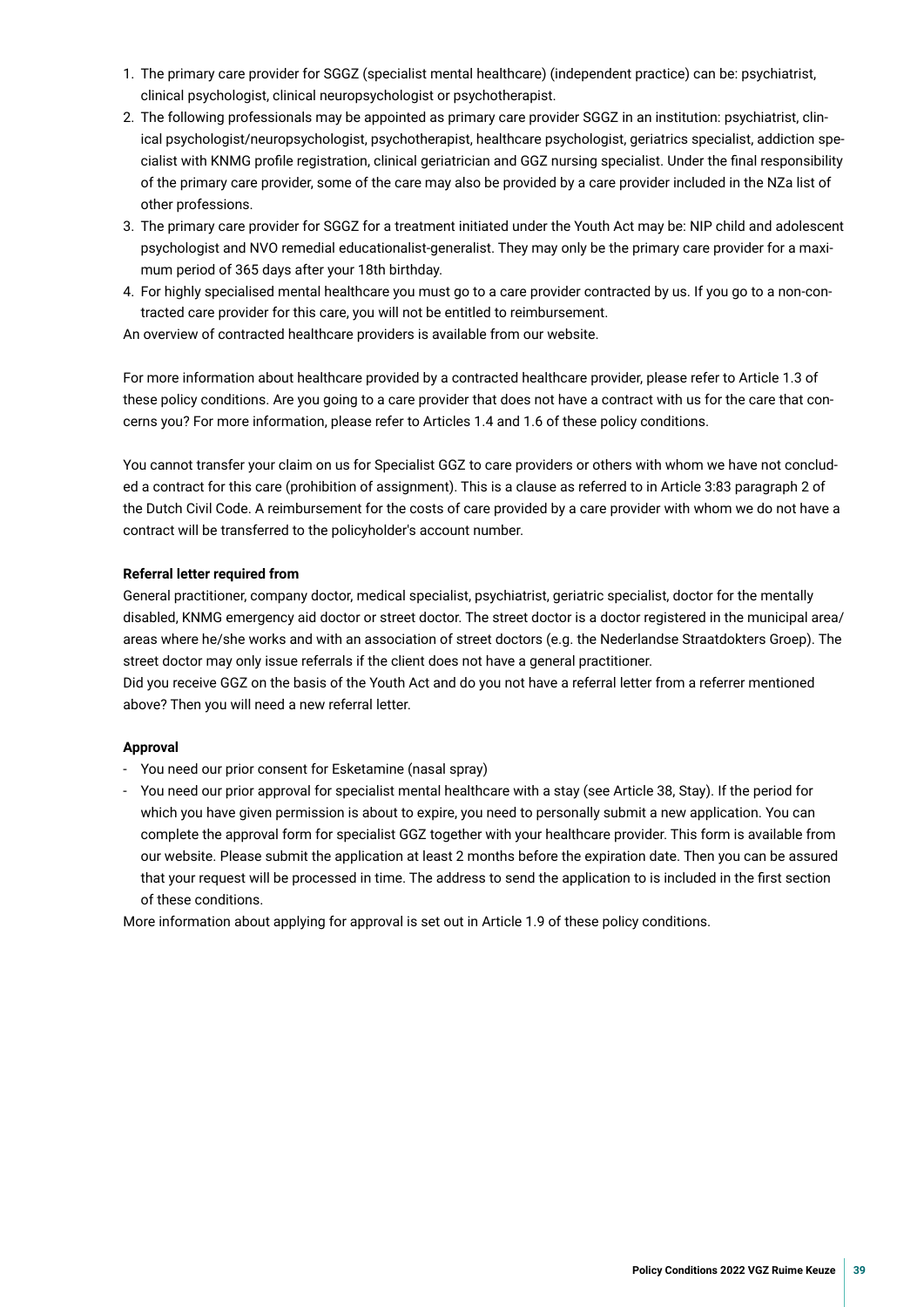## <span id="page-39-0"></span>**PARAMEDICAL CARE**

## **Artikel 27. Physiotherapy and Remedial therapy**

Physiotherapy and remedial therapy is care such as physiotherapists and remedial therapists tend to provide. This care includes:

#### **Up to age 18**

- Treatment of conditions requiring long-term or chronic treatment. This is set out in the List of Conditions for Physiotherapy and Remedial Therapy (Appendix 1 of the Healthcare Insurance Decree). Please take into consideration that the duration of the treatment of certain conditions is limited to a certain term.
- 9 sessions per calendar year for a disorder not included in the List of Disorders for Physiotherapy and Remedial Therapy. A maximum of 9 additional sessions if you are still suffering from the disorder: in total a maximum of 18 treatment sessions per disorder per calendar year.

#### **Age 18 and older**

#### **Pelvic physiotherapy for urine incontinence**

One-off 9 treatments in pelvic physiotherapy in connection with urine incontinence.

#### **Remedial therapy for claudication (peripheral arterial vascular condition)**

A maximum of 37 treatments of remedial therapy under the supervision of a physiotherapist or remedial therapist (walk training) for peripheral arterial vascular disease in stage 2 Fontaine (claudication) in a period of a maximum of 12 months.

#### **Remedial therapy for arthrosis of the hip or knee joint**

A maximum of 12 treatment sessions for remedial therapy under the supervision of a physiotherapist or remedial therapist in the case of arthrosis of the hip or knee joint in a period not exceeding 12 months.

#### **Remedial therapy for COPD**

Remedial therapy under the supervision of a physiotherapist or remedial therapist in COPD (Chronic Obstructive Pulmonary Disease) GOLD class II and higher. The number of treatments depends on the severity of the complaints and the risk of lung attacks according to the GOLD group A, B, C or D. Group B is then subdivided into:

- B1: moderate disease level or sufficient physical capacity
- B2: high disease level and limited physical capacity

| Group                                                                                         | A | <b>B1</b> | B <sub>2</sub> and C | Ð  |
|-----------------------------------------------------------------------------------------------|---|-----------|----------------------|----|
| The first 12 months<br>The maximum number of sessions in the 12-month period after start of   |   |           |                      |    |
| treatment is:                                                                                 | 5 | 27        | 70                   | 70 |
| After the first 12 months<br>The maximum number of sessions in each 12-month period after the |   |           |                      |    |
| first year is:                                                                                | 0 | 3         | 52                   | 52 |

#### **Treatment of chronic conditions**

Treatment of conditions requiring long-term or chronic treatment. This is set out in the List of Conditions for Physiotherapy and Remedial Therapy (Appendix 1 of the Healthcare Insurance Decree). Please take into consideration that the duration of the treatment of certain conditions is limited to a certain term. The frst 20 treatment sessions will not be reimbursed.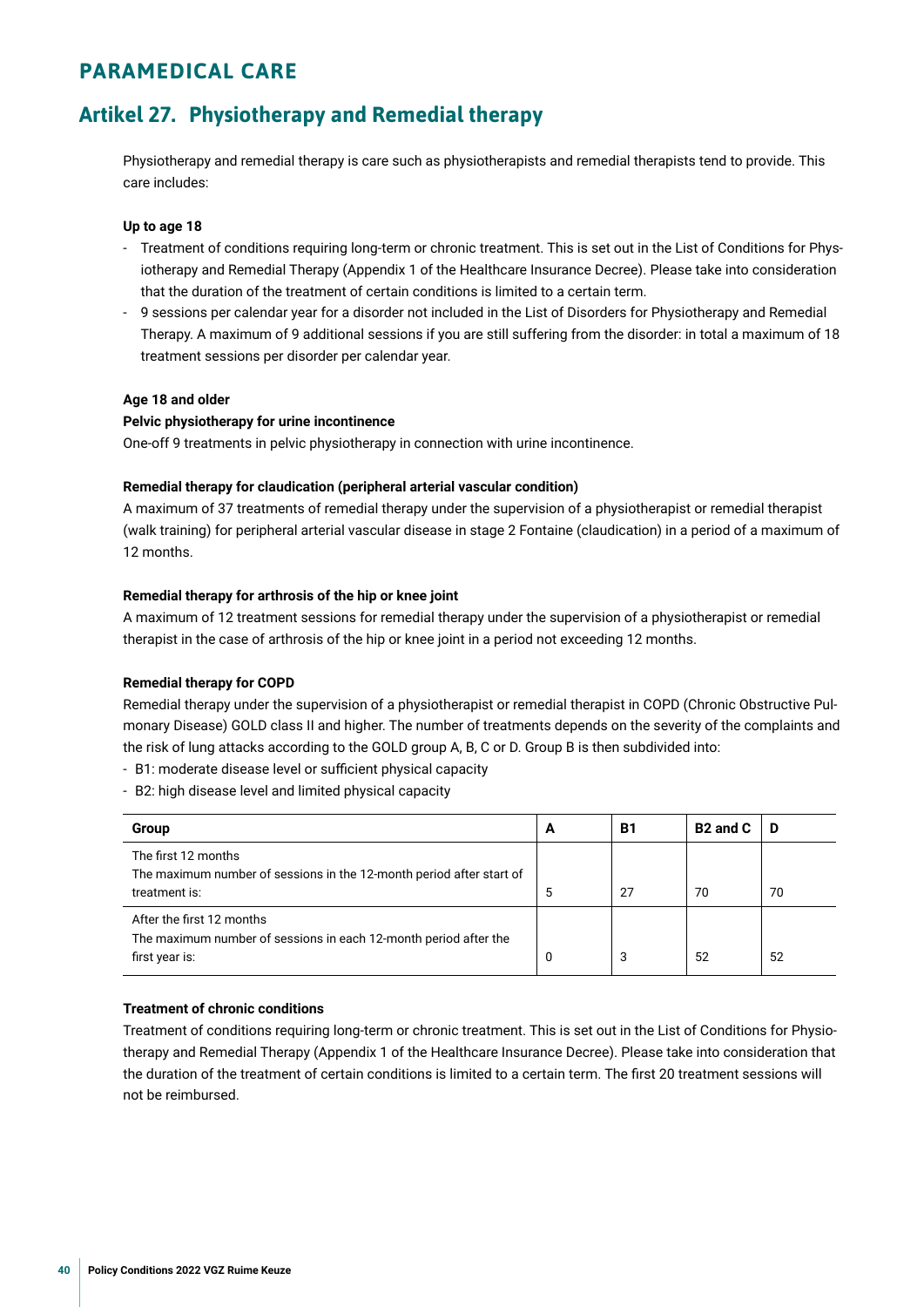#### **Chronic List**

The list of conditions for physiotherapy and remedial therapy is also referred to as the 'Chronic List'. This name is not fully appropriate, as not all chronic conditions are listed. Listed conditions include certain conditions of the nervous system or the locomotor system, certain vascular and lung-related conditions, lymph oedema, soft tissue tumours and scar tissue on the skin. In some cases it also includes treatment of a condition after hospitalisation to accelerate recovery. Are you uncertain if your condition is listed? Please contact us in advance. Please fnd our telephone number on our website.

Please fnd the List of conditions for physiotherapy and remedial therapy (Appendix 1 to the Healthcare Insurance Decree) on our website. Alternatively, contact us by telephone to request a copy of the list. You can fnd our telephone number on our website.

#### **All ages**

#### **Arthritis physiotherapy**

Insofar as you participate in main research into the effectiveness of the healthcare funded by the Dutch organisation for healthcare research and healthcare innovation (ZonMW), physiotherapy also includes:

- a. from 1 October 2019 through 1 October 2023, long-term active physiotherapy from the twenty-frst session for patients with axial spondyloarthritis with severe functional limitations.
- b. from 1 October 2019 through 1 October 2023, long-term active physiotherapy from the twenty-frst session for patients with rheumatoid arthritis with severe functional limitations.

#### **Physical and remedial therapy focused on the direct recovery care of patients with severe COVID-19**

You can claim until 1 August 2022:

- a. A maximum of 50 physiotherapy and/or remedial therapy treatments in a maximum period of 6 months after the frst treatment. You will need a referral from your GP or medical specialist. The referral letter must be issued no later than 6 months after the acute illness stage of severe COVID-19. You must start physical and/or remedial therapy within one month after the referral letter has been issued.
- b. A maximum of 50 physiotherapy and/or remedial therapy sessions in a period of a maximum of another 6 months following on from the period referred to under a. You will need a referral from your GP or medical specialist. You must start physical and/or remedial therapy within one month after the referral letter has been issued.

You are entitled to physiotherapy and remedial therapy aimed at the direct recovery care of patients with severe COVID-19 exclusively if you participate in research studies and, if applicable, an additional analysis of the care provided. Or if the research and analysis have not yet started, you should be willing to participate. You must also consent to the collection of additional data based on questionnaires and additional surveys. You must also consent to the anonymised sharing of your treatment data. Research is defned as top line research into the effectiveness of care fnanced by the Dutch organisation for health research and care innovation (ZonMW) and supplementary national observational research into the healthcare, prepared and performed in collaboration with the top line research.

#### **This is not insured:**

- Occupational curative care. This concerns healthcare aimed at healing and treating acute and chronic physical occupational conditions;
- Reintegration processes. Reintegration is the system of measures designed to ensure the occupationally disabled employee's return to the labour process;
- Treatments and treatment programmes with the aim of improving physical condition, such as medical training therapy, physio ftness, movement exercises for seniors, movement exercises for overweight persons and cardio training.

#### **Excess**

This healthcare is set off against the excess. For more information, please refer to Articles 7 and 8 of these policy conditions.

#### **This is where to go**

- 1. Physiotherapist, paediatric physiotherapist, pelvic physiotherapist, psychosomatic physiotherapist, geriatric physiotherapist and a manual therapist
- 2. Cesar/Mensendieck remedial therapist or paediatric remedial therapist
- 3. Oedema therapy may only be performed by an oedema therapist or oedema physiotherapist, or skin therapist.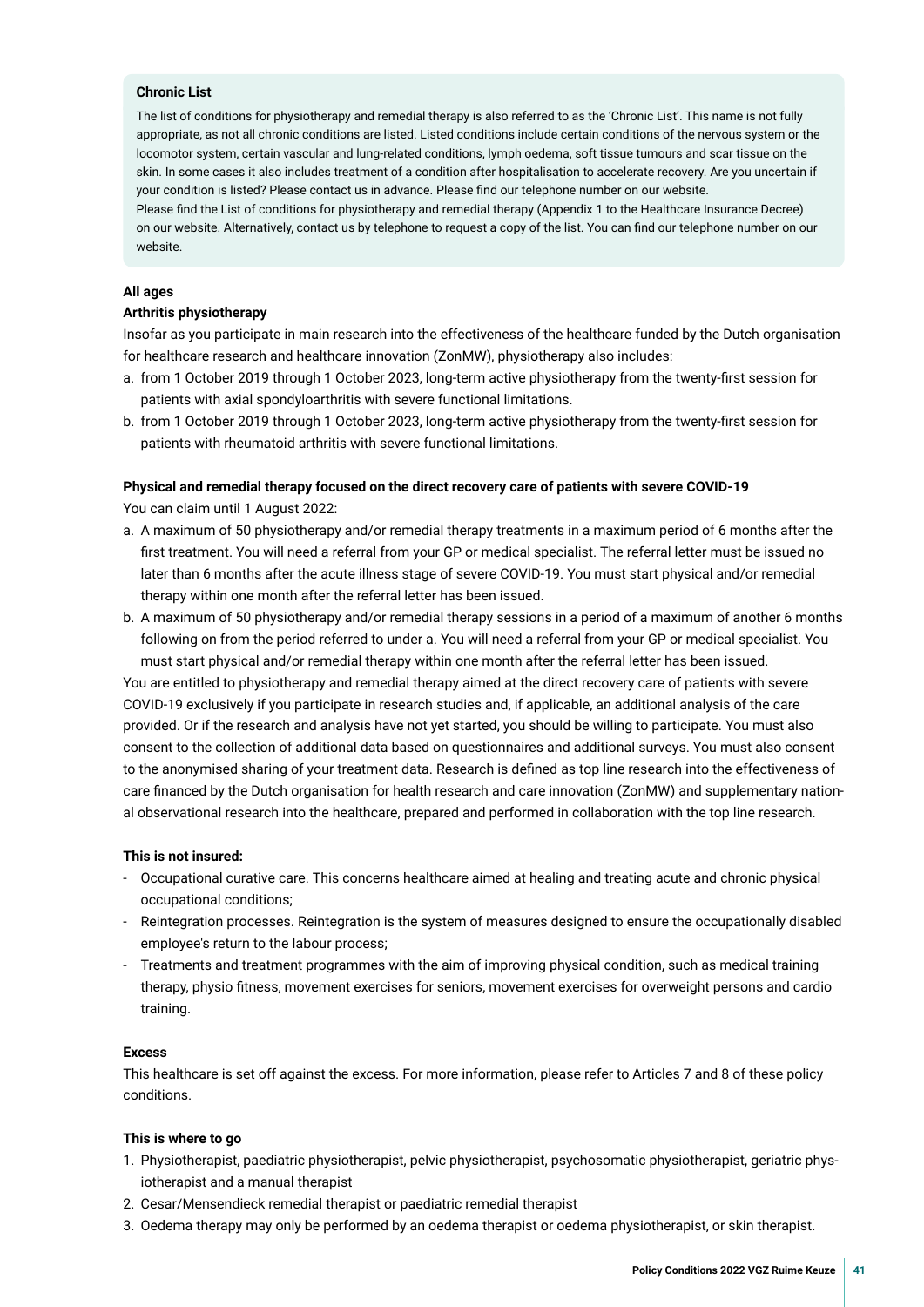<span id="page-41-0"></span>An overview of contracted healthcare providers is available from our website.

For more information about healthcare provided by a contracted healthcare provider, please refer to Article 1.3 of these policy conditions. Are you going to a care provider that does not have a contract with us for the care that concerns you? For more information, please refer to Articles 1.4 and 1.6 of these policy conditions.

#### **ParkinsonNet**

Do you have Parkinson's syndrome and do you need physiotherapy or remedial therapy? Then you can see physiotherapists or remedial therapists that are members of the national network ParkinsonNet. For more information, see our website.

#### **Chronic CareNet**

Do you need exercise therapy (walking training) for peripheral arterial vascular conditions in the legs (intermittent claudication)? Then you can see an occupational therapist who is a member of the national network ParkinsonNet. For more information, see our website.

#### **Approval**

You require our prior approval only if you are treated for a condition stated in the List of Conditions for Physiotherapy and Remedial Therapy (Appendix 1 of the Healthcare Insurance Decree). You need a statement from your general practitioner, company doctor, medical specialist, nursing specialist or physician assistant to the effect that you must be treated for a disorder included in this list. More information about applying for approval is set out in Article 1.9 of these policy conditions.

## **Artikel 28. Speech therapy**

Speech therapy is care such as speech therapists tend to provide, if this care has a medical purpose and the treatment can be expected to result in restoration or improvement of the speech function or speech ability.

#### **This is not insured:**

Speech therapy treatments related to:

- Dyslexia
- Impaired language development in connection with a dialect or a different mother tongue
- Speaking in public
- The art of declamation.

#### **Speech therapy focused on direct recovery care of patients with severe COVID-19**

You can claim until 1 August 2022:

- a. Speech therapy in a maximum period of 6 months after the frst treatment. You will need a referral from your GP or medical specialist. The referral letter must be issued no later than 6 months after the acute illness stage of severe COVID-19. You must start speech therapy within one month of the referral letter being issued.
- b. Speech therapy in another maximum period of 6 months following the period referred to in a. You will need a referral from your GP or medical specialist. You must start speech therapy within one month of the referral letter being issued.

You are entitled to speech therapy aimed at the direct recovery care of patients with severe COVID-19 exclusively if you participate in research studies and, if applicable, an additional analysis of the care provided. Or if the research and analysis have not yet started, you should be willing to participate. You must also consent to the collection of additional data based on questionnaires and additional surveys. You must also consent to the anonymised sharing of your treatment data. Research is defned as top line research into the effectiveness of care fnanced by the Dutch organisation for health research and care innovation (ZonMW) and supplementary national observational research into the healthcare, prepared and performed in collaboration with the top line research.

#### **Excess**

This healthcare is set off against the excess. For more information, please refer to Articles 7 and 8 of these policy conditions.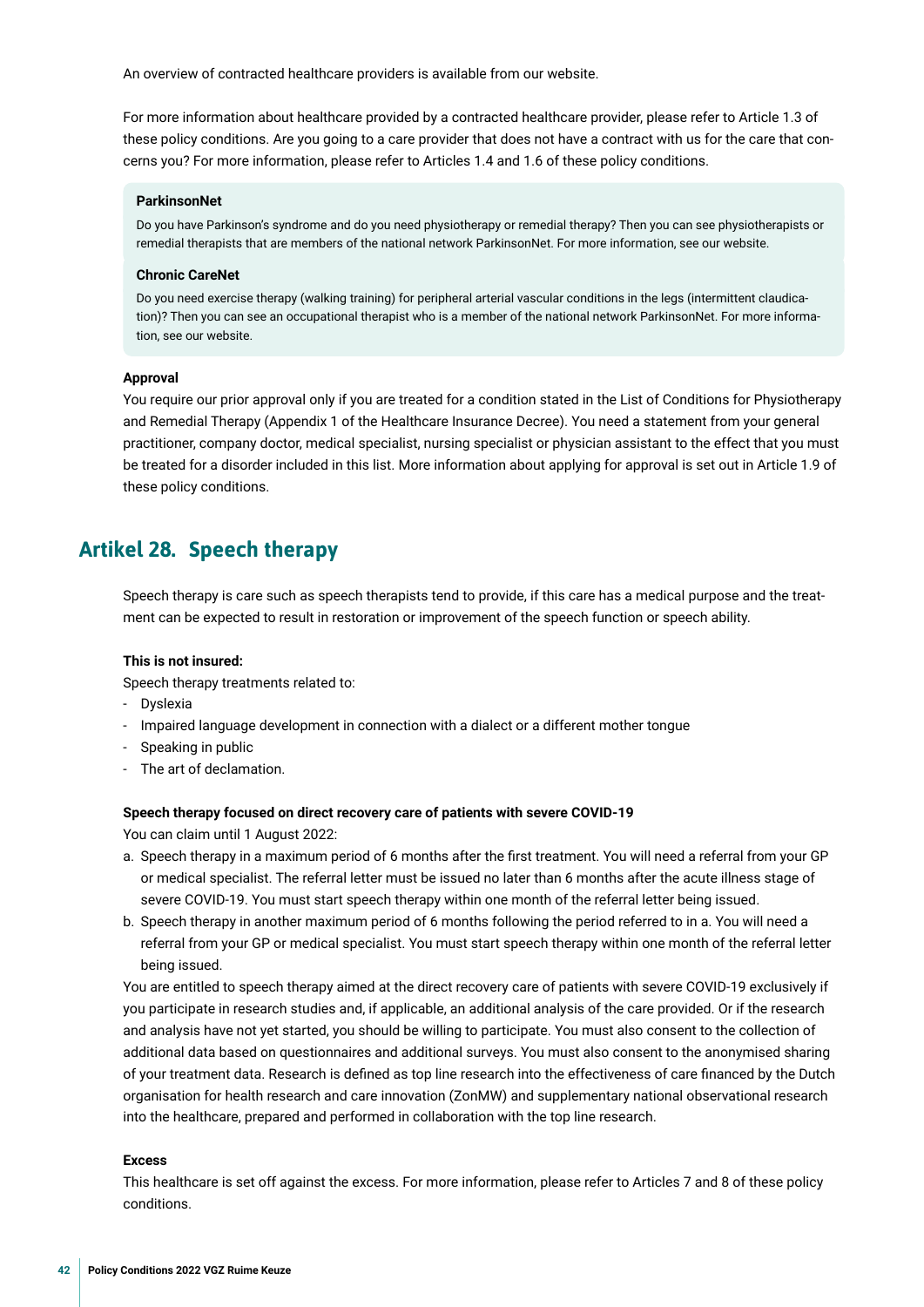#### <span id="page-42-0"></span>**This is where to go**

#### A speech therapist.

Speech therapy treatments that deviate from regular treatments may only be provided by a speech therapist registered in one of the following sub-registers of the Dutch Association for Speech Therapy and Phoniatrics (NVLF):

- Aphasia
- Hanen programmes
- Integral healthcare for stuttering
- Preverbal speech therapy (eating and drinking)
- Stuttering.

Stutter therapy may also be given by a stutter therapist registered with the Nederlandse Vereniging voor Stottertherapie (NVST - Dutch Association for Stutter Therapy).

An overview of contracted healthcare providers is available from our website.

For more information about healthcare provided by a contracted healthcare provider, please refer to Article 1.3 of these policy conditions. Are you going to a care provider that does not have a contract with us for the care that concerns you? For more information, please refer to Articles 1.4 and 1.6 of these policy conditions.

#### **ParkinsonNet**

Do you suffer from Parkinson and you require speech therapy? Then you can see speech therapists that are members of the national network ParkinsonNet. For more information, see our website.

## **Artikel 29. Occupational therapy**

Occupational therapy is care such as occupational therapists tend to provide, subject to the condition that the purpose of this care is to promote or restore your self-care, autonomy and independence, up to a maximum of 10 treatment hours per calendar year.

#### **Occupational therapy focused on the direct recovery care of patients with severe COVID-19**

You can claim until 1 August 2022:

- a. Up to 10 hours of occupational therapy in a maximum period of 6 months after the frst treatment. You will need a referral from your GP or medical specialist. The referral letter must be issued no later than 6 months after the acute illness stage of severe COVID-19. You must start occupational therapy within one month of the referral letter being issued.
- b. Maximum 10 hours of occupational therapy in another period of 6 months following the period referred to in a. You will need a referral from your GP or medical specialist. You must start occupational therapy within one month of the referral letter being issued.

You are entitled to occupational therapy aimed at the direct recovery care of patients with severe COVID-19 exclusively if you participate in research studies and, if applicable, an additional analysis of the care provided. Or if the research and analysis have not yet started, you should be willing to participate. You must also consent to the collection of additional data based on questionnaires and additional surveys. You must also consent to the anonymised sharing of your treatment data. Research is defned as top line research into the effectiveness of care fnanced by the Dutch organisation for health research and care innovation (ZonMW) and supplementary national observational research into the healthcare, prepared and performed in collaboration with the top line research.

#### **Excess**

The excess applies to this healthcare. For more information, please refer to Articles 7 and 8 of these policy conditions.

#### **This is where to go**

An occupational therapist.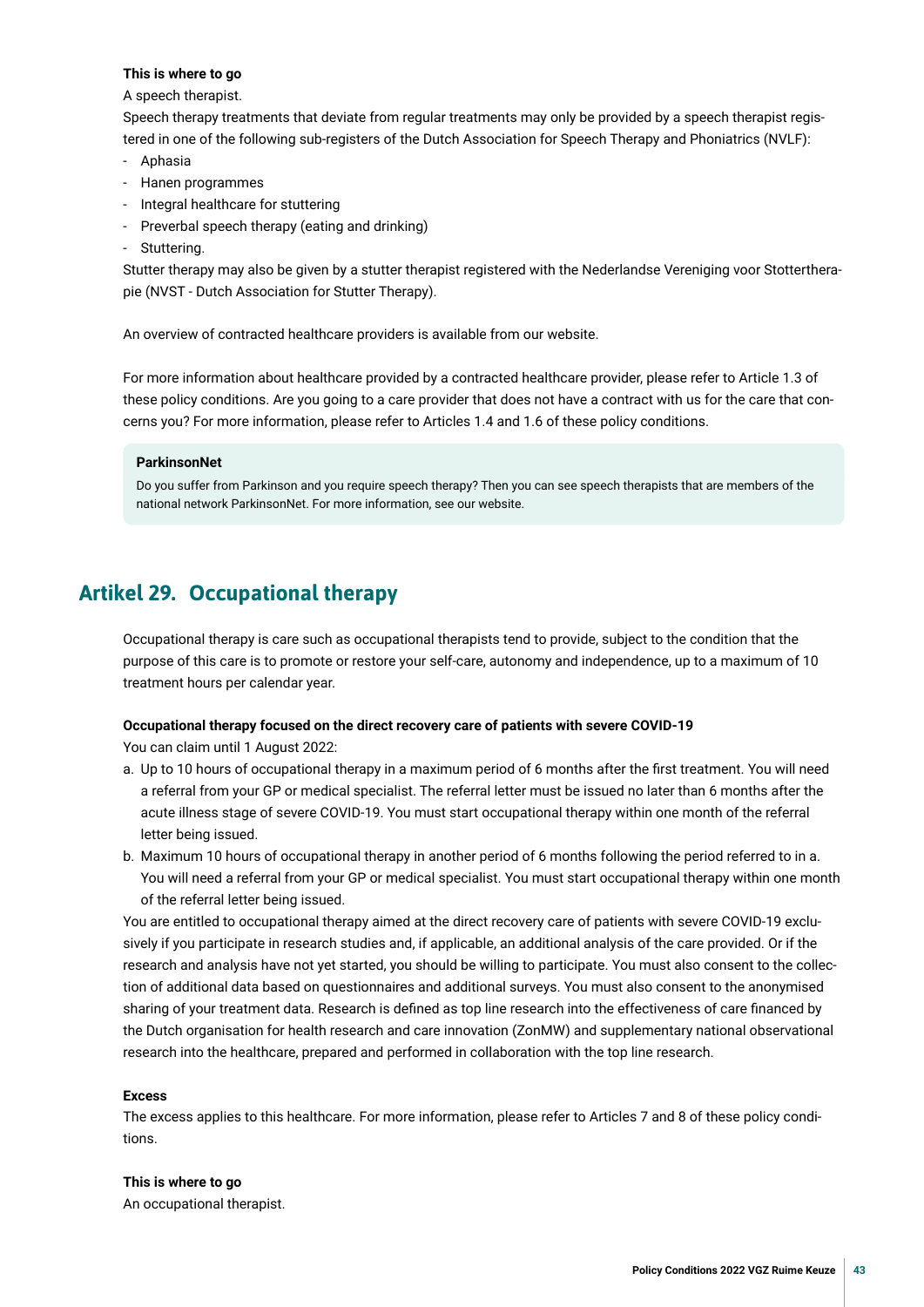<span id="page-43-0"></span>An overview of contracted healthcare providers is available from our website.

For more information about healthcare provided by a contracted healthcare provider, please refer to Article 1.3 of these policy conditions. Are you going to a care provider that does not have a contract with us for the care that concerns you? For more information, please refer to Articles 1.4 and 1.6 of these policy conditions.

#### **ParkinsonNet**

Do you suffer from Parkinson and you do require occupational therapy? Then you can see occupational therapists that are members of the national network ParkinsonNet. For more information, see our website.

## **Artikel 30. Dietetics**

Dietetics is care such as dieticians tend to provide, if this care has a medical purpose, up to a maximum of 3 treatment hours per calendar year. Dietetics is defned as patient education with a medical purpose and the treatment of patients by means of diet therapy aimed at eliminating, reducing or compensating for food-related or nutritionally infuenceable diseases or complaints.

#### **Dietetics focused on the direct recovery care of patients with severe COVID-19**

You can claim until 1 August 2022:

- a. Maximum of 7 hours of dietetics in a maximum period of 6 months after the frst treatment. You will need a referral from your GP or medical specialist. The referral letter must be issued no later than 6 months after the acute illness stage of severe COVID-19. You must start dietetics within one month of the referral letter being issued.
- b. Maximum 7 hours of dietetics in another period of 6 months following the period referred to in a. You will need a referral from your GP or medical specialist. You must start dietetics within one month of the referral letter being issued.

You are entitled to dietetics aimed at the direct recovery care of patients with severe COVID-19 exclusively if you participate in research studies and, if applicable, an additional analysis of the care provided. Or if the research and analysis have not yet started, you should be willing to participate. You must also consent to the collection of additional data based on questionnaires and additional surveys. You must also consent to the anonymised sharing of your treatment data. Research is defned as top line research into the effectiveness of care fnanced by the Dutch organisation for health research and care innovation (ZonMW) and supplementary national observational research into the healthcare, prepared and performed in collaboration with the top line research.

#### **Excess**

This healthcare is set off against the excess. For more information, please refer to Articles 7 and 8 of these policy conditions.

#### **This is where to go**

A dietician. An overview of contracted healthcare providers is available from our website.

For more information about healthcare provided by a contracted healthcare provider, please refer to Article 1.3 of these policy conditions. Are you going to a care provider that does not have a contract with us for the care that concerns you? For more information, please refer to Articles 1.4 and 1.6 of these policy conditions.

#### **Dietetics as part of multi-disciplinary care (chain care)**

If you have diabetes mellitus type 2, COPD (chronic obstructive pulmonary disease), increased vascular risk or asthma, and you are receiving multi-disciplinary healthcare as set out in Article 11, then dietetics for these or related conditions are provided via this multi-disciplinary healthcare.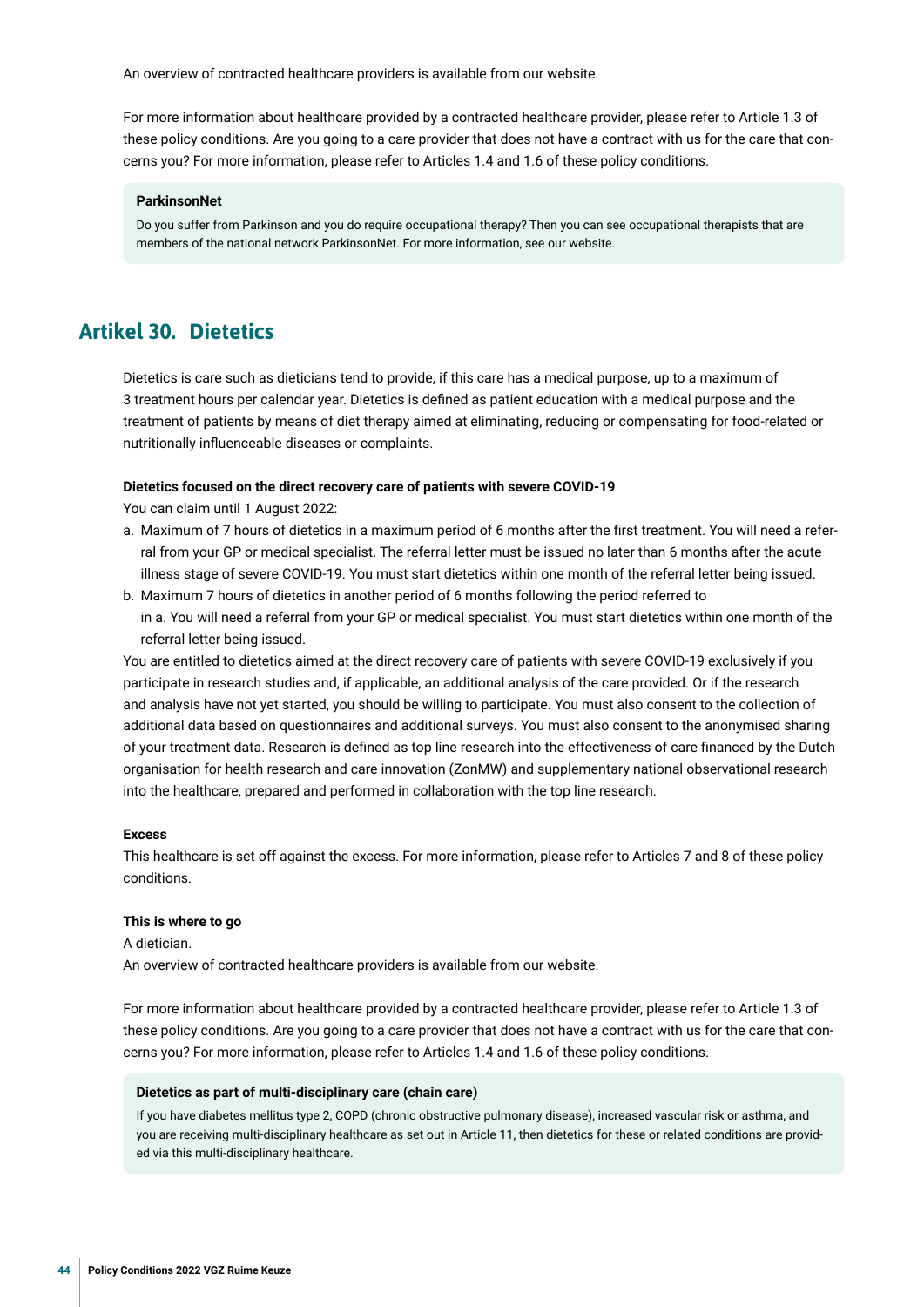## <span id="page-44-0"></span>**ORAL CARE**

## **Artikel 31. Dental care for insured under age 18**

Dental care is care as dentists tend to provide it. For insured persons under age 18, the care includes the following operations/treatments:

- 1. Check-up (periodic preventive dental examination); 1 time per year. If necessary, you are entitled to such checkups more than once per year;
- 2. Incidental visit
- 3. Removing plaque
- 4. Fluoride treatment from the date the frst element of the adult teeth has broken through: twice annually. If necessary, you are entitled to such check-ups more than twice per year;
- 5. Sealing (sealing pits and grooves in teeth and molars)
- 6. Gum treatment (periodontal treatment)
- 7. Anaesthesia
- 8. Root canal treatment (endodontic assistance)
- 9. Fillings (restoration of teeth with plastic materials)
- 10. Treatment after maxillary complaints (gnathological treatment)
- 11. Full dental prosthesis for upper and/or lower jaw, plate prosthesis or frame prosthesis (removable prosthetic devices)
- 12. Specialist dental surgery with the exception of the insertion of dental implants
- 13. X-ray examinations. You are not entitled to X-ray tests for orthodontics.

If you are under age 23, then you are entitled to reimbursement of the cost of crowns, bridges and implants if it concerns replacement of one or more permanent incisor or canine teeth that have not grown or are missing due to an accident. The necessity of this healthcare must be determined before reaching age 18.

#### **Excess**

If you are age 18 and up, then this healthcare service will be set off against the excess. For more information, please refer to Articles 7 and 8 of these policy conditions.

#### **This is where to go**

A dentist, dental surgeon, prosthodontist or dental hygienist. The dentist or dental hygienist may work in a youth dental care facility.

For an autotransplant with a multi-disciplinary treatment team where the surgical part is carried out by a periodontist, dental implantologist or oral surgeon and the dental treatment part by a dentist. The healthcare provider who performs the surgical part.

An overview of contracted healthcare providers is available from our website.

For more information about healthcare provided by a contracted healthcare provider, please refer to Article 1.3 of these policy conditions. Are you going to a care provider that does not have a contract with us for the care that concerns you? For more information, please refer to Articles 1.4 and 1.6 of these policy conditions.

#### **Approval**

You require our prior approval for:

- Crowns, bridges and implants
- Jaw overview pictures
- Autotransplants
- The 11th sealing or more
- Extracting a front tooth, baby tooth or baby tooth in a difcult situation where the gums have to be pushed aside
- The surcharge for a severely shrunken jaw in the case of a dental prosthesis

More information about applying for approval is set out in Article 1.9 of these policy conditions.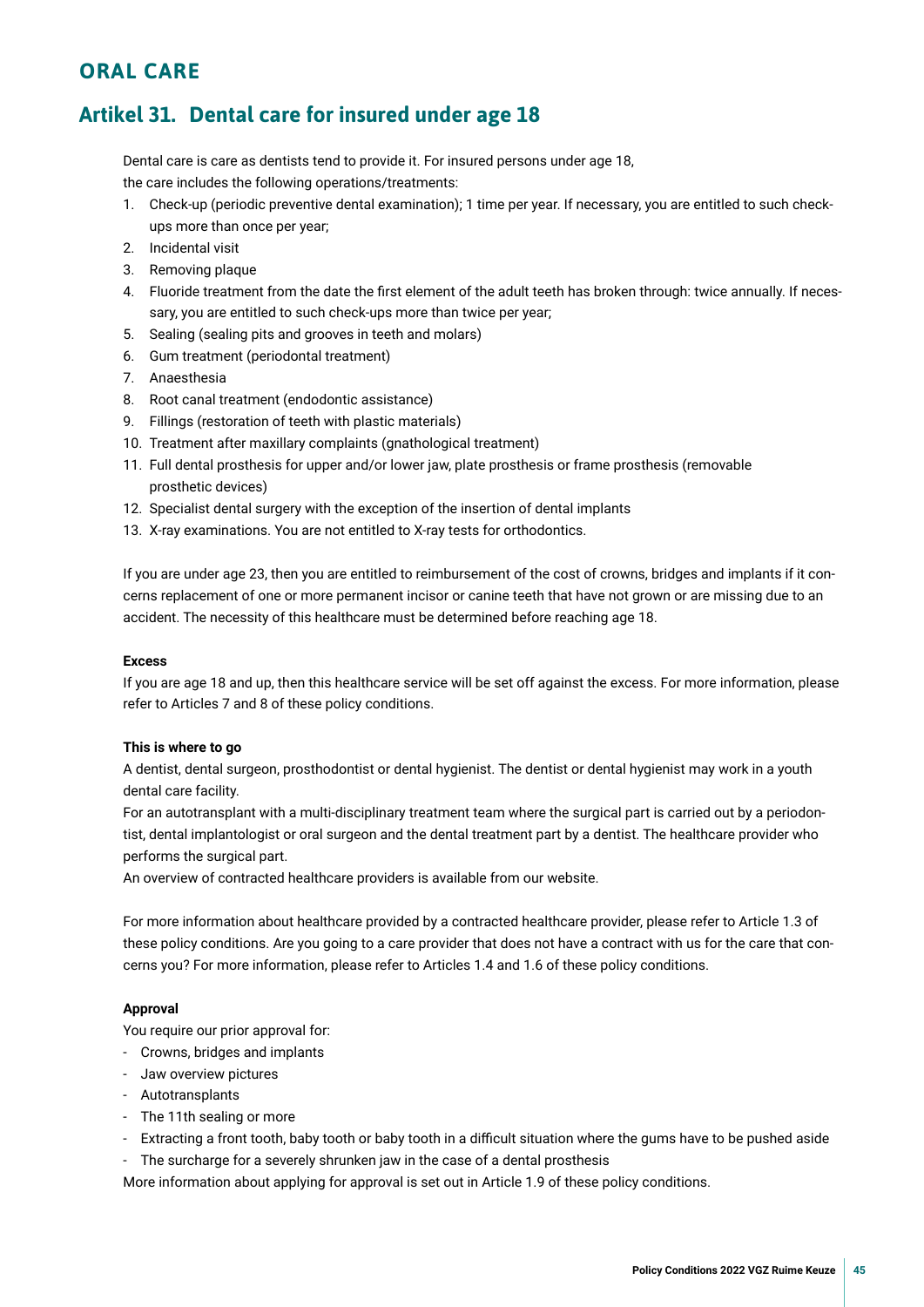## <span id="page-45-0"></span>**Artikel 32. Specifc dental care**

Specialist dental care is for people with a specifc condition. Such dental care takes more time and more expertise. You are only entitled to special dentistry if it enables you to maintain or acquire a dental function equivalent to that which you would have had if you had not had the disorder.

#### **32.1. Dental care in special cases**

Dental care in special cases is care as dentists tend to provide, which is necessary:

- 1. If you have a severe impairment in development or growth, or have acquired a deviation in the dental/maxillary/ mouth system;
- 2. If you have a non-dental physical or mental condition;
- 3. If you must undergo a medical treatment and this treatment would have inadequate results without such special dental care. This generally concerns eliminating infammation in the mouth. Examples of de-infammation include treatment of the gums, pulling teeth or administering antibiotics.

The care referred to under 1. includes orthodontic care if you have a very serious development or growth disorder of the mouth or teeth which requires co-diagnostics or co-treatment by disciplines other than dentistry.

#### **Personal contribution**

You are due a statutory personal contribution if you are age 18 or older concerning healthcare that is not directly related to the indication for special dentistry. The personal contribution is equivalent to the amount that may be charged if it is not a matter of special cases requiring dental care.

#### **Excess**

This healthcare is set off against the excess. For more information, please refer to Articles 7 and 8 of these policy conditions.

#### **This is where to go**

- 1. Dental healthcare in specifc cases: dentists, certifed oral hygienist working in a centre for specifc dental care, dental surgeon or orthodontist in collaboration with a dental surgeon.
- 2. Orthodontic care in special cases:

A certifed oral hygienist working in a centre for specialist dental care, dental surgeon, orthodontist in collaboration with a dental surgeon or a dentist registered in the Quality Register Orthodontic Association (OK register) in collaboration with a dental surgeon. Patients with a cleft lip or cleft palate may only be treated by an orthodontist in collaboration with a dental surgeon.

An overview of contracted healthcare providers is available from our website.

#### **The healthcare may be provided in:**

- 1. Dental care practice
- 2. Hospital
- 3. Centre for specifc dental care.

Do you need a treatment under helium or other sedation or full anaesthesia? Then the healthcare may only be provided in a hospital or centre for specifc dental care.

A centre for specifc dental care is:

- 1. An institution for specifc dental care accredited by the Nza (Netherlands Healthcare Authority)
- 2. A centre that complies with the following requirements:
	- A positive audit report by NVA (Dutch Association for Anaesthetics) was issued;
	- The centre works with an anaesthesiologist who is an NVA member;
	- There is a contract document with an ambulance service or hospital for transport to a hospital if required;
	- There is a contract document with a hospital near the centre for taking in patients if required;
	- The centre applying the helium or other sedation is certifed by ACTA (Academic Dental Care Centre Amsterdam);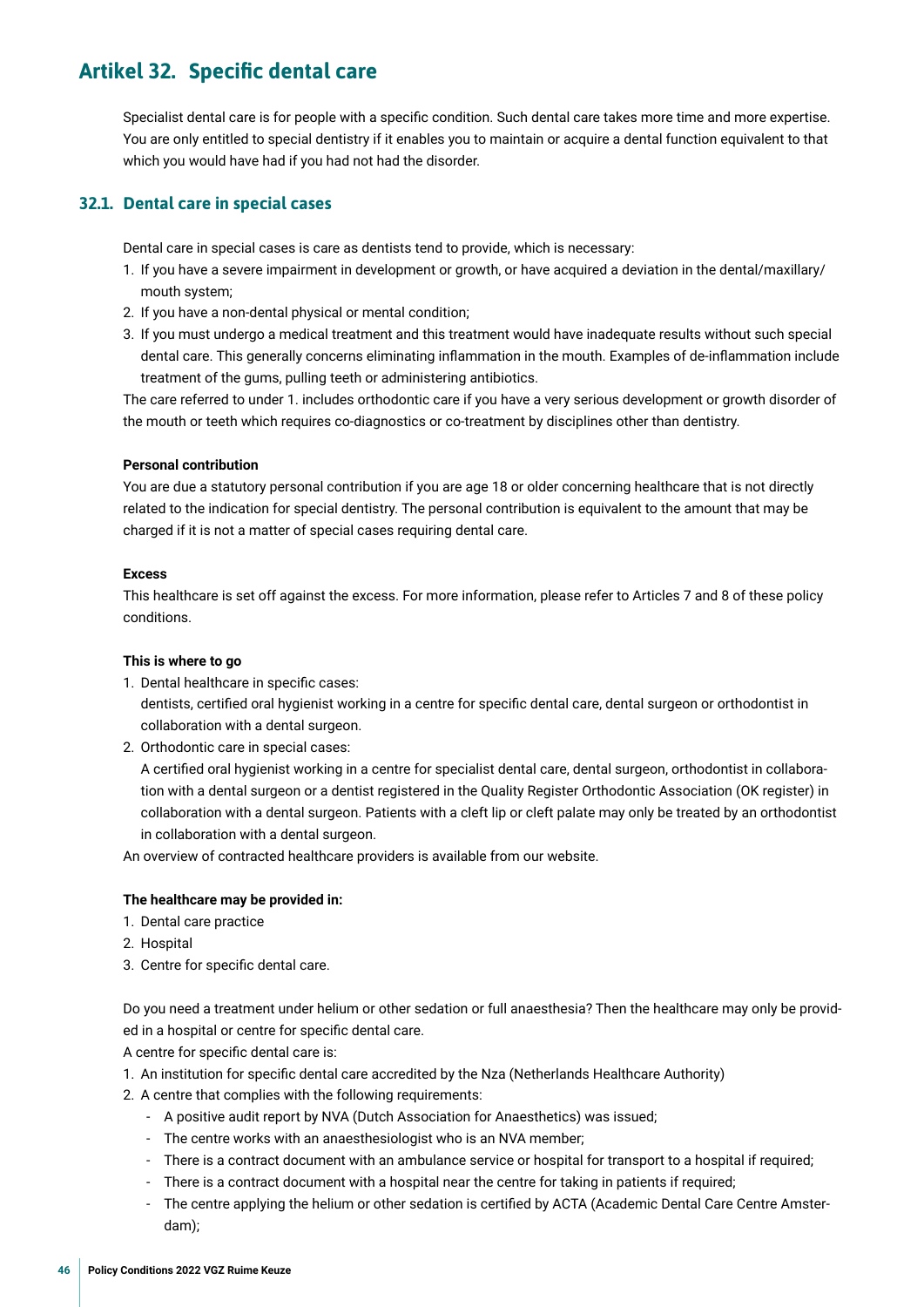- When treating children, the dentist must be an accredited dentist-paedo-dontologist. Please refer to our website to see a list of such centres.

For more information about healthcare provided by a contracted healthcare provider, please refer to Article 1.3 of these policy conditions. Are you going to a care provider that does not have a contract with us for the care that concerns you? For more information, please refer to Articles 1.4 and 1.6 of these policy conditions.

#### **Referral letter required from**

Dentist, orthodontist or a dental surgeon.

#### **Approval**

You require our prior approval. Please fnd more information about applying for approval in Article 1.9 of these conditions.

#### **32.2. Dental implants**

The care includes the placement of a dental implant in the context of special dental care if you:

- 1. Have a severe developmental disorder, growth disorder, or acquired abnormality of the dental-oral system;
- 2. Have an acquired defect of the jaw-mouth system in the form of a very severely shrunken toothless jaw and the implants serve to secure a removable prosthesis.

#### **Implants in a very severely shrunken toothless jaw**

If you have had a full dental prosthesis (dentures) for a long time, your jaw may lapse so severely that your dental prosthesis hardly has any grip. In such a case, implants can be a solution. This generally concerns 2 implants in the lower jaw with 2 buttons or a rod screwed in that serve to click on the dentures. The dentures remain removable. For prosthetic devices for insured age 18 and older, please refer to Article 34.

#### **Personal contribution**

You are due a statutory personal contribution if you are age 18 or older concerning healthcare that is not directly related to the indication for special dentistry. The personal contribution is equivalent to the amount that may be charged if it is not a matter of special cases requiring dental care.

#### **Excess**

This healthcare is set off against the excess. For more information, please refer to Articles 7 and 8 of these policy conditions.

#### **This is where to go**

Dentists, certifed oral hygienist working in a centre for specifc dental care, dental surgeon or orthodontist in collaboration with a dental surgeon. In the event of implants in a very severely lapsed toothless jaw, this healthcare may also be provided by a dental implantologist.

An overview of contracted healthcare providers is available from our website.

#### **The healthcare may be provided in:**

- 1. Dental care practice
- 2. Hospital
- 3. Centre for specifc dental care.

Do you need a treatment under helium or other sedation or full anaesthetics? Then the healthcare may only be provided in a hospital or centre for specifc dental care.

A centre for specific dental care is:

- 1. An institution for specifc dental care accredited by the Nza (Netherlands Healthcare Authority)
- 2. A centre that complies with the following requirements: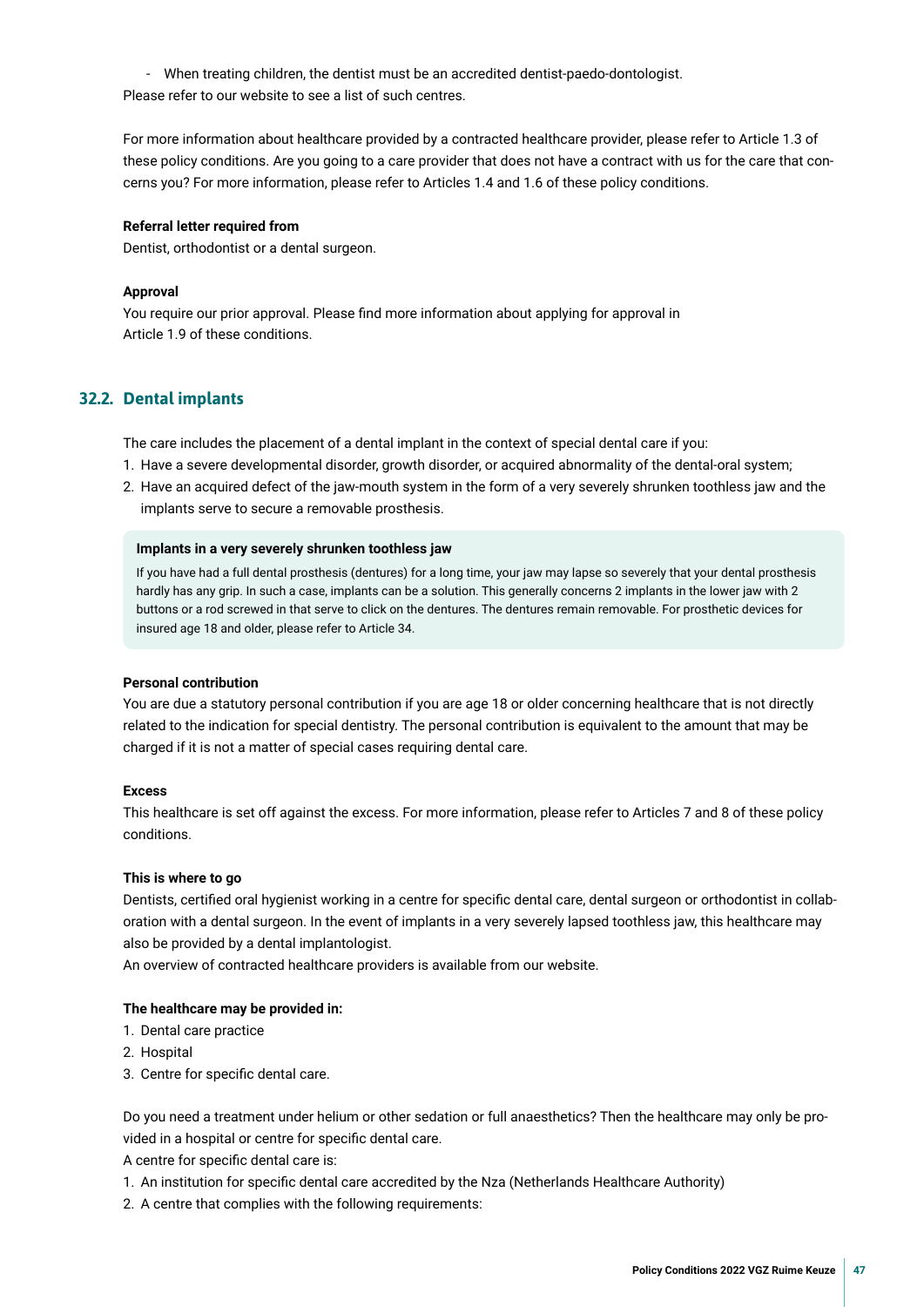- <span id="page-47-0"></span>- A positive audit report by NVA (Dutch Association for Anaesthetics) was issued;
- The centre works with an anaesthesiologist who is an NVA member;
- There is a contract document with an ambulance service or hospital for transport to a hospital if required;
- There is a contract document with a hospital near the centre for taking in patients if required;
- The centre applying the helium or other sedation is certifed by ACTA (Academic Dental Care Centre Amsterdam);
- When treating children, the dentist must be an accredited dentist-paedo-dontologist.

Please refer to our website to see a list of such centres.

For more information about healthcare provided by a contracted healthcare provider, please refer to Article 1.3 of these policy conditions. Are you going to a care provider that does not have a contract with us for the care that concerns you?

For more information, please refer to Articles 1.4 and 1.6 of these policy conditions.

#### **Referral letter required from**

Dentist, orthodontist or a dental surgeon.

#### **Approval**

You require our prior approval. More information about applying for approval is set out in Article 1.9 of these policy conditions.

## **Artikel 33. Oral surgery for insured age 18 and older**

Oral surgery is surgical dental care of a specialist nature and the accompanying X-ray examination as dentists tend to provide if you are age 18 or older.

#### **This is not insured:**

- Surgical treatment of gums (periodontal surgery)
- Placement of an implant
- Uncomplicated extractions. These extractions involve teeth or molars that your dentist can also pull.

#### **Excess**

This healthcare is set off against the excess. For more information, please refer to Articles 7 and 8 of these policy conditions.

#### **This is where to go**

A dental surgeon.

An overview of contracted healthcare providers is available from our website.

For more information about healthcare provided by a contracted healthcare provider, please refer to Article 1.3 of these policy conditions. Are you going to a care provider that does not have a contract with us for the care that concerns you? For more information, please refer to Articles 1.4 and 1.6 of these policy conditions.

#### **Referral letter required from**

General practitioner, company doctor, dentist, orthodontist, obstetrician, medical specialist or dental surgeon.

#### **Approval**

Some treatments are subject to prior approval. Please fnd such treatments in the Limitative List Authorisations oral surgery on our website. You also need prior approval for an autotransplant. More information about applying for approval is set out in Article 1.9 of these policy conditions.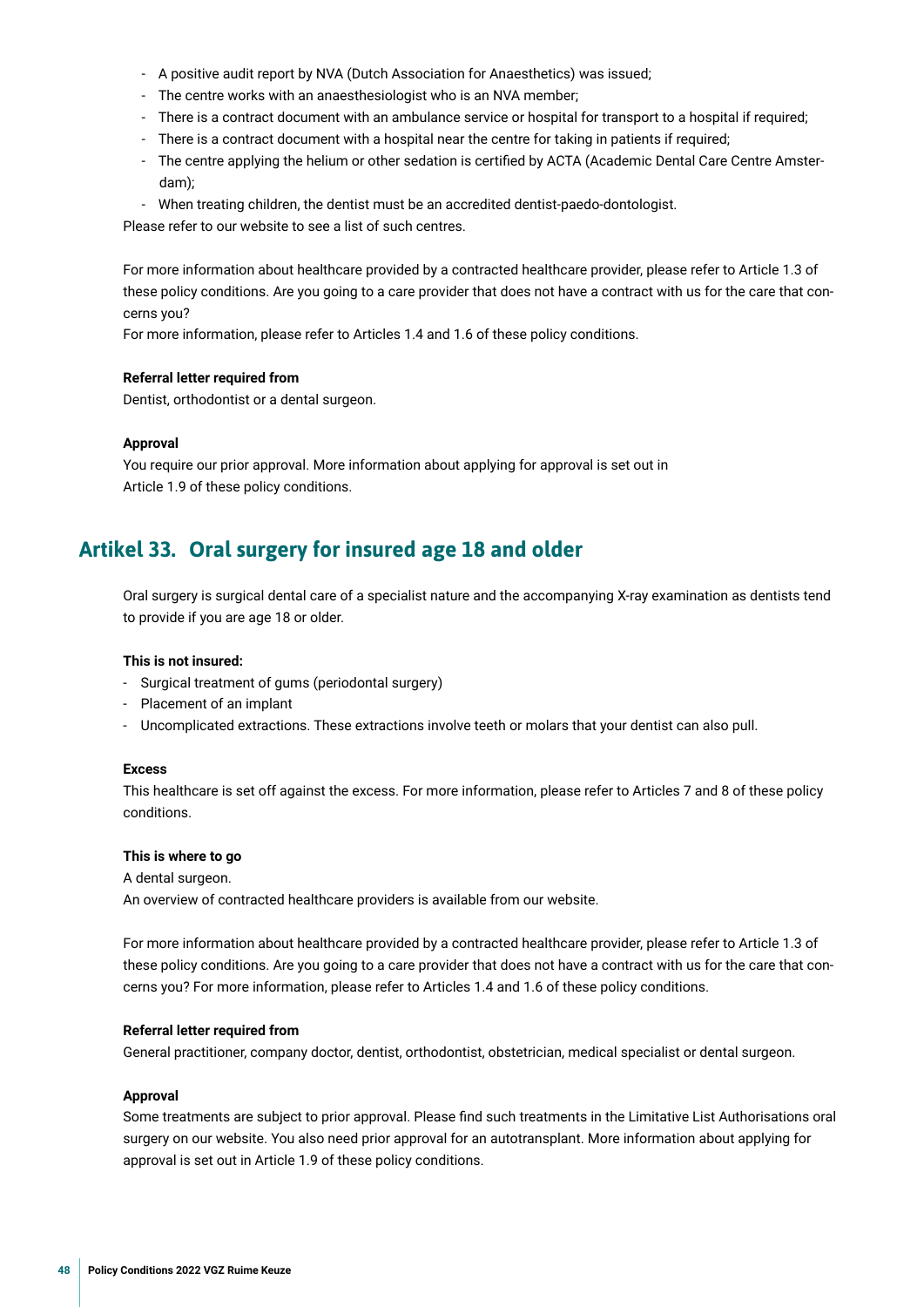## <span id="page-48-0"></span>**Artikel 34. Prosthetic devices for insured age 18 and older**

The care includes a removable complete dental prosthesis for the upper and/or lower jaw, whether or not to be placed on implants if you are age 18 or older. The care also includes ftting the fxed part of the supra-structure (the meso-structure) for a removable complete dental prosthesis to be placed on dental implants. Repairing and flling (rebasing) these dentures is also part of this care.

#### **Personal contribution**

You are charged a statutory personal contribution amounting to:

- 10% of the cost for an implant-supported dental prosthesis in the lower jaw
- 8% of the cost for an implant-supported dental prosthesis in the upper jaw
- 25% of the cost for a regular dental prosthesis
- 10% of the cost for repairing and rebasing your dental prosthesis.

Your personal contribution is 17% of the cost of making a normal denture on one jaw and an implant-supported denture on the other jaw at the same time (code J50).

#### **Personal contribution dental prosthesis**

You are entitled to a dental prosthesis for the upper and/or lower jaw. This is subject to a personal contribution. The personal contribution also applies to the cost of placing the fxed part of the supra structure (meso structure). A meso structure is the non-removable construction between implants and the dentures (the click system). The costs of extracting teeth do not qualify for reimbursement, but may be reimbursed if you have supplementary insurance or dental insurance. In addition to a personal contribution, a policy excess may also apply.

For an implant for a complete dental prosthesis if you have a severely shrunken toothless jaw, see Article 32.2.

#### **Excess**

This healthcare is set off against the excess. For more information, please refer to Articles 7 and 8 of these policy conditions.

#### **This is where to go**

A dentist, dental implantologist or dental prosthodontist. An overview of contracted healthcare providers is available from our website.

For more information about healthcare provided by a contracted healthcare provider, please refer to Article 1.3 of these policy conditions. Are you going to a care provider that does not have a contract with us for the care that concerns you? For more information, please refer to Articles 1.4 and 1.6 of these policy conditions.

#### **Approval**

- 1. You require our prior approval for a conventional (regular) dental prosthesis:
	- a. If the total cost (including the technology expenses) of the dental prosthesis exceeds:
		- $\epsilon$  600 for an upper or lower jaw
		- $\epsilon$  1,200 for an upper and lower jaw together
	- b. If you want to replace your dentures within 5 years after purchase
	- c. For the supplement very severely shrunken jaw
- 2. You require our prior approval for:
	- a. Dental prosthesis on implants
	- b. Rebasing (flling) or repairing dental prosthesis on implants
	- c. A bar or buttons (meso structure)

More information about applying for approval is set out in Article 1.9 of these policy conditions.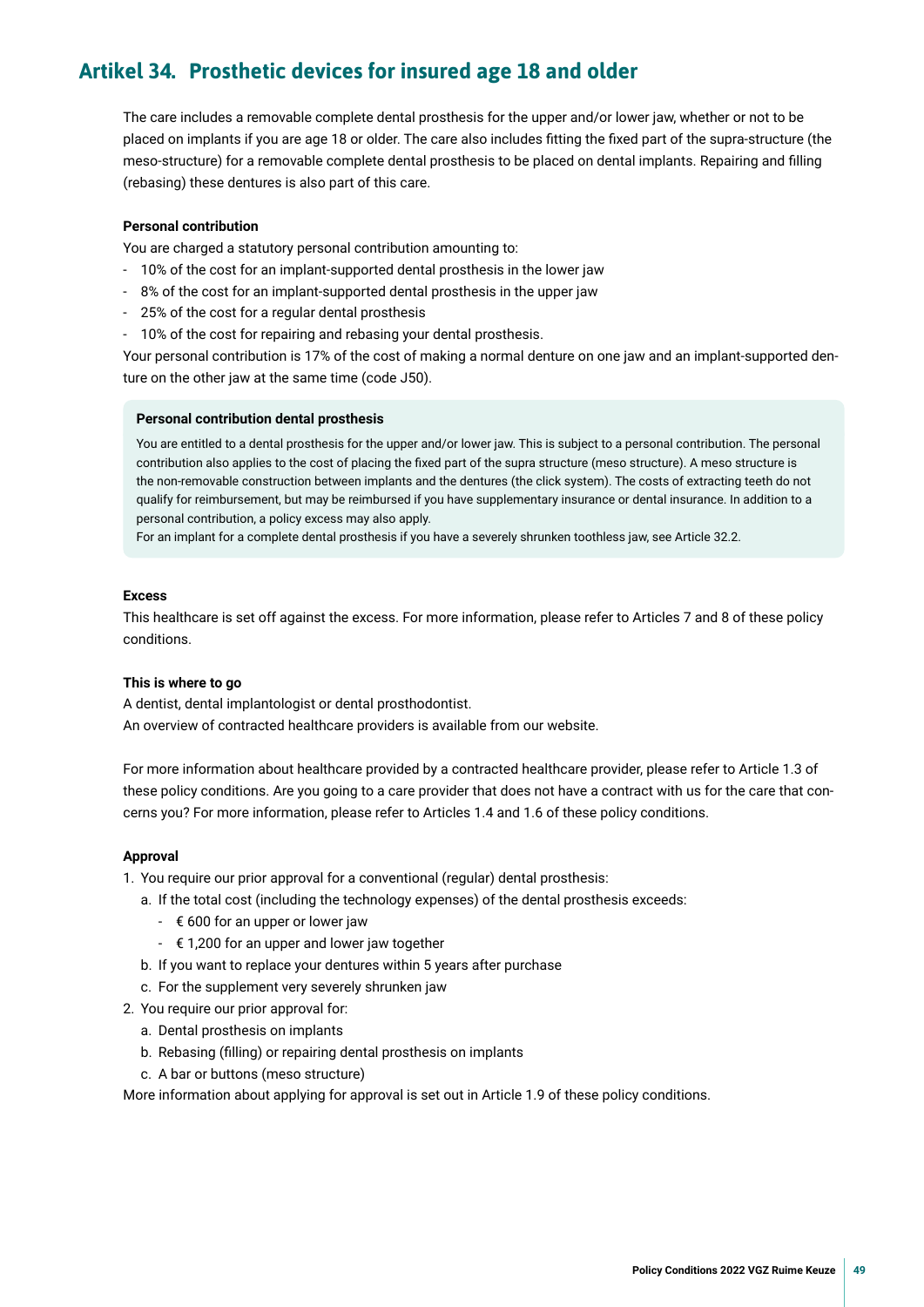## <span id="page-49-0"></span>**PHARMACEUTICAL CARE**

## **Artikel 35. Medications**

Pharmaceutical care includes the supply of medications, or advice and guidance such as pharmacists tend to provide for medication assessment and responsible use of medication and drugs.

This care also comprises:

- Issuing a drug subject to prescription
- Issuing a drug subject to prescription with an instruction talk if the drug is new to you
- Instructions for a medical aid to be used for a drug subject to prescription
- Medication assessment of chronic use of medications subject to prescription.

#### **Registered medications**

The care includes medications registered as preferred in the Healthcare Insurance Regulations. These are set out in Appendices 1 and 2 of the Healthcare Insurance Regulations.

#### **Preferred medications**

Appendix 1 of the Healthcare Insurance Scheme sets out groups of medications with the same active ingredient. We select certain active ingredients and a preferred medication. You are only entitled to such preferred medications. Please fnd a list of such preferred medications in the Pharmaceutical Care Regulations on our website. We do not reimburse any other medications with the same active ingredient. In certain rare cases, treatment with a preferred medication is not medically safe and your doctor will state 'medical necessity' on the prescription. In such cases, you are entitled to a different medication.

#### **Medical necessity**

Your doctor may only state 'medical necessity' on the prescription if he/she can substantiate the reason. If the pharmacist has doubts about the medical necessity, for example because you have not used the medication before, the pharmacist will contact your doctor. If your doctor's explanation shows that there is a medical necessity, you are entitled to alternative medication. Your pharmacist will select the active ingredient prescribed by your doctor based on your doctor's explanation of the medication he/she recommends for you. This may concern different generic medication. In some cases, the pharmacist may decide on giving you the preferred medication if there is no medical necessity for an alternative product.

#### **Preferred medications and your excess**

The excess does not apply for preferred medication. Please fnd a list of such preferred medications in the Pharmaceutical Care Regulations on our website. The excess does apply to pharmacy services. This may include the fees for supplying a medication and assistance regarding the use of new medications. If you use a medication other than the preferred medication due to medical necessity, the excess applies.

#### **Self-care products**

Care includes self-care medications if you need to use these medications for more than 6 months. You are only entitled to laxatives, calcium tablets, allergy medication, diarrhoea medication, gastric emptying medication and medication against dry eyes if these are listed in Appendix 1 of the Healthcare Insurance Regulations. In the frst 15 days, the cost of the medications is charged to you.

#### **Non-registered medications**

Care includes non-registered drugs if rational pharmacotherapy is involved. Rational pharmacotherapy is the treatment, prevention or diagnosis of a condition with a medicine in a form suitable for you, the efficacy and effectiveness of which has been demonstrated in scientifc literature and which is also the most economical for health insurance purposes.

You are entitled to the following non-registered medications:

- Pharmacy preparations;
- Medications that your doctor specifcally orders for you from a manufacturer with a manufacturer licence as referred to in the Medications Act;
- Medications that are not available in the Netherlands, but are imported at the request of the doctor who is treating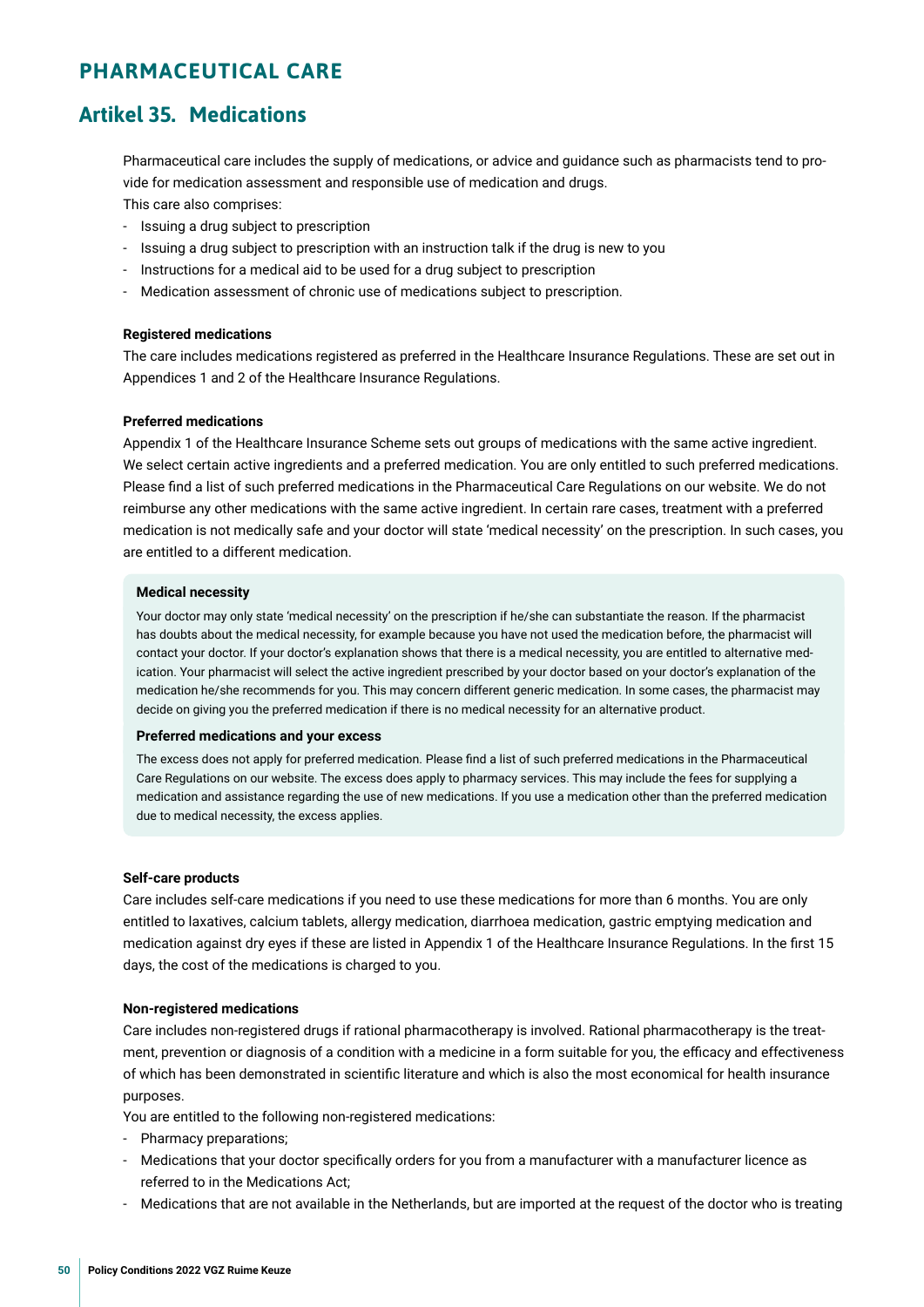you. You are entitled to such medications only if you have a rare disorder that does not occur in the Netherlands more frequently than in 1 in 150,000 inhabitants.

#### **Temporary shortage of medications**

If a registered medicine cannot be supplied in the Netherlands or cannot be supplied in sufficient quantities, the care will include a replacement medicine from abroad. This medicine must have been obtained from abroad with the permission of the Healthcare Inspectorate or with a temporary permit from the Medicines Evaluation Board.

#### **This is not insured:**

- Pharmaceutical care for a medicine that is not covered by insurance
- Education on pharmaceutical self-management for a patient group
- Advice pharmaceutical self-care
- Advice use of medications subject to prescription during travel
- Advice risk of disease when travelling
- Pharmaceutical care in the cases indicated in the Healthcare Insurance Scheme
- Preventive travel kit of medications and vaccinations
- Medications for research as referred to in Section 40, third subsection, under b, of the Wet op de geneesmiddelen (Medications Act)
- Medications that are equivalent or virtually equivalent to a non-preferred registered medication, unless classed differently by ministerial regulation
- Medications as referred to in Section 40, third subsection, under f, of the Medicines Act

The Healthcare Insurance Scheme is available from our website.

#### Please note:

Pharmaceutical counselling during hospitalisation, day treatment or polyclinic visits and pharmaceutical counselling in the context of discharge from hospital are reimbursed exclusively as part of specialist medical care.

#### **Personal contribution**

Some medications are subject to a statutory personal contribution. Your statutory personal contribution amounts to a maximum of € 250 per calendar year.

If your healthcare policy does not start or end on 1 January, we calculate the personal contribution as follows: number of days that the healthcare policy was effective

Personal contribution x the number of days in the relevant calendar year The calculated amount will be rounded off to whole euros.

#### **Personal contribution medications**

The Minister of Health, Welfare and Sport determines which medications are covered by the Healthcare Insurance Act and which medications are subject to a personal contribution. Your maximum personal contribution amounts to € 250 per calendar year. In addition to a personal contribution, an excess may apply. For more information, please check our website.

#### **Excess**

This healthcare is set off against the excess. Do you use preferred medications as set out in the Pharmaceutical Care Regulations? Then the excess does not apply. The excess also does not apply to the healthcare providers we selected for the Blauwe Zorg experiment in the Maastricht and Heuvelland area, insofar as they supply the preferred lung medication we selected. Please fnd a list of such healthcare providers and preferred lung medication in the Pharmaceutical Care Regulations, Appendices D and E. You may also choose other lung medication that is not preferred by us. But this is subject to your statutory and voluntary excess.

Please take into consideration that the services of the pharmacy, for example the issue fee, the instructions for a new drug or inhaling instructions, are not exempt from your excess.

For more information, please refer to Articles 7 and 8 of these policy conditions.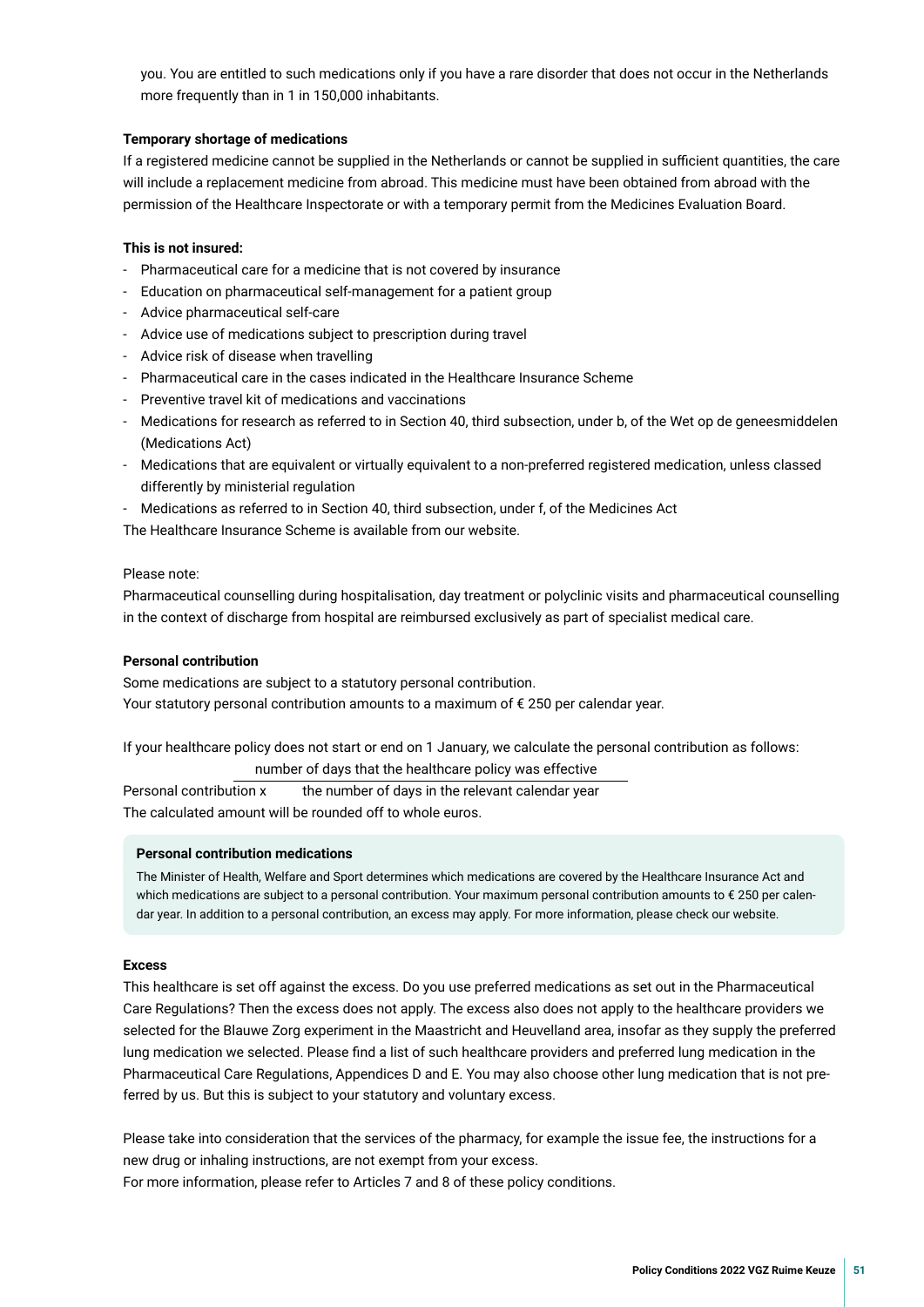#### **This is where to go**

Pharmacist or dispensing general practitioner.

An overview of contracted healthcare providers is available from our website.

For more information about healthcare provided by a contracted healthcare provider, please refer to Article 1.3 of these policy conditions. Are you going to a care provider that does not have a contract with us for the care that concerns you? For more information, please refer to Articles 1.4 and 1.6 of these policy conditions.

You cannot transfer your claim on us for pharmaceutical care as referred to in this article to care providers or others with whom we have not concluded a contract for this care (prohibition of assignment). This is a clause as referred to in

Article 3:83 paragraph 2 of the Dutch Civil Code. A reimbursement for the costs of care provided by a care provider with whom we do not have a contract will be transferred to the policyholder's account number.

#### **Prescription**

General practitioner, obstetrician, dentist, orthodontist, medical specialist, oral surgeon, physician assistant or nurse.

#### **For how many days can your pharmacist issue medication to you?**

Your pharmacist may give you drugs for a certain period. The period depends on your prescription, the specifc medication and the period during which you are required to use the medication.

#### **New medication**

- A maximum of 15 days or
- The smallest package if this contains more than you need for 15 days

#### **Medication based on repeat prescription**

- 1 month for a drug that costs over € 1,000. If you are well adjusted to the medication after a consecutive period of 6 months, your pharmacist may issue this medication to you for a period of 3 months.
- 1 month for sleeping drugs
- 1 month for medications that reduce anxiety and unrest (with the exception of anti-depressant class medications)
- 1 month for medications listed in the Opium Act.
- At least 3 months and maximum 12 months for a drug to treat a chronic condition.

#### **Reasons to issue a drug for a shorter period**

- The drug has limited shelf life
- The drug has limited availability

#### **Contraceptives and insulin**

For the contraceptive pill and for insulin, you only need a prescription the frst time.

#### **Approval**

1. You require our prior approval for a number of registered medications included in Appendix 2 of the Healthcare Insurance Scheme. Please fnd a list of such medications in the Pharmaceutical Care Regulations. We reserve the right to amend the list of preferred medications at any time. You will receive information about it. To apply for permission, your doctor can obtain a doctor's certifcate from [www.znformulieren.nl](https://www.znformulieren.nl) or download and fll out an approval form from our website.

 If you use a pharmacist or dispensing general practitioner with whom we have concluded a contract for the relevant care, you can then hand in the form flled in by your doctor together with the prescription. Your pharmacist assesses your compliance with the conditions. If, for reasons of privacy, you do not wish to hand in this form at your pharmacy, you can also send it or have it sent to us directly.

 Do you visit a pharmacist or dispensing general practitioner with whom we have not concluded a contract for the relevant care? You can then request approval in advance by submitting the form directly to us. Look for the address on our website.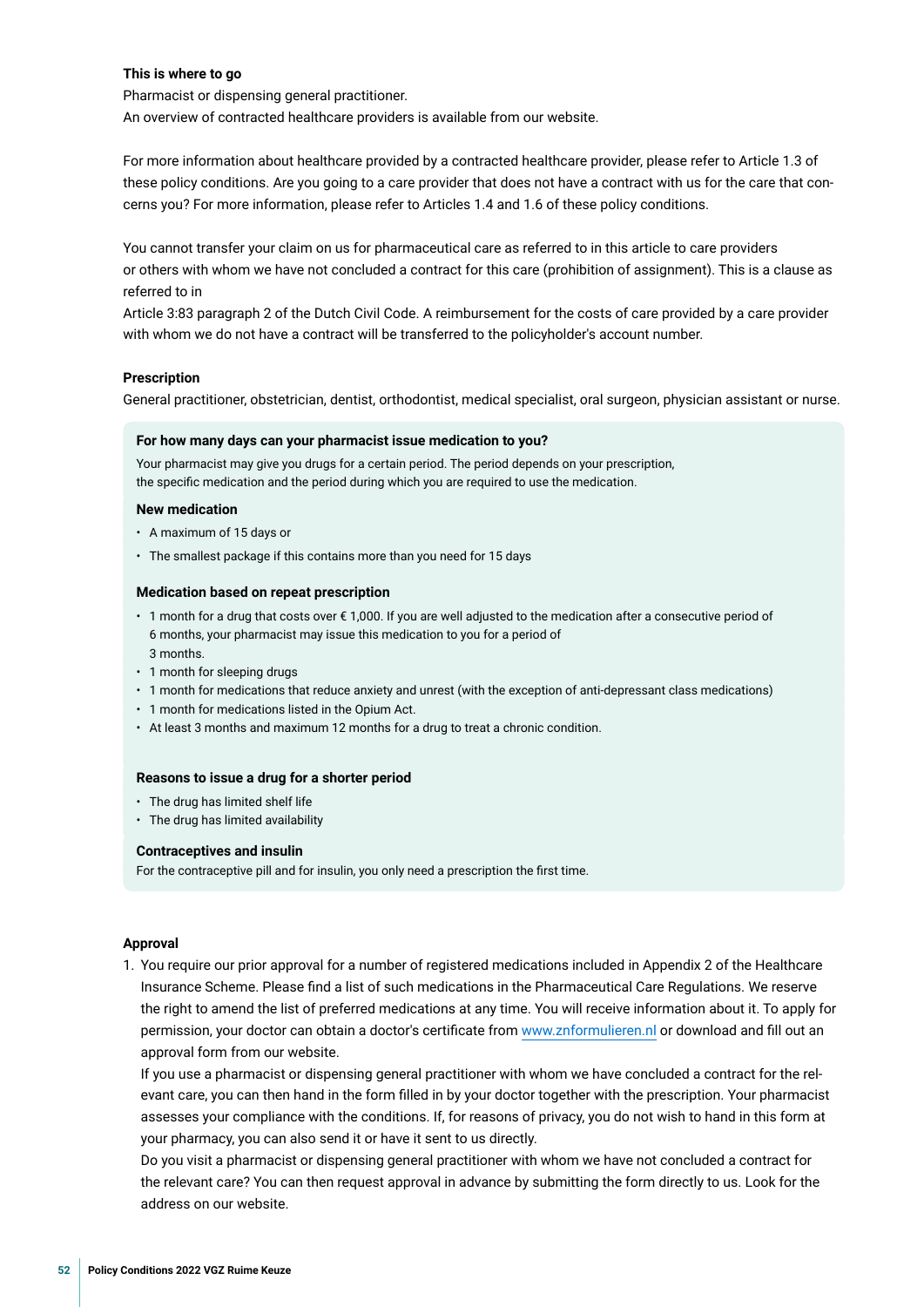- <span id="page-52-0"></span>2. You require our prior approval for the following non-registered medications:
	- A number of pharmacy preparations (custom medication) supplied. These are preparations your pharmacy makes and delivers to your pharmacy;
	- Medications that your doctor specifcally orders for you from a manufacturer with a manufacturer licence as referred to in the Medications Act;
	- Medications that are not available in the Netherlands, but are imported at the request of the doctor who is treating you.

More information about applying for approval is set out in Article 1.9 of these policy conditions.

#### **Contraceptives**

If you are under age 21, you are entitled to reimbursement of contraceptives, including the contraceptive pill, a contraceptive rod, diaphragm, ring or cervical cap. Some items are subject to a personal contribution.

If you are age 21 and up, You are only entitled to contraceptives if these items are used to treat endometriosis or menorrhagia (if suffering from anaemia). If you are not entitled to such reimbursement, you may be reimbursed for the cost of the contraceptive if you have supplementary insurance. For more details, please refer to the conditions of your supplementary insurance policy.

Irrespective of your age, you are entitled to having a contraceptive such as a diaphragm or implanon rod placed or removed by a general practitioner or by a medical specialist. For placing or removing a diaphragm, you may also choose an obstetrician certifed for this service.

## **Artikel 36. Dietary preparations**

Dietary preparations are polymeric, oligomeric, monomeric and modular dietary preparations. Dietary preparations are only part of the care if you cannot manage with adapted normal food and other products of special nutrition and you are:

- a. Suffering from a metabolic disorder
- b. Suffering from a food allergy
- c. Suffering from a resorption disorder
- d. Suffering from disease-related malnutrition or risk of malnutrition as indicated based on a validated screening instrument; or
- e. You are dependent on this product in accordance with the guidelines accepted by the relevant professional groups in the Netherlands.

#### **Dietary preparations**

Dietary preparations are medical food with a different form and formula than standard food.

There are various types, including liquid nutrition and tube feeding.

Liquid nutrition may include extra energy, protein, fat or vitamins and minerals.

Catheter-administered nutrition (tube feeding) is special nutrition directly taken into your stomach or digestive system via a thin tube (catheter).

#### **Dietary product**

A dietary product is a nutrition product with an adjusted formula. Examples are gluten-free or low-sodium products. We do not reimburse such products.

#### **Excess**

This healthcare is set off against the excess. The Pharmaceutical Care Regulations set out a list of preferred products for liquid nutrition, puddings and custards with various favours. The excess does not apply to such preferred products. You may also choose alternative products. Then the excess does apply. Please fnd the Pharmaceutical Care Regulations on our website. We reserve the right to amend the list of preferred products at any time. For more information about excess, please refer to Articles 7 and 8 of these policy conditions.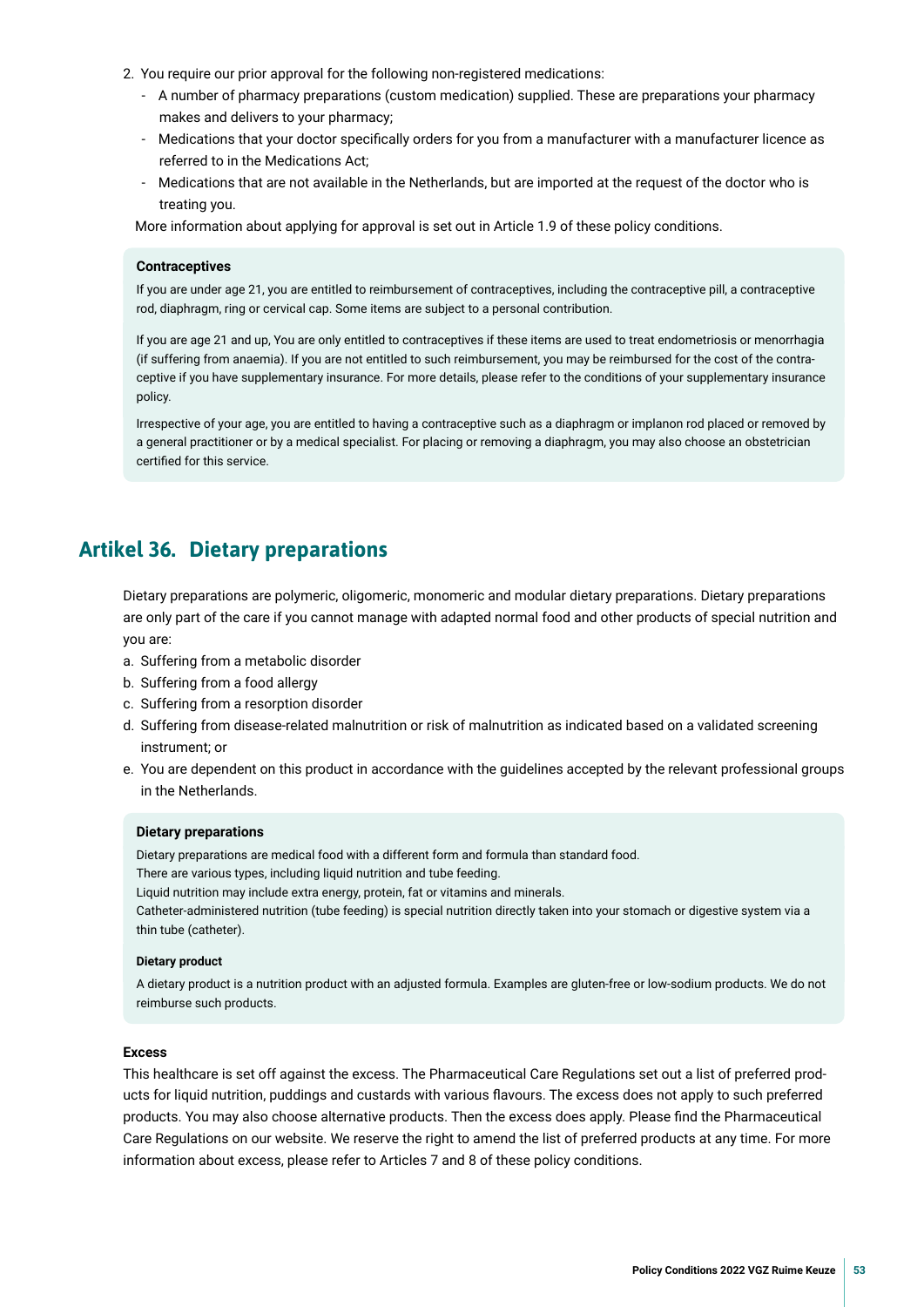#### <span id="page-53-0"></span>**This is where to go**

A pharmacist, dispensing general practitioner or a preferred healthcare provider. You can only obtain tube feeding from a medical specialist shop or facilitating company.

An overview of contracted and preferred healthcare providers is also available from our website.

For more information about healthcare provided by a contracted healthcare provider, please refer to Article 1.3 of these policy conditions. Are you going to a care provider that does not have a contract with us for the care that concerns you? For more information, please refer to Articles 1.4 and 1.6 of these policy conditions.

#### **Please note**

If you are buying a dietary preparation in a general store such as a supermarket or chemist, Then you don't get any compensation.

#### **Prescription**

General practitioner, medical specialist, dental surgeon, physician assistant, nurse or dietician.

#### **Approval**

You will need our permission in advance. To apply for approval, you can use the prescription issued by your general practitioner or the Declaration of Dietary Preparations flled in by your medical specialist, dental surgeon, physician assistant, nurse or dietician (ZN Declaration of Polymeric, Oligomeric or Modular Dietary Preparations). More information about applying for approval is set out in Article 1.9 of these policy conditions.

## **MEDICAL AIDS**

## **Artikel 37. Medical aids and dressings**

Medical aids and dressings are functional support aids and dressings materials as referred to in the Healthcare Insurance Decree and the Healthcare Insurance Regulations. In the Medical Devices Regulations we have set out further conditions for obtaining such medical devices/aids. The Healthcare Insurance Decree, the Healthcare Insurance Scheme and the Medical Aids Regulations are available from our website. Certain groups of medical aids are included in the Healthcare Insurance Scheme with a functional description. This means that the healthcare insurer can determine which medical aids are covered in the Medical Aids Regulations. If you want a medical aid that is part of the group of functional descriptions of medical aids, but the specifc medical aid is not included in the Medical Aids Regulations, you may submit an application form to us.

Most medical aids and bandaging are given to you under direct ownership. If you receive a medical aid as such, you simply own the medical aid permanently. Other medical aids are generally leased out to you. Lease means that you may use the medical aid as long as you need and as long as you remain insured with us. You conclude a loan agreement with us or the care provider that sets out your rights and obligations. Medical aids and devices on loan can be obtained only from a care provider with whom we have concluded a contract.

The following information is available from the Medical Devices Regulations:

- Whether you will lease or own the medical aid;
- The quality standards the healthcare provider must meet;
- Whether or not you require a referral, and, if yes, who issues it;
- If you require our prior approval (for frst procurement, repeat or repair);
- Term of use of the relevant medical aid. This term of use is indicative. If required, you may ask us to deviate from it;
- Maximum number of pieces to be delivered. Such numbers are indicative. If required, you may ask us to deviate from it;
- Specifc details such as maximum reimbursements or statutory personal contributions.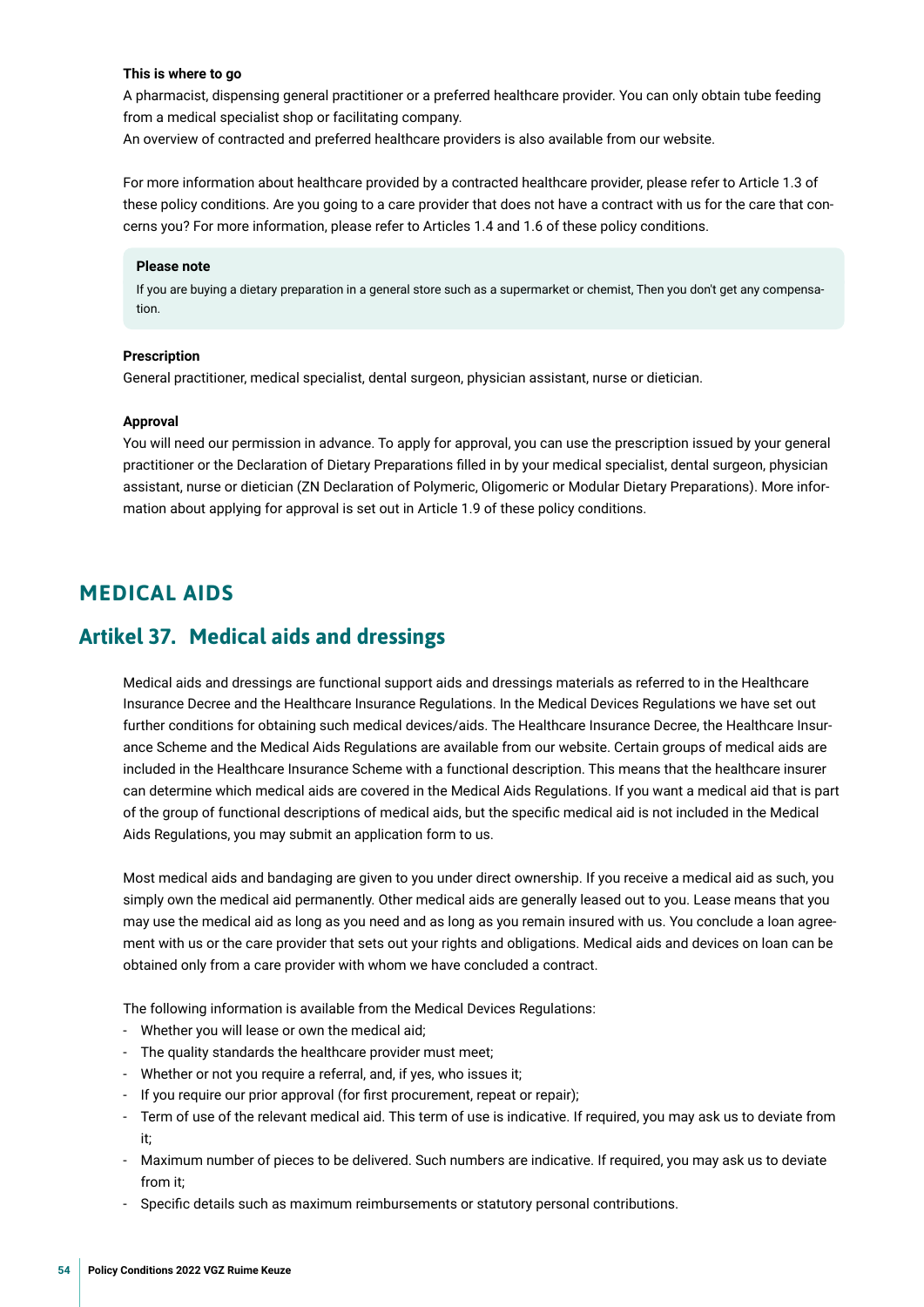You will receive the medical aids ready for use. If applicable, you receive the medical aid including the frst batteries, chargers and/or user instructions.

#### **Information relating to contracted healthcare providers**

We make agreements with healthcare providers on quality, price and service. If you go to a care provider with whom we have a contract for the relevant care, you can expect a good product and excellent service. Also, you do not need to apply for permission or pay any costs. We will pay the healthcare provider directly.

#### **Personal contribution/maximum reimbursement**

The Medical Aids Regulations set out the statutory personal contribution or maximum reimbursements for the relevant medical aids.

#### **Excess**

This healthcare is set off against the excess. The excess does not apply to medical aids on a lease basis. For more information, please refer to Articles 7 and 8 of these policy conditions.

#### **This is where to go**

A healthcare provider for medical aids. The Medical Aids Regulations specify if this healthcare provider must meet certain quality standards.

An overview of contracted healthcare providers is available from our website.

For more information about healthcare provided by a contracted healthcare provider, please refer to Article 1.3 of these policy conditions. Are you going to a care provider that does not have a contract with us for the care that concerns you? For more information, please refer to Articles 1.4 and 1.6 of these policy conditions.

#### **Items on loan**

If you go to a care provider with whom we have not concluded a contract for the relevant care and it concerns a medical aid on loan, please contact us. In that case, the maximum reimbursement is 80% of the average costs per user per year. The amount of the average cost is equivalent to the costs we would have paid for providing a leased medical aid.

#### **Referral letter required from**

The Medical Aids Regulations set out which medical aids require a referral. This referral letter must include the indication.

#### **Approval**

The Medical Aids Regulations set out which medical aids require prior approval. Please fnd more information about applying for approval in Article 1.9 of these conditions.

#### **Extra information**

- 1. You are required to take good care of the medical aid. Within the normal average term of use, you will receive approval for replacement of a medical aid only if the current medical aid is no longer adequate. You may submit an application for replacement within the term of use, modifcation or repair to us with a motivation.
- 2. You may obtain approval for a second piece of the medical aid if you are reasonably dependent on it.
- 3. Leased medical aids may be subject to inspection. If we are of the opinion that you are not (or no longer) reasonably dependent on the medical aid, we may reclaim the aid.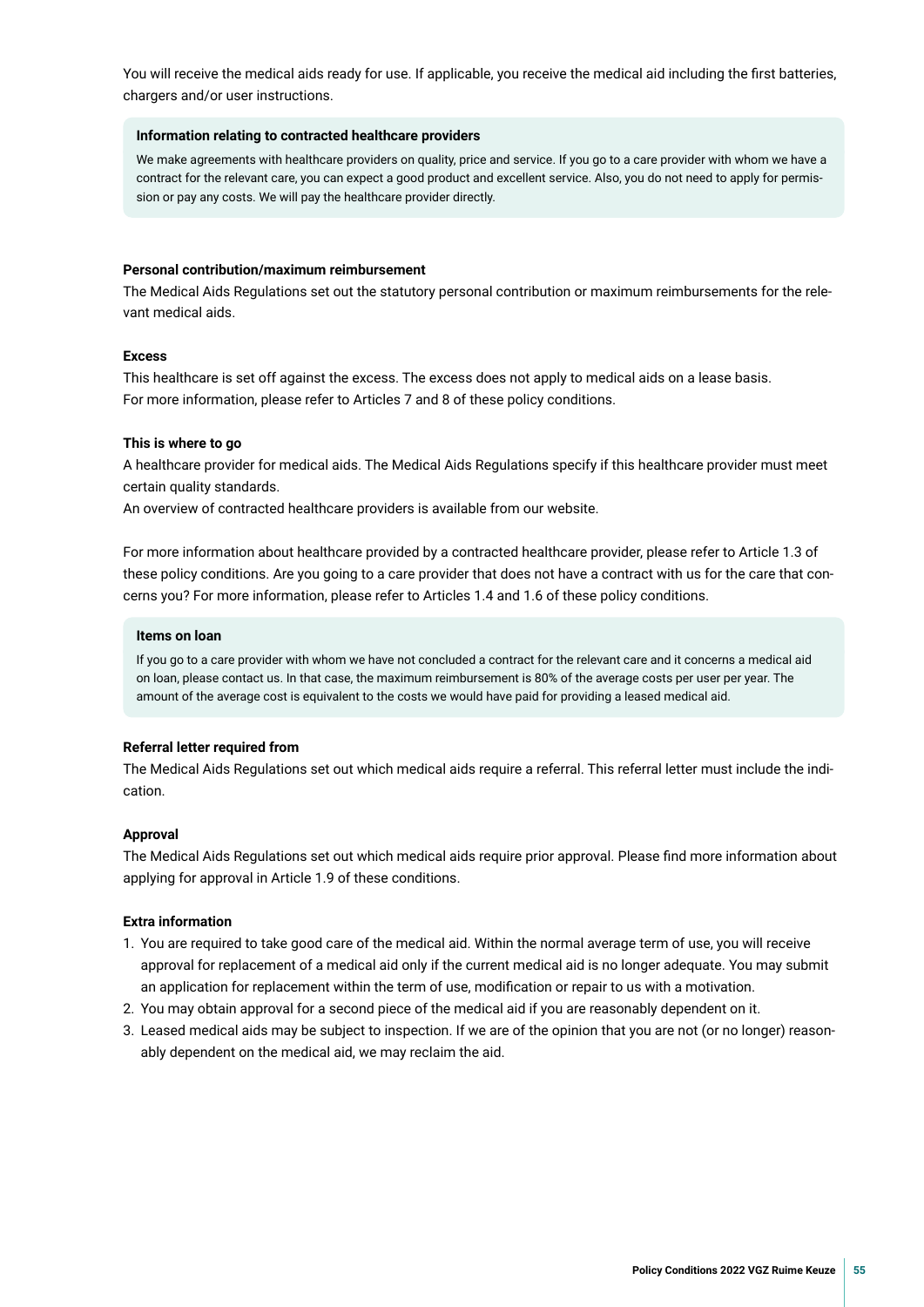## <span id="page-55-0"></span>**STAY IN AN INSTITUTION**

## **Artikel 38. Stay**

A stay in an accommodation is a medically necessary stay of 24 hours or longer in connection with general practitioner care (article 11), obstetric care (article 15.1), specialist medical care (articles 16 up to and including 23), specialist mental healthcare (article 26) and specialist dental care (oral care, articles 32 and 33) as referred to in these insurance terms and conditions, for an uninterrupted period of up to 3 years (1095 days), as described in article 2.12 of the Healthcare Insurance Decree. An interruption of up to 30 days is not considered an interruption, but these days do not count towards the calculation of the 3 years (1095 days). Interruptions due to weekend and holiday leave do count towards the calculation of the 3 years. A stay also includes the necessary nursing, care and paramedical care. A stay is also possible for insured under age 18 who require intensive child care as set out in Article 14, Nursing and Care.

Reimbursement for a stay in the vicinity of a hospital is possible if this is necessary in connection with specialist medical care. The maximum reimbursement is € 77.50 per day.

#### **When are you entitled to an allowance for a stay in the vicinity of a hospital?**

Are you receiving CAR T-cell therapy and do you live more than 60 minutes away from the expert hospital where you are receiving the treatment? If so, we can provide a reimbursement for accommodation near the hospital at your request. Reimbursement begins on the day you leave the hospital and stops after 14 days, unless you need to stay longer due to medical complications. The maximum reimbursement is € 77.50 per day.

#### **Excess**

This healthcare is set off against the excess. For more information, please refer to Articles 7 and 8 of these policy conditions.

#### **This is where to go**

The stay may take place in a hospital, in a psychiatric ward of a hospital, in a GGZ mental healthcare institution, or in a recovery/rehabilitation institution.

First-line stay is permitted in an institution performing medical care under the responsibility of the general practitioner, geriatric medical specialist or doctor for mentally disabled.

The stay related to intensive child care may take place in a children's care home.

An overview of contracted healthcare providers is available from our website.

For more information about healthcare provided by a contracted healthcare provider, please refer to Article 1.3 of these policy conditions. Are you going to a care provider that does not have a contract with us for the relevant care? For more information, please refer to Articles 1.4 and 1.6 of these policy conditions.

You cannot transfer your claim on us for a stay in a GGZ institution to care providers or others with whom we have not concluded a contract for this care (prohibition of assignment). This is a clause as referred to in Article 3:83 paragraph 2 of the Dutch Civil Code. A reimbursement for the costs of care provided by a care provider with whom we do not have a contract will be transferred to the policyholder's account number.

#### **At the instructions of**

General practitioner, obstetrician, medical specialist, psychiatrist or dental surgeon. For the stay related to intensive paediatric care, a paediatrician or paediatric nurse, level 5, may provide a prescription.

They determine whether stay is medically necessary in connection with the medical care or is medically necessary in connection with surgical help of a specialist nature as set out in Article 33, Dental surgery for insured persons age 18 and older.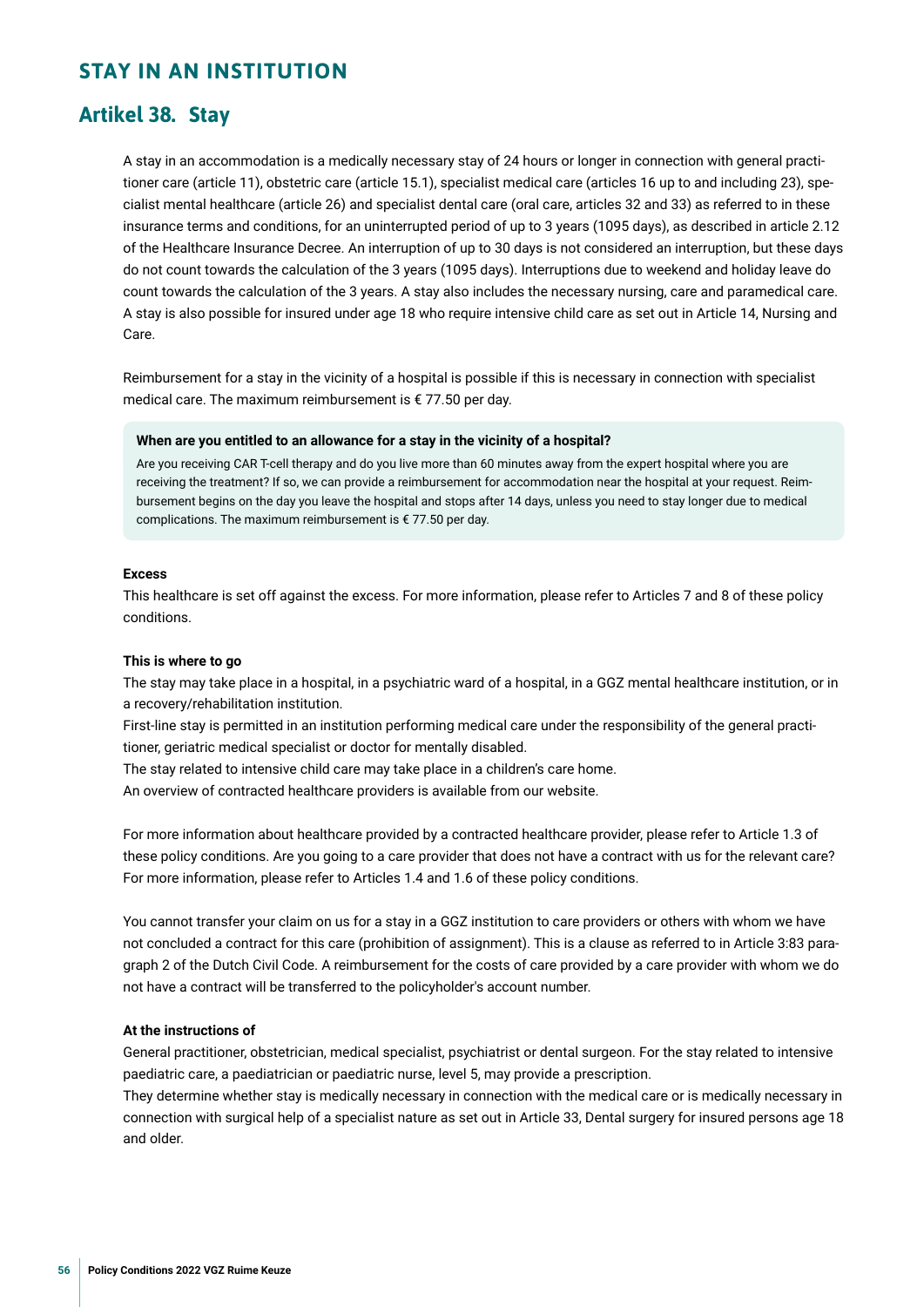#### <span id="page-56-0"></span>**Approval**

You will need prior approval for stays in connection with specialist medical care (Article 16), rehabilitation (Article 17.1), plastic and/or reconstructive surgery (Article 21), specialist GGZ (Article 26) and oral care (Articles 32 and 33) if this is indicated in the relevant healthcare provision. For more information, please refer to the relevant healthcare provision.

You also need our permission for a stay in the vicinity of a hospital if this is necessary in connection with specialist medical care.

## **TRANSPORT OF THE PATIENT**

## **Artikel 39. Ambulance and patient transport**

Ambulance and patient transport includes:

- 1. Transport by ambulance due to medical necessity as referred to in Section 1, frst subsection, of the Wet ambulancevoorzieningen (Ambulance Facilities Act), over a maximum distance of 200 km, single journey:
	- a. To a healthcare provider or institution for healthcare of which the cost is fully or partially covered under the healthcare insurance policy;
	- b. To an institution where you will stay with the costs fully or partially covered pursuant to the Wlz;
	- c. If you are under age 18, to a healthcare provider or institution where you will receive mental healthcare, of which the cost is fully or partially covered under the competent Municipal Executive pursuant to the Youth Act;
	- d. From a Wlz institution as set out in this article under item 1b, to:
		- A healthcare provider or institution for examination or treatment that is fully or partially covered by the Wlz;
		- A healthcare provider or institution for measuring and ftting a prosthesis that is fully or partially covered by the Wlz;
	- e. To your home or another home, if you cannot reasonably receive the necessary care in your home if you come from one of the care providers or institutions referred to in this article in points 1a through 1d;
- 2. Patient transport over a distance of no more than 200 kilometres, one way. Seated transport of the patient includes transport of the patient by car, other than by ambulance, or transport in the lowest class of a means of public transport to and from a healthcare provider or institution as referred to under item 1a, 1b or 1d or a home as referred to under item 1e.

You are exclusively entitled to such transport in the following situations:

- a. For kidney dialyses and for the visits, tests and check-ups necessary for the treatment;
- b. For oncology treatments with chemotherapy, immunotherapy or radiotherapy and for the visits, tests and check-ups necessary for the treatment;
- c. If you are only able to move about in a wheelchair;
- d. If your vision is restricted to such an extent that you are not able to move about without assistance.

#### **When are you eligible for patient transport on the basis of a visual disability?**

Your visual disability must be such that you are unable to travel by public transport. This is determined, among other things, by your vision (visual acuity) and your feld of vision. You are entitled to patient transport if your vision in both eyes is less than 0.1 or if you have a feld of vision less than 20 degrees. You may also have a combination of poor vision and a very severely impaired feld of vision. In this case, an individual assessment will be required to determine your right to transport.

- e. If you are under age 18 and you are dependent on nursing and care due to complex somatic problems or due to a physical disability, with a need for permanent supervision or the availability of 24/7 care in the vicinity (intensive paediatric care);
- f. If you are dependent on geriatric rehabilitation as referred to in Article 17.2;
- g. If you are dependent on day treatment in a group as part of medical care for specifc patient groups as referred to in Article 12 under point 2a, 2b or 2c;
- h. If, in connection with the treatment of a long-term illness or disorder, you are dependent on transport for a long period of time and not supplying or reimbursing this transport would be predominantly unfair to you (hardship clause). This includes patient transport for medical visits, check-ups and examinations which are necessary for the treatment.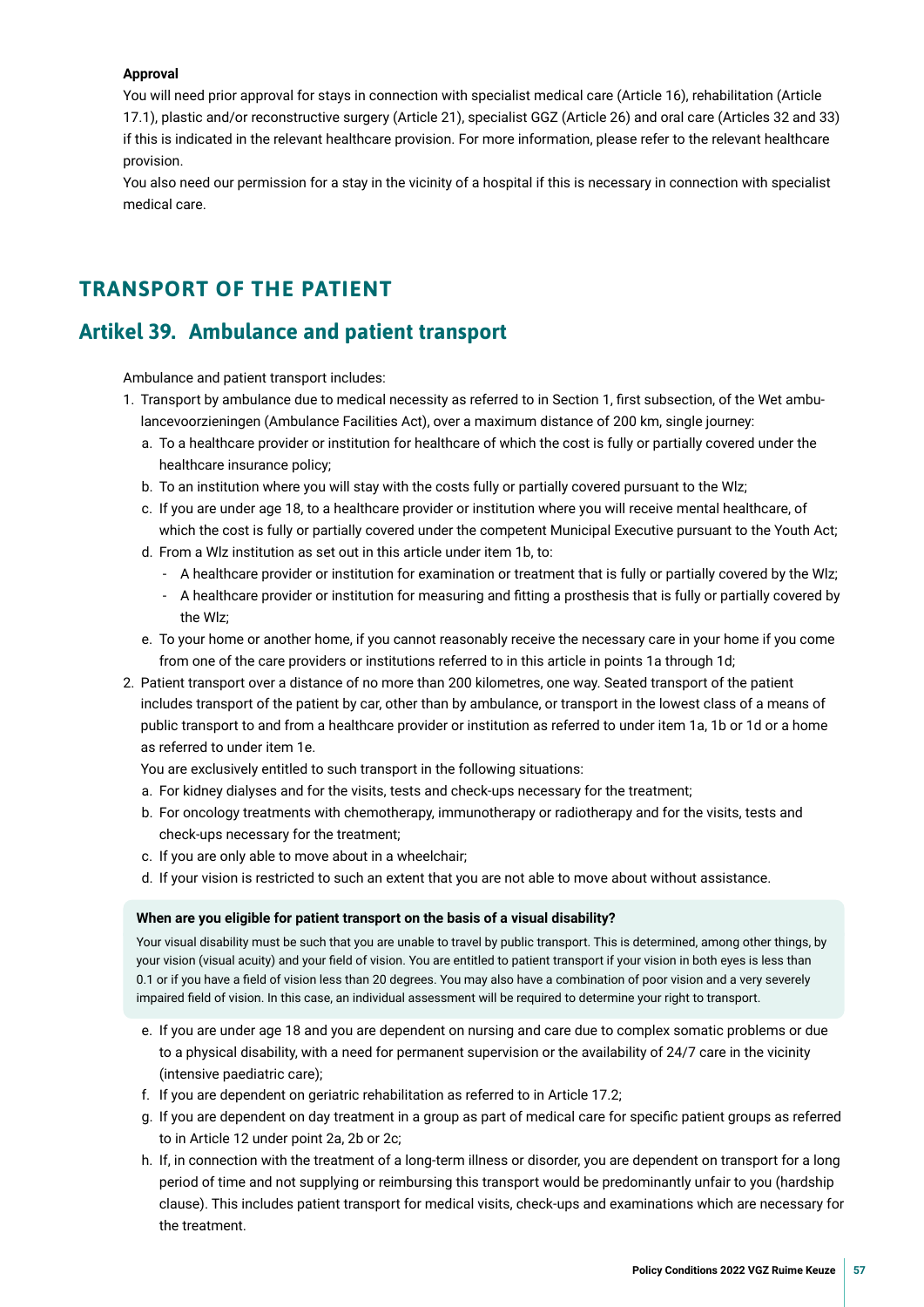#### **When can you invoke the hardship clause?**

If the outcome of the sum 'number of consecutive months that transport is necessary X number of times per week X number of km, single journey' exceeds or is equal to 250. For instance: you had to go to hospital twice per week for 5 months. The one-way distance was 25 kilometres (km). In this case you may apply for the hardship clause, as 5 months x 2 times per week x 25 km single journey makes 250.

The patient transport set out in this article also includes the transport of an accompanying person, if support is necessary, or if it concerns support for children younger than 16 years of age. In special cases, we can allow the transportation of 2 escorts.

#### **Lodging costs**

Are you dependent on transportation as referred to in 2a through 2g for at least three consecutive days? At your request, we may grant reimbursement for lodging costs up to a maximum of €77.50 per day. In that case, you are entitled to transport or a mileage allowance for the return journey to the treatment location and to reimbursement of two or more overnight stays in the vicinity of the treatment location. The lodging allowance therefore partly replaces the transport allowance.

#### **Personal contribution**

You are charged a statutory personal contribution of up to € 111 per calendar year for patient transport. This is not subject to a personal contribution for ambulance transportation and accommodation costs.

#### **Excess**

This healthcare is set off against the excess. For more information, please refer to Articles 7 and 8 of these policy conditions.

#### **This is where to go**

- 1. For ambulance transport: a licensed ambulance transport company.
- 2. For patient transport:
	- A taxi driver/transportation frm
	- A public transport company. Reimbursement is based on public transport pass, 2nd class
	- Private transportation using a private car, of yourself or family care providers (family members, people from the immediate environment): reimbursement of € 0.32 per km. The distance is calculated based on the quickest route as provided by the ANWB route planner. The two single journeys (there and return) are calculated separately.

An overview of contracted healthcare providers is available from our website.

For more information about healthcare provided by a contracted healthcare provider, please refer to Article 1.3 of these policy conditions. Do you use a taxi operator that does not have a contract with us? For more information, please refer to Articles 1.4 and 1.6 of these policy conditions.

#### **Subject to prescription by**

General practitioner or medical specialist. For patient transport as referred to in item 2e (intensive child care) you will need a prescription from a paediatrician or a level-5 professional child care nurse. For patient transport as referred to in item 2g (medical care for specifc patient groups) you will need a prescription from a general practitioner, medical specialist, geriatric specialist, a doctor for the mentally disabled, a healthcare psychologist or remedial educationalist generalist.

You do not need a prescription for ambulance transport in emergencies.

#### **Approval**

You need our prior consent for patient transport and reimbursement of lodging expenses. For more information, see our website.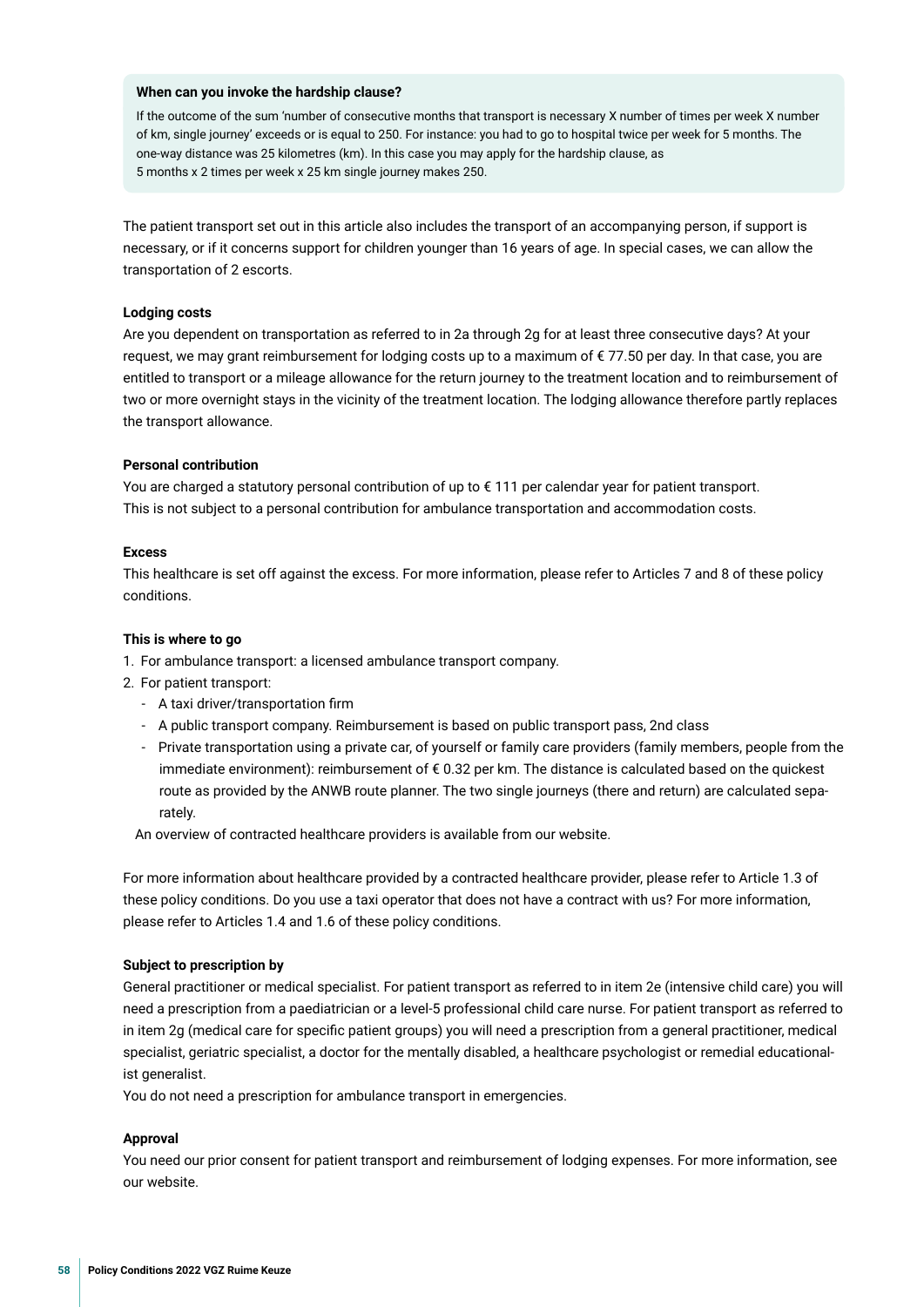<span id="page-58-0"></span>You can contact the transport desk to request permission by telephone for:

- Patient transport for kidney dialysis and oncological treatments
- Patient transport to and from a nursing home or children's home in the case of intensive child care
- Reimbursement of lodging expenses.

The telephone number of the transportation desk is available on our website.

#### **Extra information**

- 1. If we grant you approval to go to a certain healthcare provider or institution, the 200-km limitation does not apply.
- 2. In cases where transport of the patient by ambulance, car or a public means of transport is not possible, we may allow the transport of the patient to take place by another means of transport to be designated by us.

## **HEALTHCARE MEDIATION**

## **Artikel 40. Healthcare advice and mediation**

You are entitled to mediation for care if there is an unacceptably long waiting list for treatment by a care provider that may provide this care in accordance with the health insurance policy. You may use the services of our Healthcare Advice and Mediation department for such mediation services. You can reach this department through our website.

You may also approach this department for general questions on care, such as relating to looking for a healthcare provider with a certain area of expertise or help in navigating through the care sector. Together with you, we will look into the possibilities.

If no solution can be offered or if the care cannot be provided on time as a result of this solution, you may use a care provider with whom we have not concluded a contract for the relevant care. We will reimburse the costs of this non-contracted care provider up to the maximum of the rates applicable in the Netherlands under the Wmg rates. If no Wmg rates apply, we will reimburse the costs up to the market price perceived as reasonable in the Netherlands.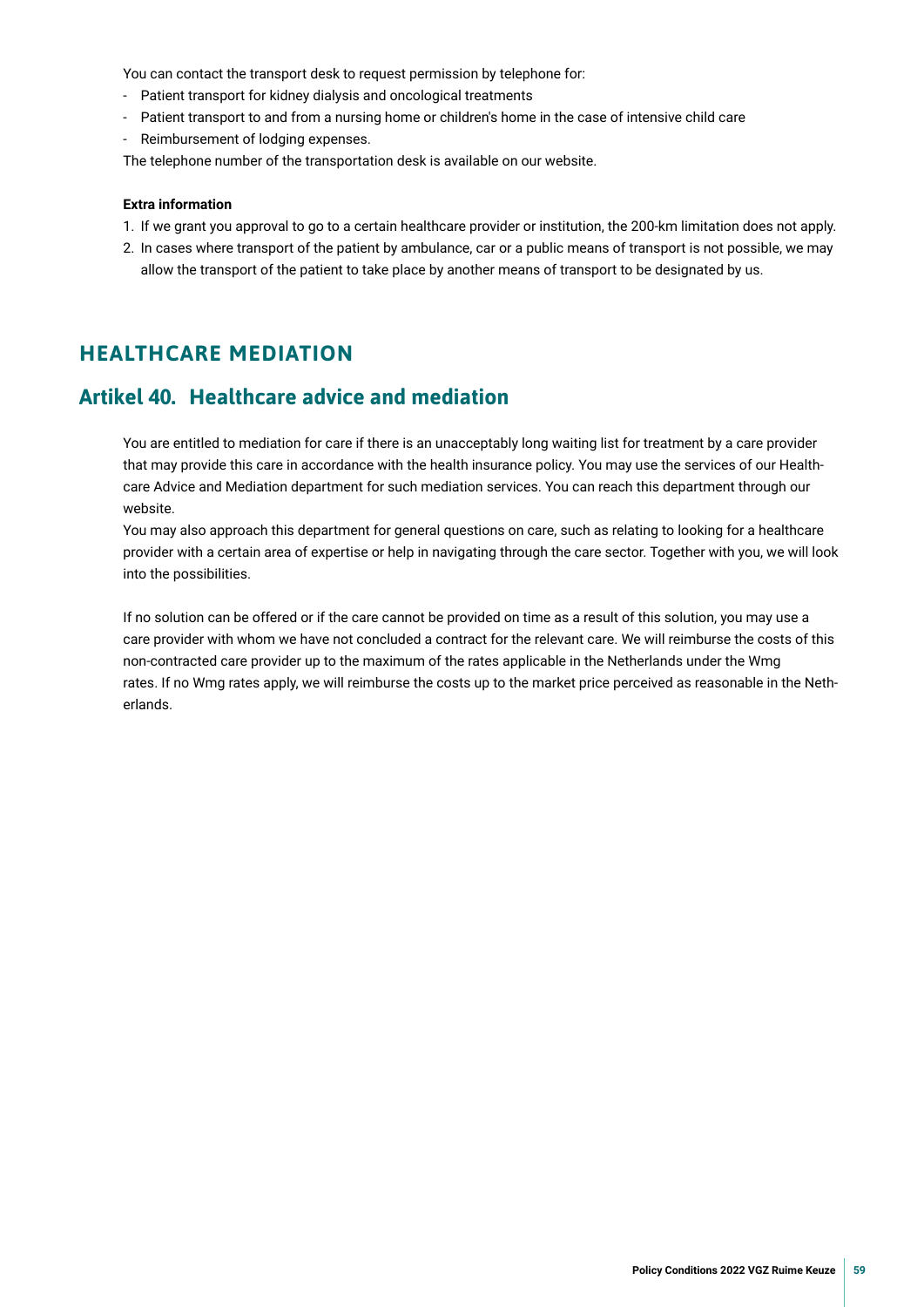## <span id="page-59-0"></span>**III. Defnitions**

Acute care: Unforeseen care that cannot reasonably be postponed. Acute healthcare is also referred to as emergency care. If it concerns care provided abroad, acute care also concerns care that cannot reasonably be postponed until you have returned to your country of residence.

Audiological centre: Hearing and language diagnostics and treatment and advice for hearing aids.

CAK: Centraal Administratie Kantoor (CAK - Central Administrative Bureau).

Group contract: A group contract for healthcare insurance (group contract) concluded between the healthcare insurer and an employer or legal entity, aiming to offer the members or participants the option of closing a healthcare insurance policy and any supplementary insurance policies as set out in this contract.

Diagnosis-treatment combination (DTC or dbc): A DTC (Diagnosis-Treatment Combination (dbc)) describes the completed and validated process of specialist medical care by means of a dbc code that is determined by the Dutch Healthcare Authority (NZa). This includes part of the care process or the full care process from the diagnosis as made by the healthcare provider up to the ensuing treatment (if any). The dbc regimen begins the moment that the insured person registers with the care need, and ends at the end of the treatment or after 120 days.

Personal contribution: A fxed amount/share of (reimbursement of the costs of) care referred to in these policy conditions that you yourself must pay before becoming entitled to (reimbursement of the cost of) the remaining part of the healthcare.

#### **Excess**

- 1. Statutory excess: an amount towards the costs of care or other services as set out in or pursuant to Section 11 of the Healthcare Insurance Act, which is payable by you.
- 2. Voluntary excess: an amount towards the costs of healthcare or other services as agreed between you, as the policyholder, and the healthcare insurer, as set out in or pursuant to Section 11 of the Zvw (Healthcare Insurance Act), which is payable by you.

European Union and EEA Member State: Includes the following countries other than the Netherlands in the European Union: Austria, Belgium, Bulgaria, Croatia, Cyprus (the Greek area), the Czech Republic, Denmark, Estonia, Finland, France (including Guadeloupe, French Guyana, Germany, Martinique, St. Barthélemy, St. Martin and La Réunion), Greece, Hungary, Ireland, Italy, Croatia, Latvia, Lithuania, Luxembourg, Malta, Austria, Poland, Portugal (including Madeira and the Azores), Romania, Slovenia, Slovakia, Spain (including Ceuta, Melilla and the Canary Islands), Czech Republic and Sweden. On the basis of treaty provisions, Switzerland is classed as equivalent to the above countries in this context. EEA countries (Member States who are a party to the Agreement on the European Economic Area) are also included: Iceland, Liechtenstein and Norway.

Fraud: The intentional commission or attempted commission of forgery, deception, injuring the rights of debt collectors or benefciaries and/or misappropriation or embezzlement in the process of entering into and/or performing an insurance contract or healthcare insurance contract, with the objective of obtaining a beneft, reimbursement or performance to which the party is not entitled, or obtaining insurance cover under false pretences.

Birth clinic: First-line birth clinic for facilitating natal care (healthcare during delivery) and postnatal care (healthcare during the frst 10 days after delivery), of which the management and operations are performed by healthcare providers of frst-line natal healthcare. The management and operations of the frst-line birth clinic may also be performed by healthcare providers other than frst-line obstetricians, such as maternity care institutions.

GGZ: Mental healthcare.

GGZ Institution: Institution that provides medical care in connection with a psychiatric disorder.

GGR (Weight-Related Health Risk): The WRH indicates the extent to which the health risk is increased. This measure is determined by the Body Mass Index (BMI) in combination with the presence of risk factors for a certain condition or existing conditions.

#### Institution

- 1. An institution within the meaning of the Accreditation of Healthcare Providers Act.
- 2. A legal entity established abroad providing healthcare in the relevant country in the legal framework of the social security system applicable in that country, or focusing on providing care to specific groups of public officers.

KNMG: The Koninklijke Nederlandsche Maatschappij tot bevordering der Geneeskunst (KNMG - Royal Dutch Company to Promote Medicine) is a federation of professional associations of medical doctors and the association The Medical Student, and represents the interests of doctors in the Netherlands.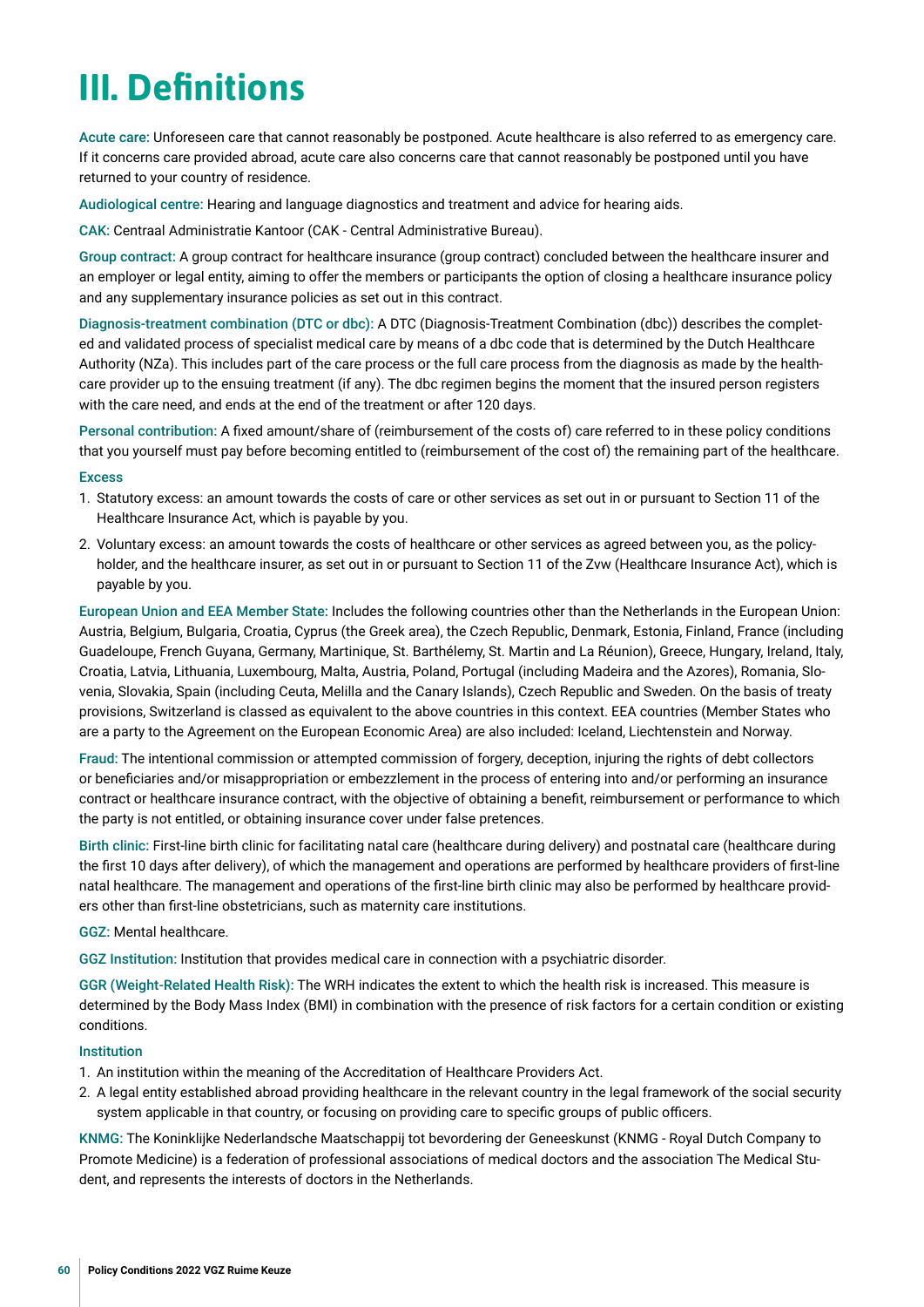NZa: Nederlandse zorgautoriteit - Dutch Healthcare Authorities.

Policy: The healthcare insurance policy as set out in Section 1 paragraph 1 under i of the Healthcare Insurance Act; i.e. the instrument in which the healthcare insurance taken out by the policy holder with the healthcare insurer has been laid down. The healthcare policy consists of a policy schedule and these policy conditions.

In writing: where the policy conditions refer to 'in writing', this also includes 'by email'.

Permission (authorisation): Approval in writing for receiving certain care provided to you by or on behalf of the healthcare insurer, prior to receiving the relevant healthcare service.

YOU: Policy holder and/or insured.

Stay: A stay of 24 hours or longer.

Treaty country: A country not being a Member State of the European Union or the EEA, with which the Netherlands has entered into a social security convention including provisions for rendering medical care. This includes the following countries: Australia (for holiday/temporary stay), Bosnia-Herzegovina, Cape Verde, Macedonia, Morocco, Serbia-Montenegro, Tunisia, Turkey and the countries of the United Kingdom (England, Northern Ireland, Scotland and Wales).

Insured: A person whose risk of needing medical care as referred to in the Healthcare Insurance Act is covered by a healthcare insurance policy and who is stated as such on the policy cover as issued by the healthcare insurer.

Policy holder The person who concluded an insurance contract with the healthcare insurer. These policy conditions refer to the policy holder and the insured as 'you'. Provisions referring only to the policy holder specifcally state this in the relevant article.

Person subject to statutory insurance: A person who is subject to statutory insurance pursuant to the Healthcare Insurance Act; the person must take out a healthcare insurance or have this taken out.

Policy Conditions VGZ Ruime Keuze /policy conditions: The healthcare insurer's model contract as referred to in Section 1j of the Healthcare Insurance Act.

VGZ Ruime Keuze: A healthcare insurance policy taken out by the policy holder with the healthcare insurer for a person subject to statutory insurance. These policy conditions refer to the VGZ Ruime Keuze as 'the healthcare insurance'.

Wlz: Long-Term Healthcare Act.

Wmg rates: Rates as determined pursuant to the Market Regulation Healthcare Act (Wmg Act).

Hospital: Institution for specialist medical care where stays of 24 hours or longer are offered.

Healthcare: Care, healthcare or other services.

Healthcare provider: A natural person or legal entity providing healthcare professionally as set out in Section 1, preamble and subsection c, part 1 of the Wmg. Healthcare provider also includes all treatment professionals who are involved in delivering healthcare at the healthcare provider's risk and expense.

Healthcare provision: Provision relating to certain healthcare. See Section II, Healthcare Provisions.

Healthcare insurer/VGZ: VGZ Zorgverzekeraar N.V., having its registered office in Arnhem, the Netherlands Chamber of Commerce number: 09156723. The healthcare insurer is registered in the Insurers Register of AFM (Financial Markets Authorities Netherlands) and DNB (the Dutch Central Bank), licence number: 12000666. The healthcare insurer is part of Coöperatie VGZ U.A. The healthcare insurer is referred to as 'we' and 'our' in these policy conditions.

Healthcare Insurance: A non-life insurance agreement relating to healthcare entered into between a healthcare insurer and a policyholder for a person with an obligation to take out insurance as referred to in Article 1 under d of the Healthcare Insurance Act (Zvw), and these policy conditions form an integral, inseparable part of this insurance agreement.